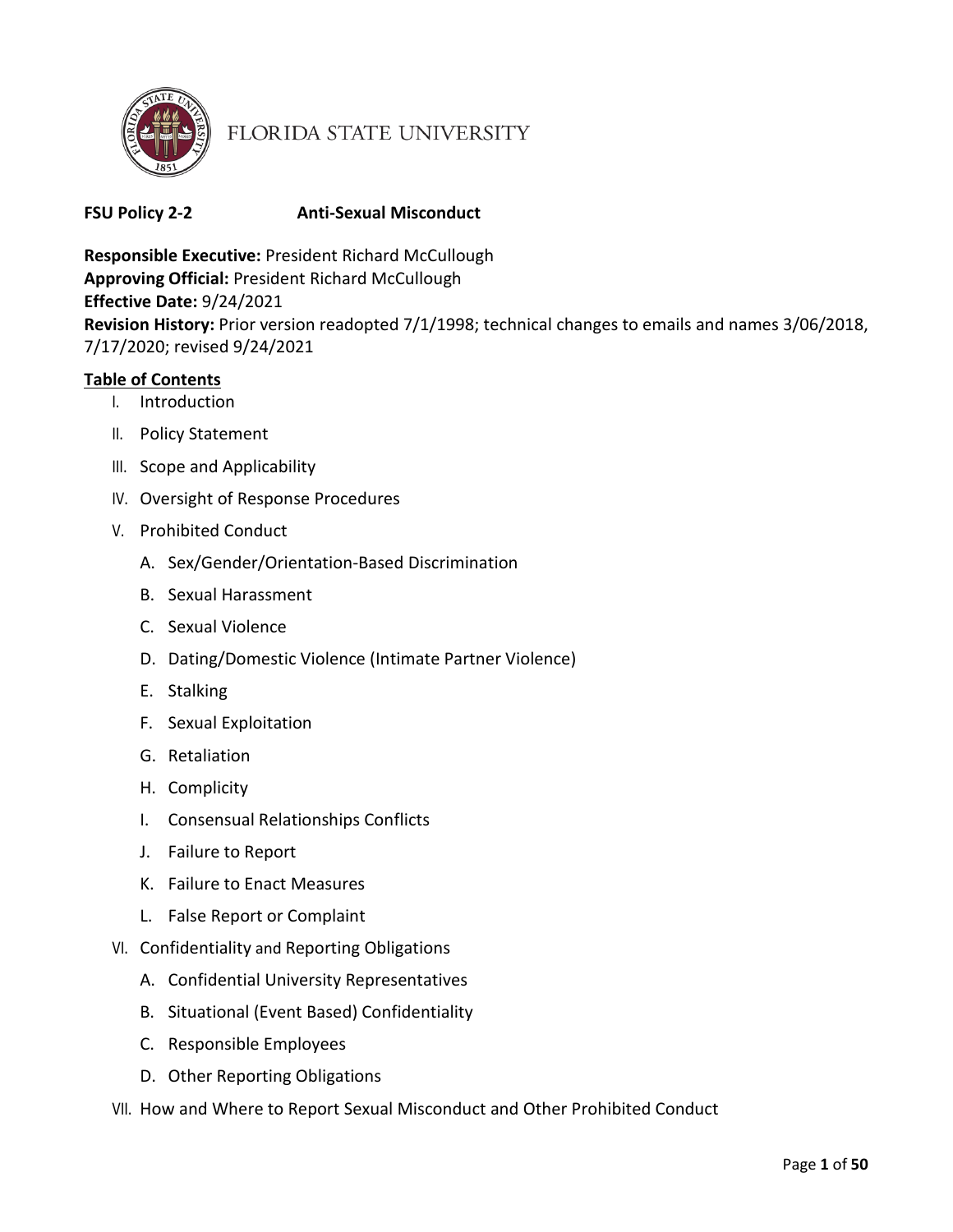VIII. Response Procedures Regarding Prohibited Conduct

- A. [Requests for No](#page-13-0) Action
- B. Complaints
- C. Complaints Against University Students
- D. Complaints Against Employees or Third Parties
- E. Complaints Against FSUS Students
- IX. General Provisions
	- A. Timeliness of Reports and Complaints Effect on University Response
	- B. Privacy/Anonymity in Investigation and Resolution Processes
	- C. [Supportive](#page-16-0) Measures
	- D. Interim Measures
	- E. Effect of Corollary Criminal Investigation
	- F. Conflicts of Interest
	- G. Advisors
	- H. Timing
	- I. Documentation
	- J. Limited Immunity
	- K. Special Circumstances for Student Conduct Alternative Resolution Processes
	- L. Training
	- M. Bystander Intervention
	- N. Consensual Relationships
	- O. Individuals with Disabilities
	- P. Freedom of Expression
- X. Other Grievance Sources
- XI. Legal Support, Justification, and Review of this Policy

Appendix A: Florida State University Procedures for Complaints of Prohibited Conduct When the Respondent is a Student

Appendix B: Florida State University Procedures for Complaints of Prohibited Conduct When the Respondent is an Employees or Third Parties

Appendix C: Florida State University Procedures Complaints of Prohibited Conduct When the Respondent is an FSUS Student

Appendix D: Definitions

Appendix E: Support Resources and Reporting Options

Appendix F: Supportive Measures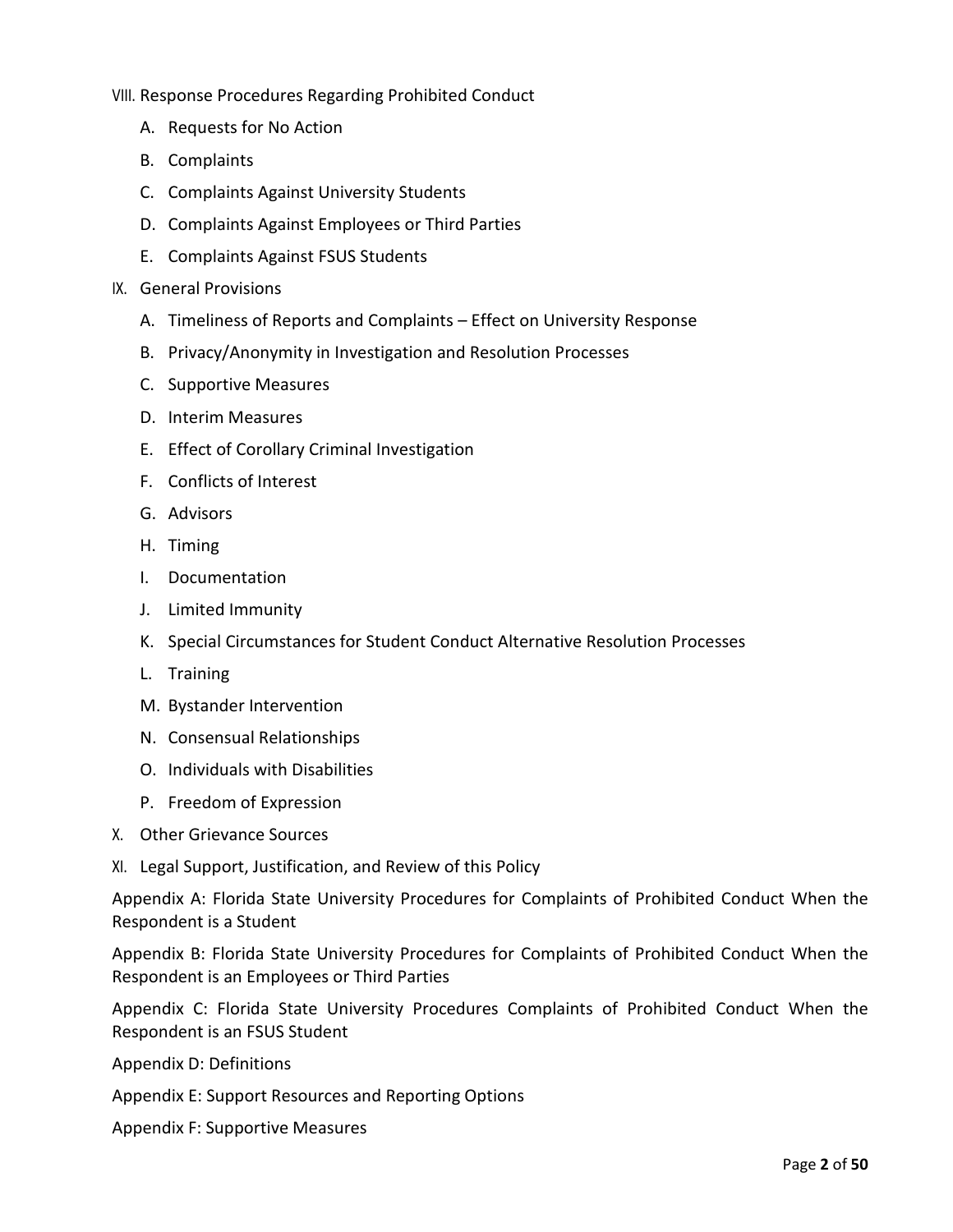Appendix G: Affected Individual's Rights

Appendix H: Responding Individual's Rights

Appendix I: Training, Education, and Prevention Programs

Appendix J: Bystander Intervention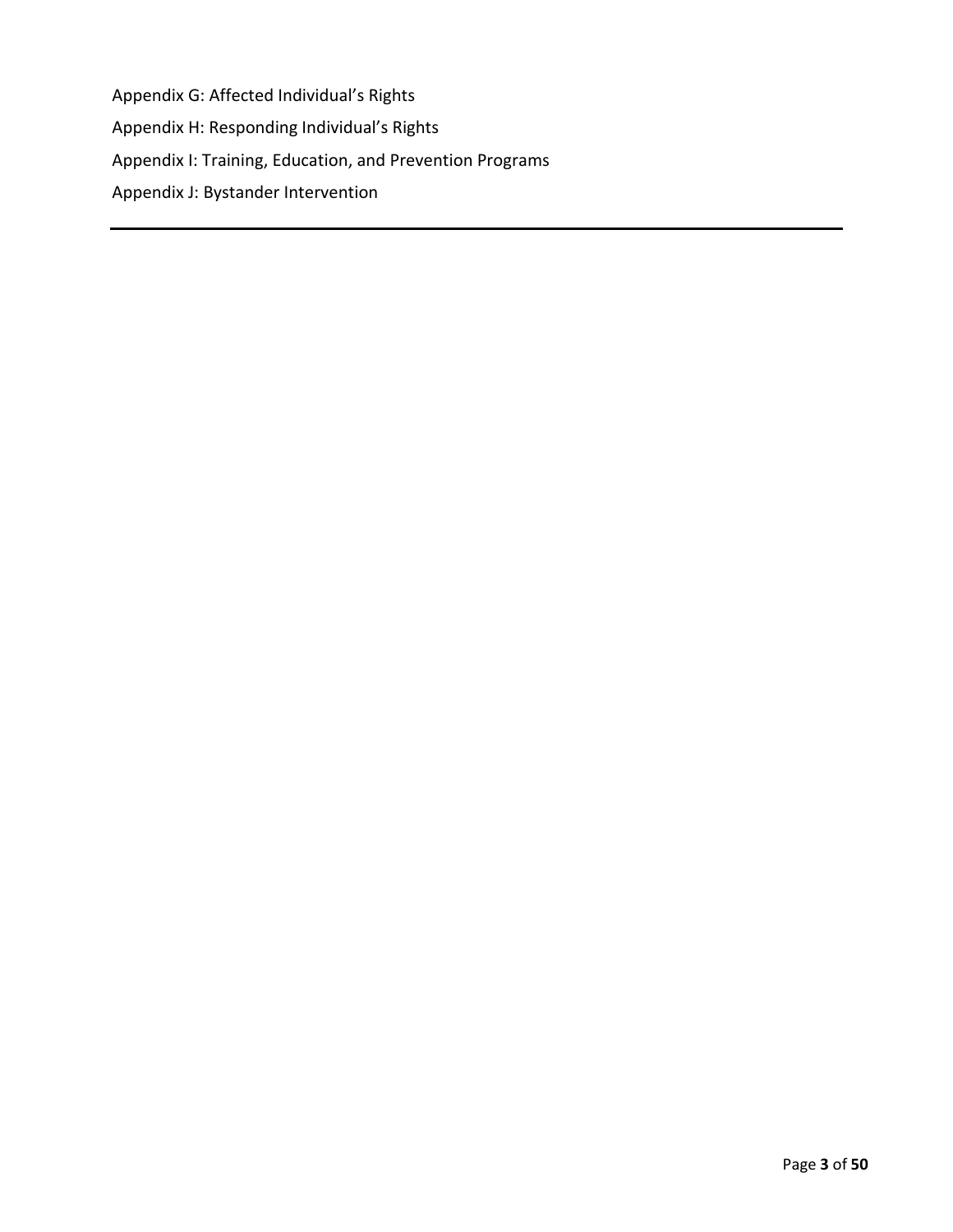# **I. Introduction**

Sexual misconduct is contrary to Florida State University's ("FSU" or "University") mission and vision, the State University System of Florida's regulation BOG 6.0105, Title IX of the Education Amendments of 1972, and the Violence Against Women Act (VAWA) Amendments to the Clery Act. The University is committed to providing and maintaining programs, activities, and an educational, work, living, and social environment founded on civility and respect, where no one is unlawfully excluded from participation in, denied the benefits of, or subjected to discrimination in any University program or activity on the basis of any protected category, including sex, pregnancy, sexual orientation, gender identity, or gender expression. The University strongly promotes the involvement of everyone, regardless of status with the University, in making FSU a safe and welcoming environment. In order for the University to address situations of sexual misconduct, individuals should promptly report an incident.

# **II. Policy Statement**

This Policy sets forth resources available to all members of the University community, describes prohibited conduct, and establishes procedures for responding to reports of Sexual Misconduct. This Policy operates in conjunction with additional University regulations and policies, including, but not limited to:

- FSU Regulation [6.013](https://regulations.fsu.edu/sites/g/files/upcbnu486/files/regulations/adopted/FSU-Chapter-6-20180717.pdf) Sex Discrimination and Sexual Misconduct
- FSU Regulation [6.014](https://regulations.fsu.edu/sites/g/files/upcbnu486/files/regulations/adopted/FSU-Chapter-6-20180717.pdf) Non-Discrimination
- FSU Regulation [3.004](https://regulations.fsu.edu/sites/g/files/upcbnu486/files/regulations/adopted/FSU-Chapter-3.pdf) Student Conduct Code
- FSU Regulation [3.0041](https://regulations.fsu.edu/sites/g/files/upcbnu486/files/regulations/adopted/FSU-Chapter-3.pdf) Student Organization Conduct Code
- FSU Polic[y 2-2a](https://regulations.fsu.edu/sites/g/files/upcbnu486/files/policies/president/FSU%20Policy%202-2a.pdf) Title IX Compliance Policy
- FSU Polic[y 4-OP-C-7-I3](https://policies.vpfa.fsu.edu/policies-and-procedures/faculty-staff/equal-opportunity-and-compliance-eoc#I3) Equal Opportunity, Non-Discrimination, and Non-Retaliation
- Florida State University Schools Code [of Student Conduct](https://www.fsus.school/domain/160)

# **III. Scope and Applicability**

Authority for scope and applicability of this Policy is delegated to the Title IX Director by the President of Florida State University. The Title IX Director has the authority to determine which procedural standards and jurisdiction apply to specific instances of reported conduct. Any reference in this Policy to the role or responsibilities of a specific University official may be delegated by the University official to an appropriate designee.

This Policy applies to any reported prohibited conduct, as defined herein, committed by students, employees (faculty, staff, or other paid employees), volunteers, visitors, contractors/vendors, or others, that occurs:

- on University premises;
- at University sponsored programs or activities; and
- off-campus as determined by the following factors (including, but not limited to):
	- o the conduct adversely affects or affected the University community; or
	- $\circ$  the conduct endangers or endangered the health or safety of a University affiliate or others.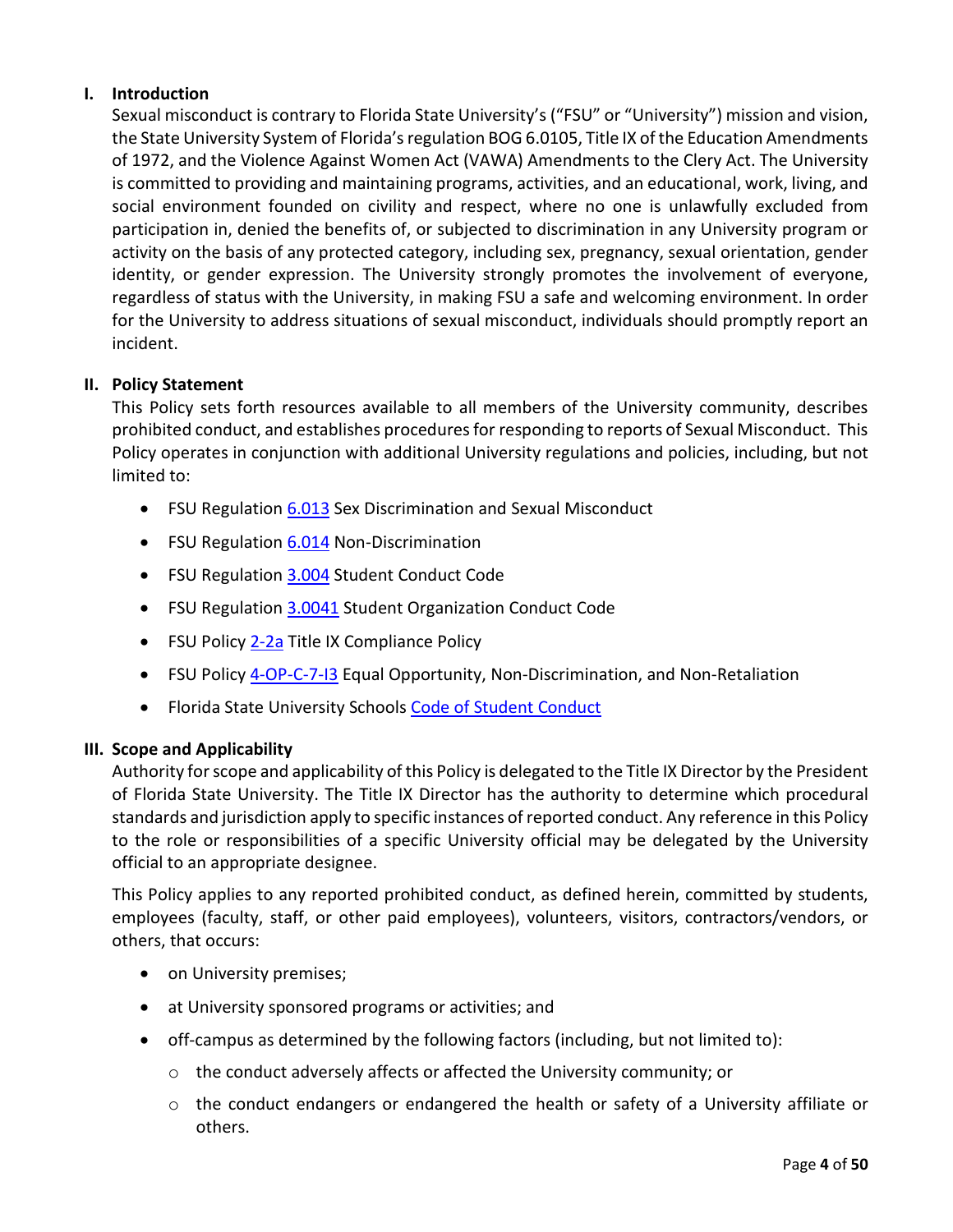In the instance of allegations of sexual misconduct (unless otherwise stated) this Policy supersedes and applies in lieu of all other policies and procedures set forth in any other University document. In instances of a formal Title IX complaint, the allegations will be reviewed to determine applicability of the University's Title IX Compliance Policy or other applicable processes. Other University resources may be available to address situations not covered by this Policy. Any identified individual adversely affected by prohibited conduct ("Affected Individual") will be offered information on applicable support resources and resolution processes.

## **IV. Oversight of Response Procedures**

The Title IX Director is the designated University authority responsible for ensuring compliance with this Policy. This will be accomplished through collaboration and coordination with the Deputy Title IX Coordinators and all University divisions, colleges, and departments. Information will be shared for response procedures on an educational need-to-know basis in compliance with the Family Education Rights and Privacy Act (FERPA) and Florida Statutes.

Reports of sexual misconduct and other prohibited conduct will be processed as follows:

- A. The Office of Title IX is the internal authority designated by FSU as responsible for responding to Reports of prohibited conduct by students or student organizations. Upon completion of the Office of Title IX's investigation, as applicable, the Department of Student Conduct and Community Standards is the internal authority designated by FSU as responsible for determining, as appropriate, whether to charge and assign outcomes to students accused of violating this Policy. The basis for any decision of responsibility in an informal or formal hearing will be whether upon a preponderance of the information, it is more likely than not that a violation or violations of the Student Conduct Code or Student Organization Conduct Code occurred.
- B. Human Resources' Equity, Diversity and Inclusion Office ("EDI") is the internal authority designated by FSU as responsible for responding to Reports of prohibited conduct by employees (faculty, staff, and OPS) or "Third Parties" (employment applicants, visitors, volunteers, vendors, and contractors, and other third parties when the Affected Individual is an employee or intern). Upon completion, as applicable, Human Resources' Employee Labor Relations or Faculty Relations sections are the internal authority responsible for determining appropriate corrective or disciplinary action. Response procedures for conduct prohibited under this Policy will use a preponderance of the information standard, which means that the information as a whole show that it is more likely than not that the prohibited conduct occurred, and it violates this Policy.
- C. Florida State University Schools ("FSUS") is the internal authority designated by FSU as responsible for responding to Reports of prohibited conduct by enrolled FSUS K-12 students.
- D. The Florida State University Police Department ("FSU Police Department" or "FSUPD") is responsible for responding to Reports of crimes within their jurisdiction. In the event of an incident occurring outside the jurisdiction of FSUPD, the law enforcement agency with jurisdiction is responsible for investigating the crime and making any subsequent arrests.
- E. In the event a Responding Individual is unknown or has no University affiliation, the Title IX Director will determine which offices are appropriate to be notified in order to respond to the Report.

An administrative investigation will be conducted simultaneously with and independent from any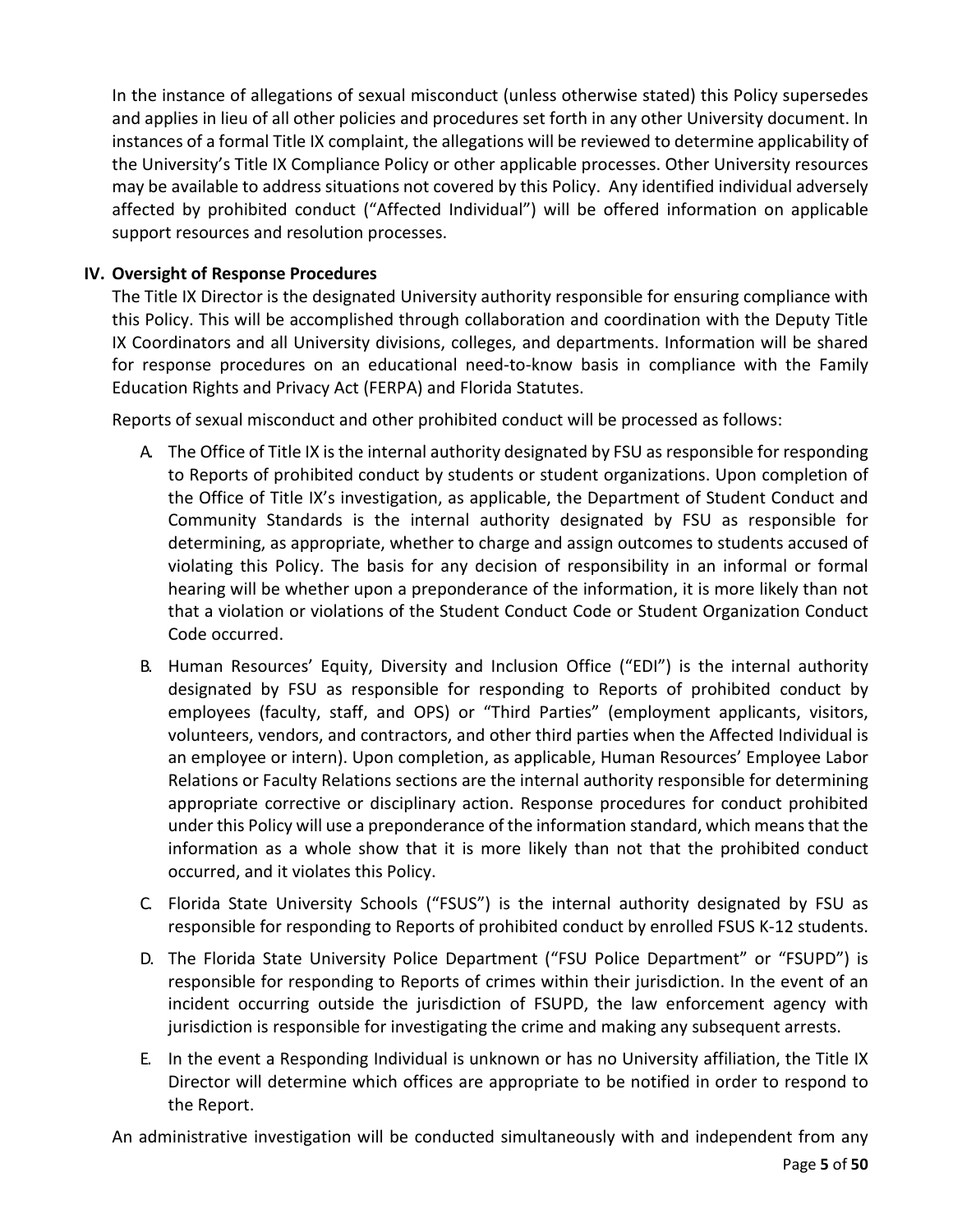criminal investigation, upon receipt of a formal complaint or in support of University safety measures. As prudent for the criminal investigation, the administrative investigation may be delayed.

### **V. Prohibited Conduct**

This Policy prohibits the below forms of sexual misconduct<sup>[1](#page-5-0)</sup> including:

- A. Sex/Gender/Orientation-Based Discrimination:
	- i. Disparate treatment toward a person based on sex, gender, sexual orientation, gender identity, gender expression, or pregnancy status which materially adversely impacts academic, employment, or other decisions related to University programs and activities.
		- a. Disparate treatment, including stereotyping and animosity, may result in the creation of a hostile environment, adverse employment or academic actions, or inequitable access to University programs or opportunities.
	- ii. Maintaining seemingly neutral policies, practices, or requirements that have a disparate impact on academic or employment opportunities without a valid academic or business reason.
	- iii. In the case of pregnancy, loss of pregnancy, termination of pregnancy, or childbirth, failure to provide reasonable accommodation(s) upon request.
- B. Sexual Harassment:
	- A. When Respondent is a student: see definition in **Student Conduct Code**.
	- B. When Respondent is an employee:
		- i. Quid Pro Quo: Unwelcome sexual advances, requests for sexual favors, and other verbal, non-verbal, or physical conduct of a sexual nature when:
			- submission to such conduct is made an explicit or implicit term or condition of employment, academic status, receipt of University services, participation in University programs or activities; or
			- submission to or rejection of such conduct is used as the basis for an organizational, academic or employment decision.
		- ii. Hostile Environment: Unwelcome conduct that:
			- **EXT** is sufficiently severe or pervasive, and both subjectively (to the Affected Individual) and objectively (to a reasonable person) offensive, that creates an intimidating, threatening, or hostile environment; or
			- unreasonably denies, interferes with, or limits an individual's ability to participate in or benefit from University opportunities, programs, or activities.

A hostile environment may be found in a single severe incident, as well as a pattern of pervasive behavior. Examples of behavior that could be sexually harassing include, but are not limited to:

<span id="page-5-0"></span><sup>1</sup> Terms used in this Policy are more expansive than those used in the 2-2a Title IX Compliance Policy and the Student Conduct Code.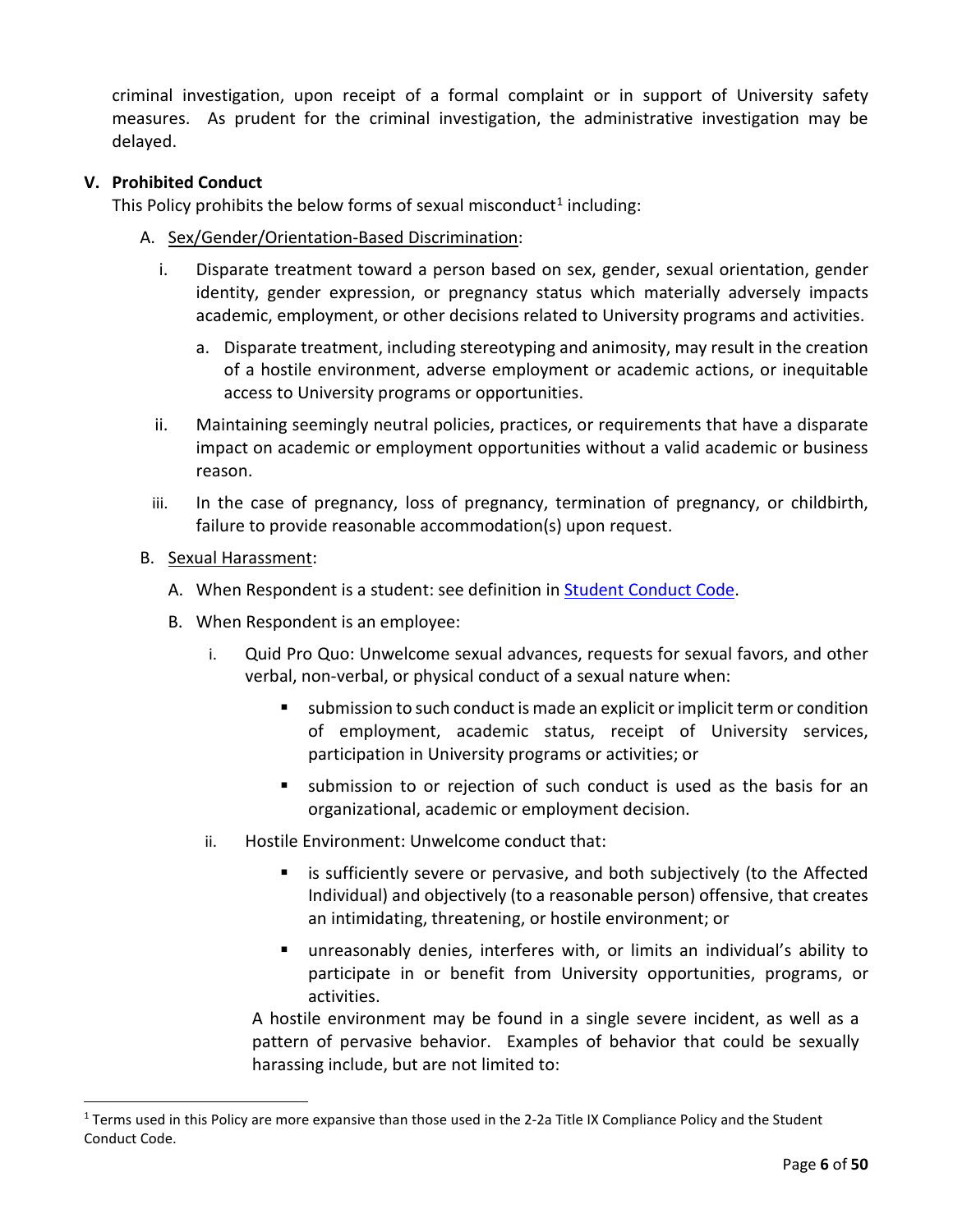- Verbal Conduct: sexual teasing, sexual jokes, sexual innuendoes, sexual remarks about a person's body or sexual attractiveness, unwelcome demands for sexual favors, continuing unwelcome sexual advances or flirting, and sexual whistling/cat-calling.
- Non-Verbal Conduct: staring at someone's sexual body parts (breasts, buttocks, groin), sexual gestures, and inappropriate display of sexual graffiti, posters, pictures, cartoons, drawings, emails, texts, body parts, or objects.
- **Physical Conduct: unwelcome sexual touching of another's body, not** otherwise defined by Non-Consensual Sexual Intercourse or Non-Consensual Sexual Contact, such as massaging, patting, hugging, rubbing, etc.
- C. Sexual Violence: Includes any sexual act performed without the consent of the Complainant (or when the Complainant Individual is unable to give consent), whether referred to as sexual violence, rape, sexual battery, or sexual assault. For purposes of this Policy, sexual violence includes:
	- a. Non-consensual Sexual Intercourse: Any vaginal or anal penetration by a penis, tongue, finger, or object, or any mouth to genital contact, without consent, no matter how slight the penetration or contact.
	- b. Non-consensual Sexual Contact: Any unwelcome, intentional contact of a sexual nature without consent, either under or over clothing, with a person's breasts, buttocks, groin, genitals, mouth, or other intimate parts (based on a reasonable person standard). This includes:
		- **touching of these intimate body parts;**
		- touching another with any of these intimate body parts;
		- forcing a person to touch you, or themselves, or another with any of these intimate body parts; or
		- **E** any other intentional bodily contact of a sexual nature with any other body part.
	- c. Incest: Nonforcible sexual intercourse between persons who are related to each other within the degrees wherein marriage is prohibited by state law.
	- d. Statutory Rape: Nonforcible sexual intercourse with a person who is under the statutory age of consent.

Consent: Consent to sexual activity must be: knowing, intelligent, unambiguous, and voluntary. Consent is active, not passive. This means there must be clear and willing participation, through words or actions, for each sexual act.

- Consent to one type of sexual activity does not imply consent to other types of sexual activity. There must be consent at every stage of the sexual encounter.
- Past consent to sexual activity does not imply consent to future sexual activity.
- Consent can be withdrawn at any time, including in the middle of a sexual encounter,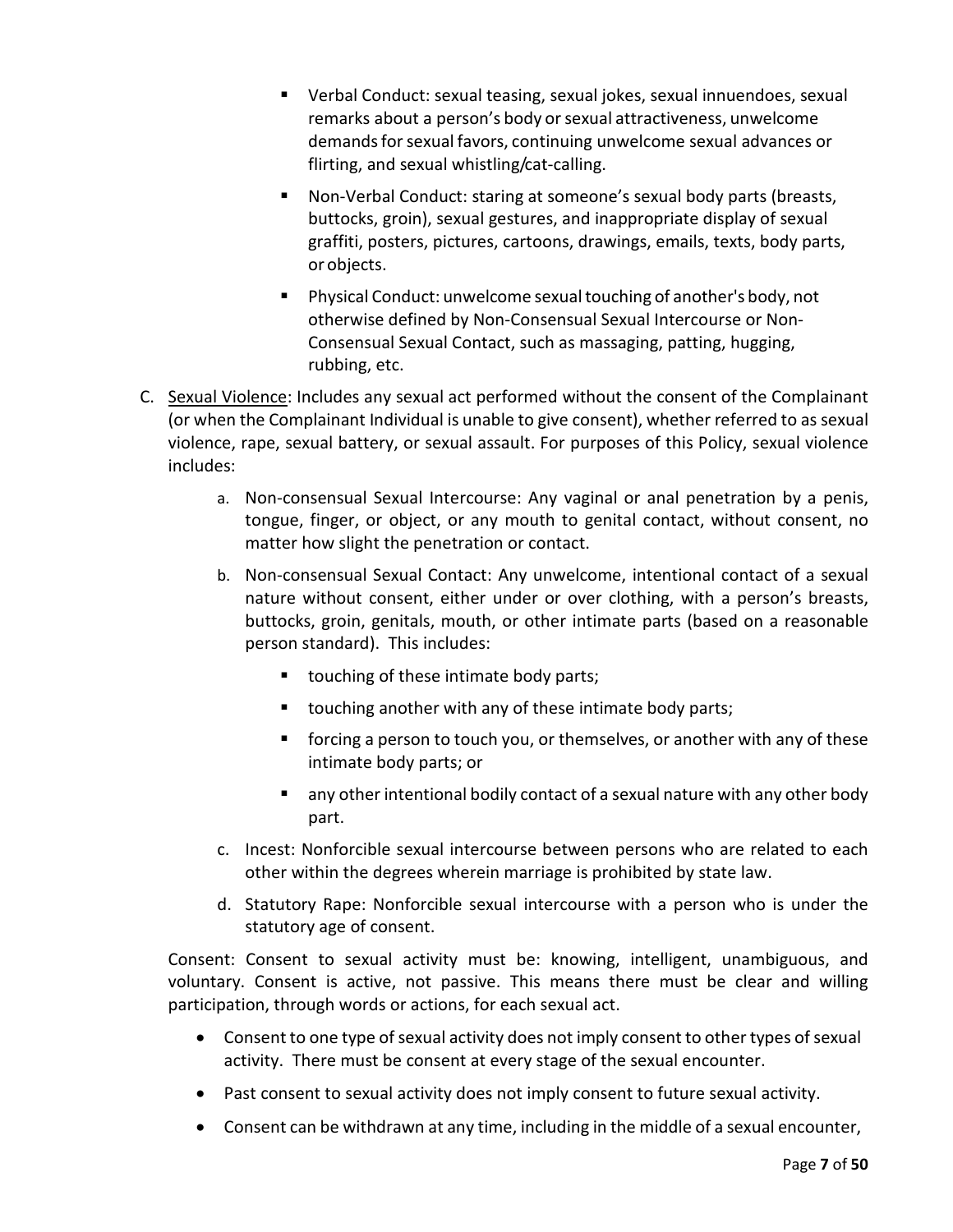if the withdrawal of consent is clearly indicated by words or actions. Meaning any indication of unwillingness, including but not limited to the following, terminates consent.

- o Any verbalization of no, stop, don't, I do not want, I am not sure, that hurts, etc.
- $\circ$  Ceasing participation in sexual activity (e.g., freezing or not actively engaging), pulling away, pushing someone away, removing someone's touch from a specific area, blocking someone from touching a specific area, etc.

Individuals who are not of legal age, are incapacitated, or are forced cannot give consent to sex (no matter what they say or do); see definition of Incapacitation. If there is any question regarding whether a person may be incapacitated or able to give consent, do not engage in any type of sexual activity with that person.

Force: Consent cannot be obtained by force. Force includes the use of coercion, intimidation, physical violence, and/or threats.

• Coercion: Using an unreasonable amount of pressure, including alcohol or drugs, to have sexual contact with someone. Coercion is more than an effort to persuade, entice, or attract another person to have sexual contact. When a person makes clear a decision not to participate in a particular sexual activity, a decision to stop, or a decision not to go beyond a certain sexual point of sexual activity, continued pressure can be coercive.

In evaluating whether coercion was used, the University will consider:

- o the frequency of the application of the pressure;
- o the intensity of the pressure;
- o the degree of isolation of the person being pressured; and,
- o the duration of the pressure.
- Intimidation: An implied threat that menaces or causes reasonable fear in another person. A person's size alone does not constitute intimidation; however, it may be a contributing factor (e.g., blocking access to an exit.)
- Physical Violence: Use of physical violence and/or imposing on someone physically to control and engage in sexual contact or intercourse. Physical violence includes but is not limited to hitting, punching, slapping, kicking, restraining, choking, and brandishing or using any weapon.
- Threats: Words or actions that would compel a reasonable person to engage in unwanted sexual activity. Examples include threats to harm a person physically, to reveal private information to harm a person's reputation, or to cause a person academic or economic harm.

Incapacitation: A state where a person cannot make knowing, intelligent, unambiguous, and voluntary decisions and therefore cannot give consent (e.g. cannot understand the: who, what, when, where why, or how of the sexual interaction). An individual can be incapacitated by voluntary or involuntary use of drugs (legal, illegal, or prescription) or alcohol, illness,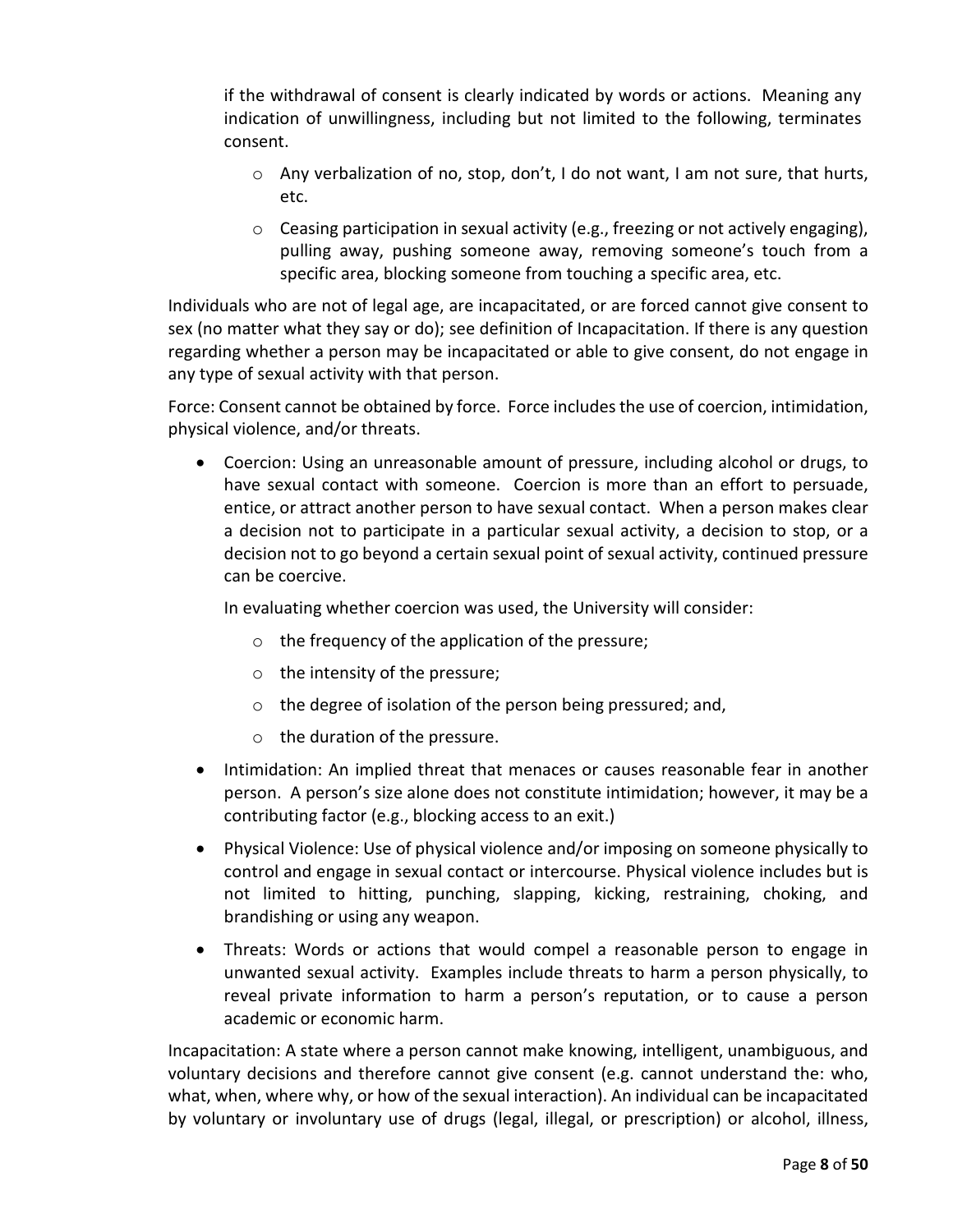mental impairment/disability, or by a state of being asleep or unconsciousness.

Incapacitation is a state beyond drunkenness or intoxication. The impact of drug and alcohol use varies from person to person. Whether an individual was incapacitated by substance use will be assessed by the totality of the evidence. Relevant factors include but are not limited to:

- stumbling or otherwise exhibited loss of equilibrium;
- slurred speech or word confusion;
- combativeness or emotional volatility;
- vomiting;
- incontinence;
- being disoriented, or confused as to time, place, etc.; and/or
- loss of consciousness.

In matters of accountability/culpability, the University will consider whether a Respondent knew or should have known that the Complainant was incapacitated. However, the use of drugs or alcohol by the person initiating the sexual activity is not an excuse for failing to obtain consent.

Legal Age: The legal age of consent in Florida is 18; however, this Policy recognizes exceptions as defined by section 794.05, Florida Statutes. Legal age of consent may differ in various jurisdictions. See Statutory Rape definition.

- D. Dating/Domestic Violence (Intimate Partner Violence): Is a single severe incident or pattern of abusive behavior in a relationship that is used by one partner to maintain power and control over another current or former intimate partner. Dating/Domestic violence can be physical, sexual, emotional, economic, or psychological actions or threats of actions that influence another person. This includes but is not limited to any behavior that intimidates, manipulates, humiliates, isolates, frightens, terrorizes, coerces, threatens, hurts, injures, wounds someone, prevents an individual from doing what they wish, or forces them to behave in ways they do not want, or property damage. It can also include abuse through the use of technology.
	- i. Dating: Violence between an individual who is or recently has been in a continuing and significant relationship of a romantic or sexual nature and the other party. The existence of such a relationship shall be determined based on a consideration of the following factors:
		- a. the length of the relationship,
		- b. the type of relationship, and
		- c. the frequency of interaction between the persons involved in the relationship.
	- ii. Domestic: Violence between family or household members. Family/household members are, or are similarly situated to, spouses, former spouses, persons related by blood or marriage, persons who are presently residing together as if a family or who have resided together in the past as if a family, and persons who are parents of a child in common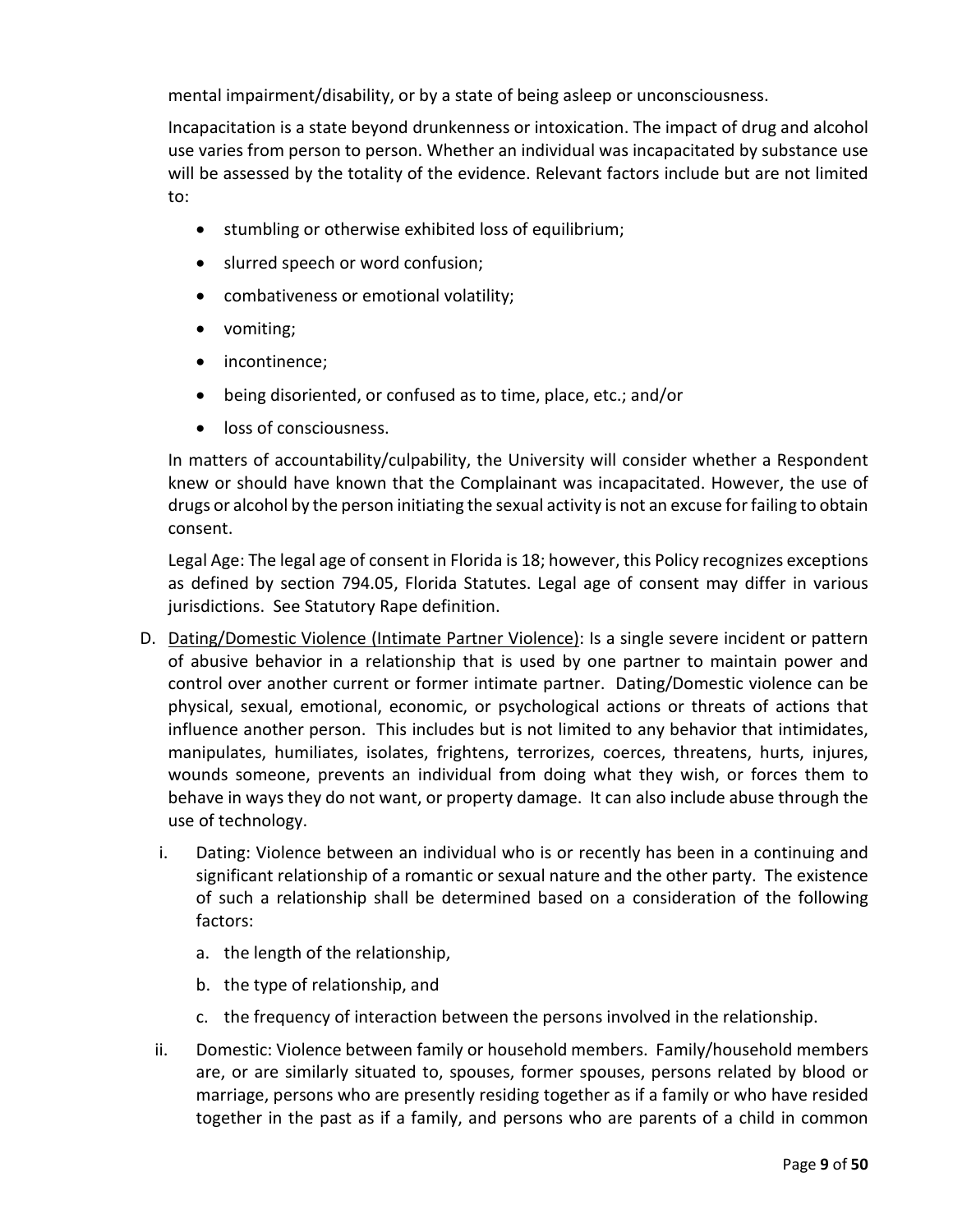regardless of whether they have been married. With the exception of persons who have a child in common, the family or household members must be currently residing or have in the past resided together in the same single dwelling unit.

Dating/Domestic Violence also includes assault, aggravated assault, battery, aggravated battery, sexual assault, sexual battery, stalking, aggravated stalking, kidnapping, false imprisonment, or any criminal violation.

- E. Stalking: Engaging in a course of conduct (i.e. more than one act) directed at a specific person that would cause a reasonable person to:
	- i. fear for the person's safety or the safety of others; or
	- ii. suffer substantial emotional distress.

Acts that together constitute stalking may be direct actions or may be communicated by a third party, and can include, but are not limited to, threats of harm to self, another, or property; pursuing or following; non-consensual communication by any means; unwanted gifts; trespassing; and surveillance or other related types of observation. Stalking also includes cyber-stalking through electronic means including electronic mail, social media, cell phones, text messages, other communication applications, or the internet.

- F. Sexual Exploitation: Any act where one person violating the sexual privacy of another and/or takes unjust or abusive sexual advantage of another person without their consent for their own benefit or for the benefit anyone other than the person being exploited. Sexual Exploitation includes, but is not limited to:
	- causing or attempting to cause the incapacitation of another person for the purpose of gaining sexual advantage;
	- prostituting another person (i.e., personally gaining money, privilege or power from the sexual activities of another) or sex trafficking;
	- where there is a reasonable expectation of privacy, or without consent, the videotaping, photographing, or audio-taping of intimate, nude, or sexual activity and/or distribution of these materials via media such as, but not limited to, the Internet and other electronic/digital media;
	- exceeding the boundaries of consent. Including but not limited to:
		- o deviation from the agreed upon sexual contact with regards to use of a birth control method/option or other medication for prevention of pregnancy and sexually transmitted disease/infection transmission,
		- o knowingly exposing another to a sexually transmitted disease/infection without their knowledge and consent, or
		- $\circ$  other omissions or falsifications that would imminently endanger the health or safety of the other party.
	- engaging in indecent exposure (i.e., intentionally exposing one's genitals in public, or via electronic communication) with the intention of alarming, distressing, and/or offending others;
	- soliciting a minor or creation, possession, transmission, or distribution of child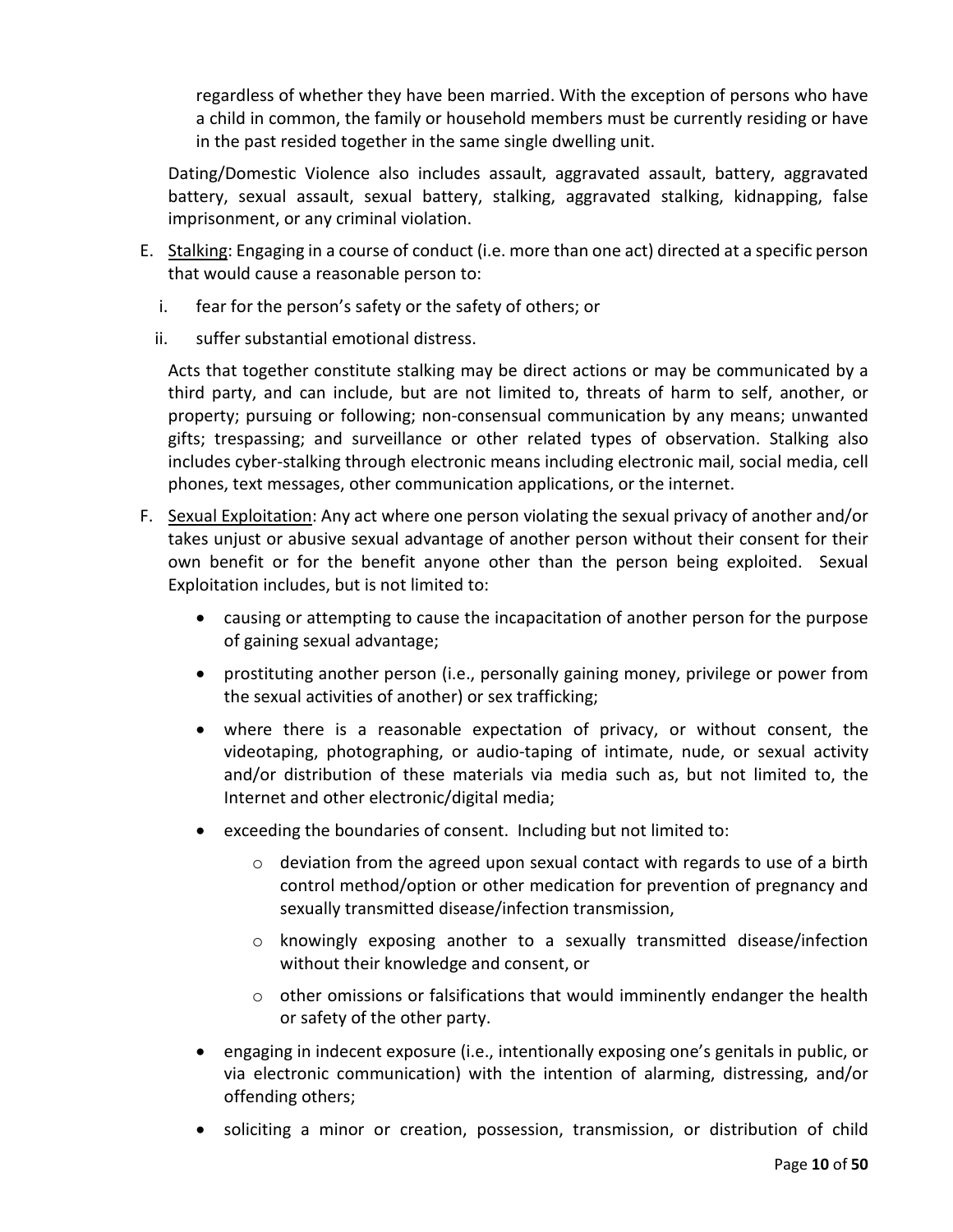pornography; or,

• voyeurism, such as, watching a person undressing, using the bathroom, or engaging in sexual acts without the consent of the person being observed.

Other conduct prohibited by this Policy includes:

- G. Retaliation: Any creation of a hostile environment or adverse action threatened or taken against an individual because they make a Report or Complaint pursuant to this Policy; assist another person in making a Report; participate in the investigation or resolution of such a Report; in good faith and in a reasonable manner oppose conduct that they believe constitutes a violation of this Policy; or make a pregnancy-related reasonable accommodation request. Note: An individual filing a good faith complaint, in and of itself, is not retaliatory.
- H. Complicity: Any action or behavior done with the intent of aiding, facilitating, promoting, or encouraging the commission of an act of Sexual Misconduct.
- I. An employee who holds institutional, supervisory, or evaluative authority over another person and engages that person in a sexual or romantic relationship. See Consensual Relationship, in Section IX(N).
- J. Failure to Report as mandated by this Policy.
- K. Failure to enact supportive or other institutional action, as directed by the University.
- L. Knowingly filing a false Report or Complaint, providing false information, or misleading University officials in proceedings pursuant to the Policy. Note: Failure to prove a claim of Sexual Misconduct or other prohibited conduct is not equivalent to a false allegation.

### **VI. Confidentiality and Reporting Obligations**

An individual who has been affected by prohibited conduct may disclose to others or make a Report or Complaint to applicable University administrators, if and when they are ready; however, the University encourages timely reporting to ensure the Affected Individual is made aware of support resources and resolution processes. An Affected Individual does not have to pursue a complaint/resolution process in order to receive support resources.

Specific University employees are designated as Confidential University Representatives and can discuss Sexual Misconduct concerns on a confidential basis. All other employees at the University are designated as Responsible Employees and are required to make a Report to applicable University administrators regarding any disclosure of prohibited conduct.

- A. Confidential University Representatives are available to provide assistance and resources, without any obligation to make a Report to University administrators or any law enforcement agency. Confidential University Representatives include the following individuals when providing medical care, guidance, support, and/or counseling when acting in their primary professional responsibility:
	- i. licensed University and medical and mental health providers;
	- ii. designated University paid and unpaid staff working under the supervision of a licensed medical or mental health provider;
	- iii. University Victim Advocates; and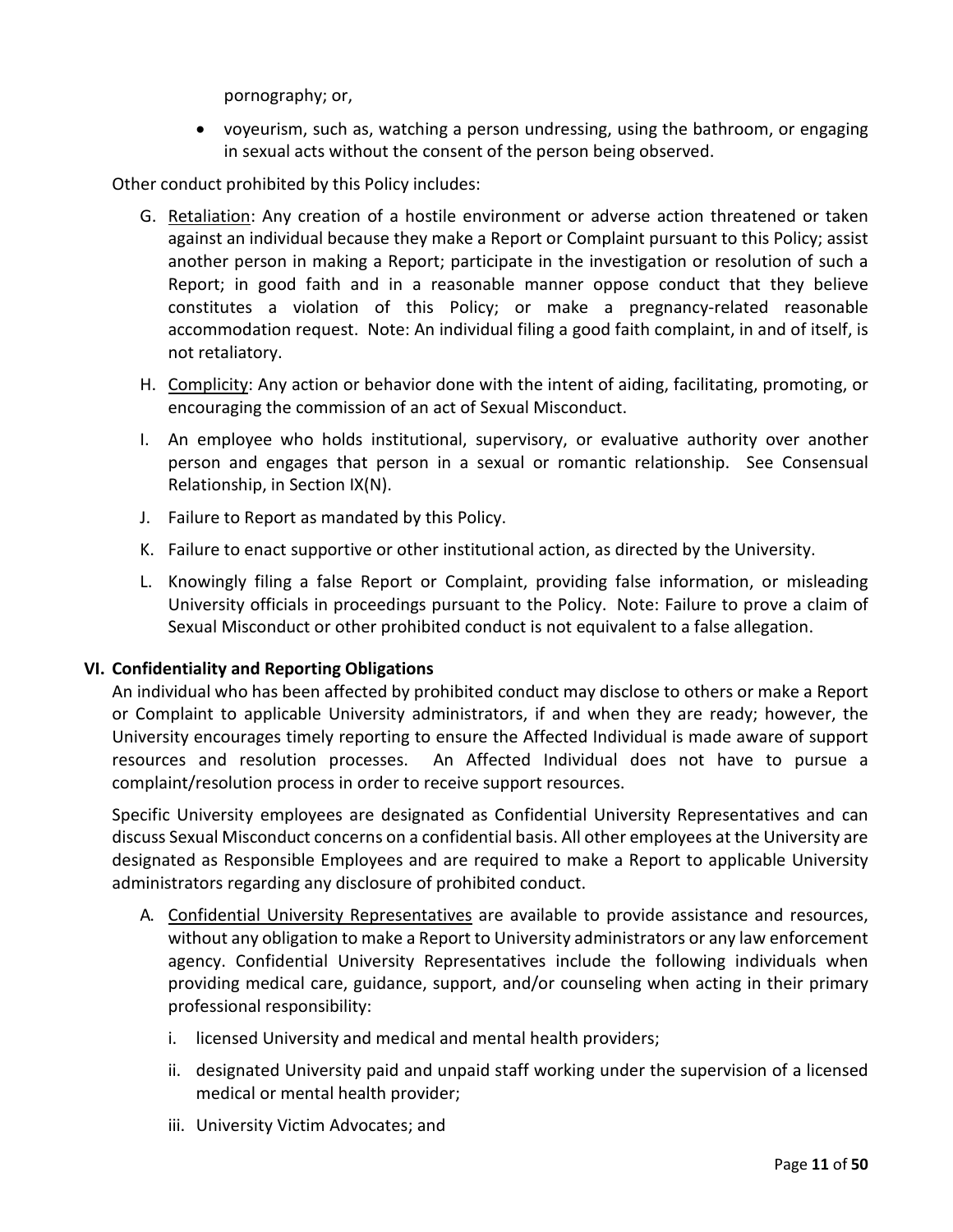iv. designated University paid and unpaid staff working under the supervision of the University Victim Advocate Program.

All other employees are Responsible Employees and have a mandatory reporting obligation.

NOTE: Incidents involving imminent harm, abuse, or a minor that are reported to a Confidential University Representative may be subject to disclosure to the Florida Department of Children and Families ("DCF"), FSU Police Department, or other campus safety personnel.

See Appendix E for specific names and contact information of confidential University resources.

B. Situational (Event Based) Confidentiality: The University recognizes that certain environments, such as "Take Back the Night" events, focus groups, and sexual violence prevention activities, may elicit an individual's personal account of sexual misconduct, and that such an account may be shared during one of these events with a University employee who is not otherwise a Confidential University Representative (i.e., sexual violence prevention and sexual health promotion educators, or a faculty or staff whom in their primary University role is a Responsible Employee).

Such a testimonial, without more, will not be considered notice to the University for purposes of triggering a mandatory report. University personnel at these events will have resources and information on how to make a report and access both on- and off-campus resources for anyone who would like to make a report or seek services. Leaders of these events will use their best efforts to make students aware that disclosures of sexual misconduct made during the event or in connection with the event (including disclosures made to a Responsible Employee during the planning of the event or during a follow-up conversation/debrief after the event has concluded) will not trigger a mandatory report. Any disclosure to an event leader, that is outside of the circumstances described above, will trigger a mandatory report.

The University also recognizes that disclosures may occur in an academic setting (i.e., as part of coursework, research, or creative activity submitted to an instructor in connection with a course assignment), or a research setting (i.e., during participation as a subject in an approved human subjects research protocol). Such disclosures will not be considered notice to the University for purposes of triggering a mandatory report. Instructors, especially those whose assignments may elicit a disclosure, are encouraged to include a syllabus statement that clarifies when disclosures will or will not lead a mandatory Report by the instructor. The University's Institutional Review Board may, in appropriate cases, require researchers to provide similar information to research subjects.

All employees participating in or overseeing public awareness events, academic work, or research should err on the side of reporting if they are uncertain if the circumstances meet the situational confidentiality parameters. Additionally, regardless of whether a Report is required, all employees are encouraged to contact the Victims Advocate Program if the Affected Individual is in need of support services. If any employee becomes aware of information that suggests a safety risk to a member of the University community, they should contact FSU Police Department immediately.

C. Responsible Employees: are employees (including but not limited to: faculty, adjuncts, graduate assistants, staff, coaches, student employees, and all other paid University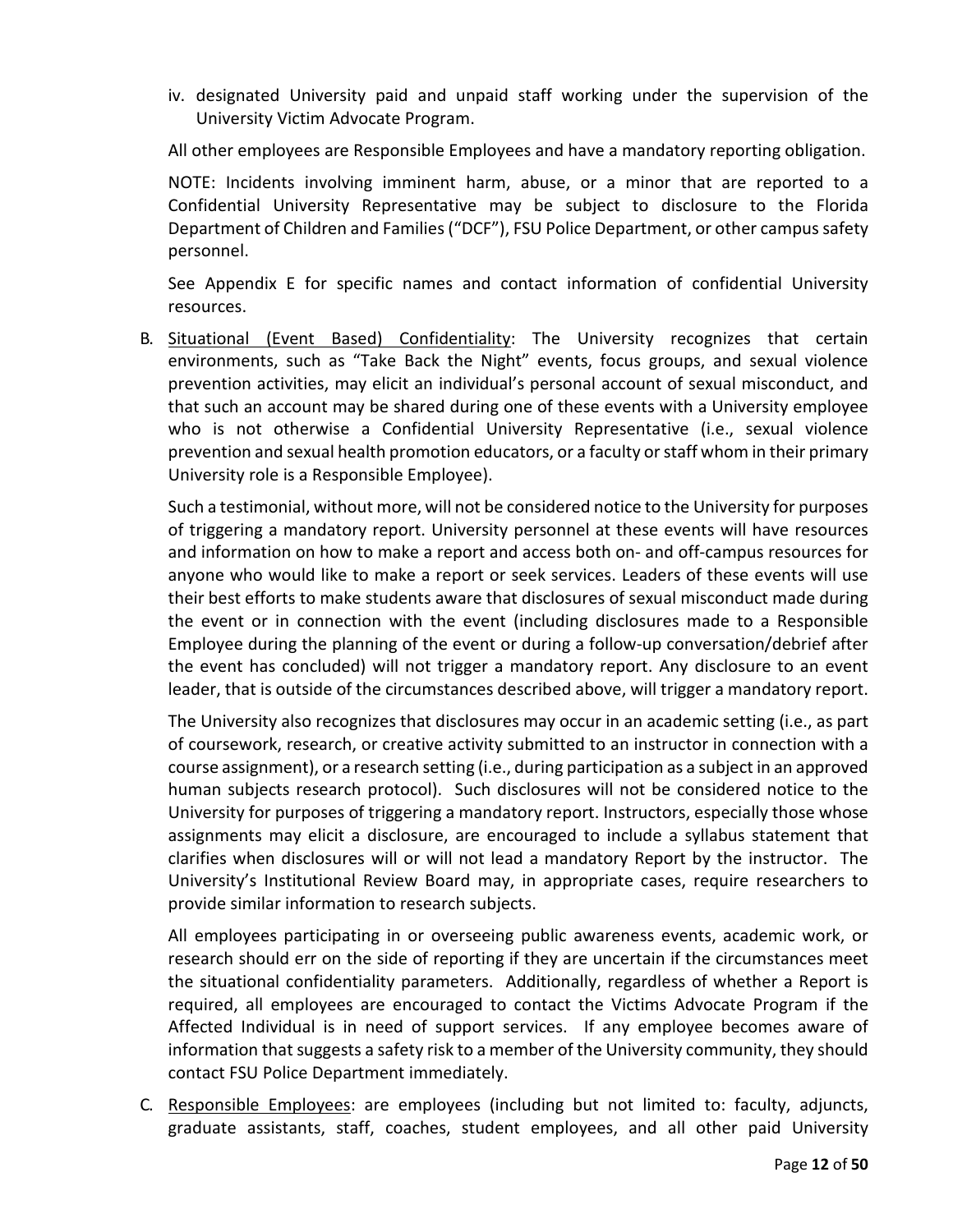employees) who have a mandatory duty to report known or suspected incidents of prohibited conduct regardless of when or where the incident occurred, or how the employee becomes aware. All disclosures should be accepted at face value and reported without further questioning of the individual making the disclosure or any other parties involved.

The following outlines when a Responsible Employee is required to Report:

- i. When the Affected Individual or Responding Individual is a **student**.
- ii. When the Affected Individual or Responding Individual is an **employee** and they fall under the Responsible Employee's supervisory or institutional authority. This includes, but is not limited to:
	- a. University Administrators, as defined in Appendix D;
	- b. Deans, Directors, and Department Heads ("DDDH");
	- c. Supervisors. This includes typical supervisor/subordinate relationships and atypical relationships, such as: residence hall coordinators, lab technicians, principal investigators, team leads, athletic coaches, and others who provide daily operational oversight (including facilitating camps and other programmatic or visitor activities); and
	- d. FSU Police Department.

If a Responsible Employee witnesses, becomes aware of, or receives a disclosure of prohibited conduct, they must Report all relevant details about the disclosure. Relevant details may include but are not limited to, name of all parties involved, any witnesses, dates, times, specific location(s), and any other relevant facts about the incident(s). This mandatory reporting should occur immediately but must be made **no later than two days** (as defined herein) after becoming aware of the prohibited, absent extraordinary circumstances.

If an incident reported is covered by the record keeping and reporting requirements of the Jeanne Clery Act, 20 U.S.C. § 1092(f), the applicable University administrator will complete the Clery Act reporting of the incident on behalf of the University. This does not apply to those Responsible Employees who are also directly designated as Campus Security Authorities. For more information about Clery reporting requirements please see the Jeanne Clery Disclosure [of Campus Security Policy and Campus Crime Statistics](https://police.fsu.edu/clery-act-crime-reporting) Act Policy.

- D. Other Reporting Obligations:
	- i. A person who observes the commission of the crime of sexual battery and has present ability to seek assistance for the victim is required by Florida law to seek assistance by immediately reporting to law enforcement, unless the observer is the victim, is a relative of the offender or victim, or would be exposed to threat of physical violence for seeking assistance.
	- ii. When the incident involves a **minor**, (under 18 at the time of the abuse). Florida law requires reporting to the Florida Department of Children and Family Services ("DCF").
		- a. For all known or suspected incidents of involving abuse (including sexual abuse) of an individual under 18 years of age, Florida law requires every individual to immediately make a report to the DCF's Abuse Hotline. Reports may be made (24 hours a day, 365 days a year) by phone using a toll-free telephone number, by fax, or by web-based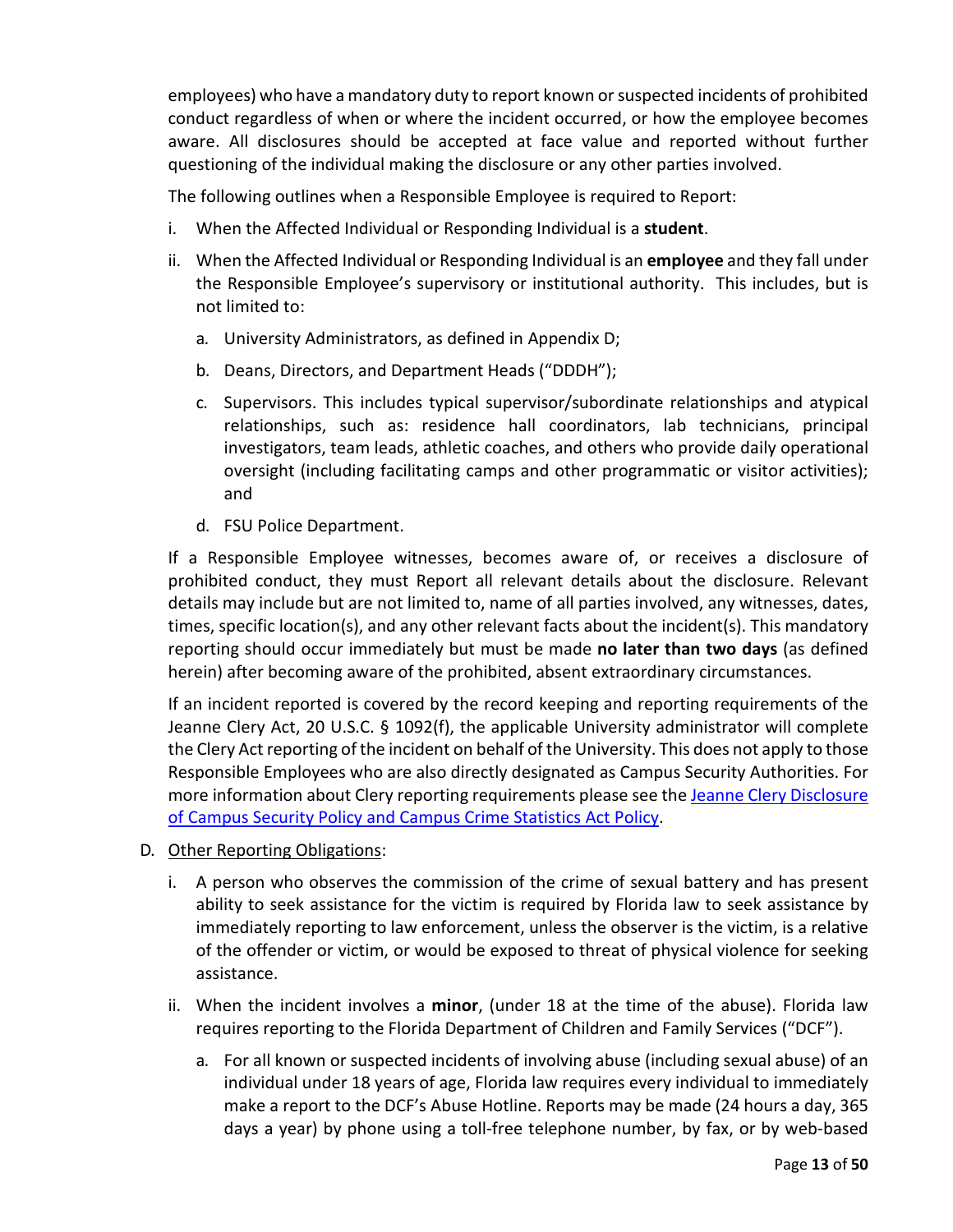report. For more information on reporting go to: [https://www.myflfamilies.com/service-programs/abuse-hotline/report/index.shtml.](https://www.myflfamilies.com/service-programs/abuse-hotline/report/index.shtml)

- b. If the incident of child abuse occurs within FSU Police Department jurisdiction, the Responsible Employee must be reported to FSU Police Department (or applicable local law enforcement).
- c. If the incident of child abuse is sexual or gendered in nature, the Responsible Employee must report via report.fsu.edu.

In addition to the above reporting obligation, all members of the campus community should offer assistance to Affected Individuals in reporting incidents to FSU Police Department and obtaining assistance from FSU Victim Advocate Program, or other services as appropriate.

Information disclosed to a Responsible Employee will only be Reported and shared with people responsible for handling the University's response. Responsible Employees should not report the incident to law enforcement (including FSU Police Department) without the Affected Individual's consent, or unless required by law. If a crime is currently in progress, someone is injured, or anyone is in immediate danger or being threatened, call 911 immediately. If a report indicates a serious or continuing threat to the University community, the FSU Police Department may issue a campus wide timely warning to protect the health or safety of the community. The timely warning will not include any identifying information about the Affected Individual.

If an Affected Individual speaks only to a Confidential University Representative, the Affected Individual is advised that this is not considered to be a Report of prohibited conduct, and without more, the information remains confidential and the University will not be able to conduct an investigation into the specific incident or take action against the Responding Individual. This does not apply if the incident has also been reported to a non-confidential source (including, but not limited to, the Florida State Police Department, Tallahassee Police Department, or Leon County Sheriff's Office). If the Affected Individual chooses to maintain confidentiality, Confidential University Representatives will still assist them in receiving support and protective services such as victim advocacy, academic support/accommodations, disability services, physical and mental health services, and changes to living, working, or course schedules. An Affected Individual who initially requests confidentiality does not forfeit the right to file a Report at a later date.

# <span id="page-13-0"></span>**VII.How and Where to Report Sexual Misconduct and Other Prohibited Conduct**

Individuals may report incidents of prohibited conduct on their own behalf (i.e., as the Affected Individual) or on behalf of the Affected Individual (i.e., as third-party reporters and Responsible Employees).

The University has two main administrative reporting portals:

- A. [Report.fsu.edu, r](https://report.fsu.edu/)eport concerning behavior happening in the FSU community.
- B. [EthicsPoint, t](https://secure.ethicspoint.com/domain/media/en/gui/32441/index.html)he University's anonymous and confidential reporting hotline, toll-free (855) 231-7511.

Note: If a crime is currently in progress, someone is injured, or anyone is in immediate danger or being threatened, call 911 immediately. The Report will be forwarded to the applicable University administrator, as outlined in Section IV (Oversight of Response Procedures). See Appendix E for specific names and contact information of applicable University administrators.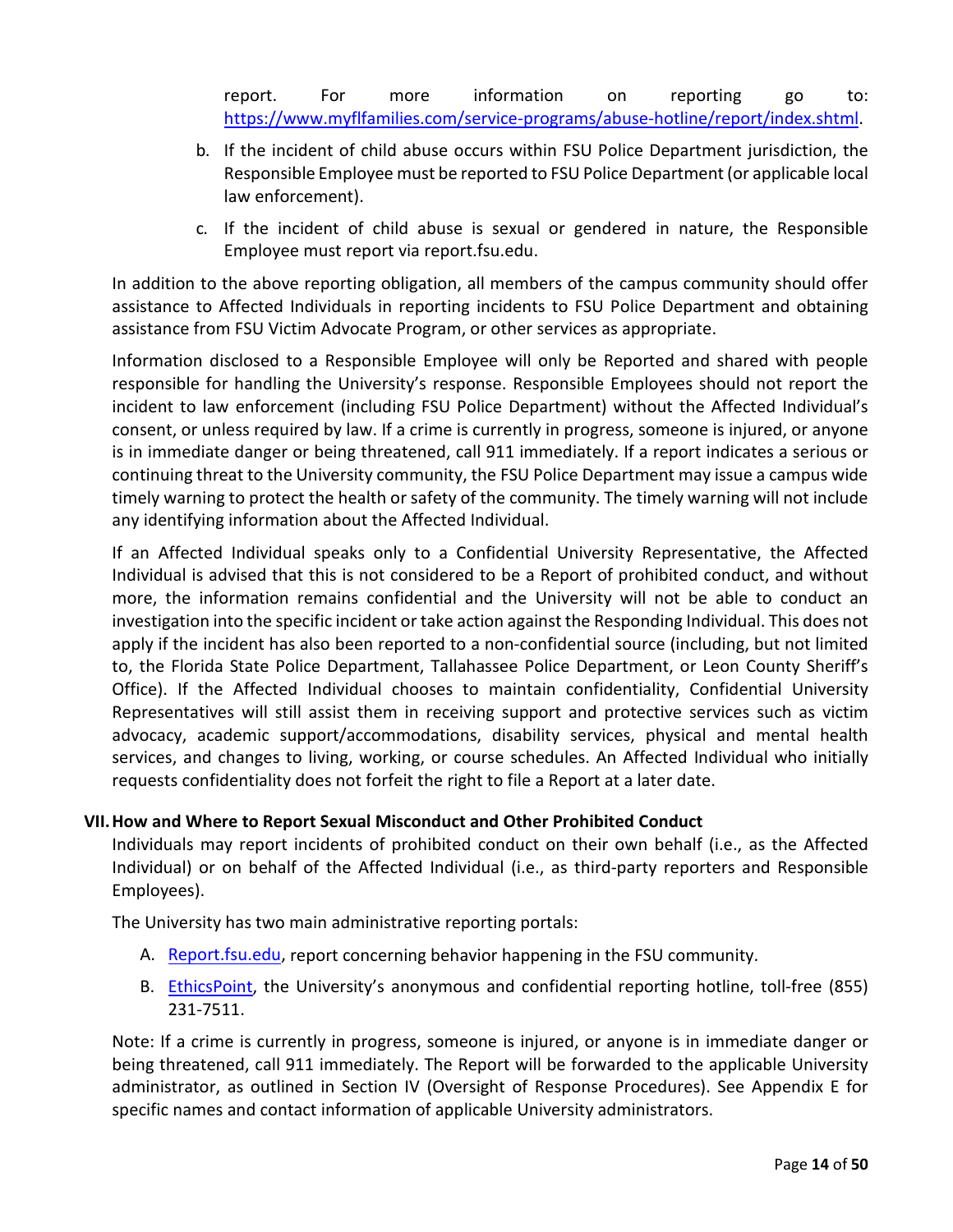## **VIII. Response Procedures for Reported Prohibited Conduct**

Upon receipt of a Report, a prompt, thorough, and impartial review will be conducted. If named, the Affected Individual will be contacted for an information session; otherwise, a risk assessment will be conducted based on the nature of the reported prohibited conduct to determine if the University will take further action. The information session with the Affected Individual will include, as applicable, notification of rights, referral to support resources, review of relevant resolution options, and discussion of any necessary interim measures.

- A. Requests for No Action: If an Affected Individual wishes, they may request No Action be taken by the University regarding the incident(s) of prohibited conduct that they disclosed. Specifically, they may request that:
	- i. the information (including, but not limited to, the Affected Individual's name) not be shared with the Responding Individual, or with others, even if this limits the University's ability to address the reported prohibited conduct;
	- ii. the University not investigate the reported prohibited conduct;
	- iii. the University not intervene to address the reported prohibited conduct (e.g., alternative resolution, informal resolution, or formal investigation; and/or
	- iv. no disciplinary action be taken.

A Responsible Employee does not have the authority to grant a request of No Action. If an Affected Individual discloses to a Responsible Employee, who submits a mandatory Report, and subsequently the Affected Individual refuses/fails to engage with the applicable University administrator, this will be treated as a request for No Action.

- i. Evaluation of the Request: The applicable University administrator will evaluate the request for No Action in the context of the University's commitment to providing a safe and non-discriminatory environment. In order to make such a determination, additional information may be gathered regarding the prohibited conduct so they may be weighed against the following factors, including but not limited to:
	- a. the seriousness of the prohibited conduct (including, but not limited to, whether the incident was perpetrated with a weapon or included severe physical injury to the Affected Individual);
	- b. the risk that the Responding Individual will commit additional acts of prohibited conduct, such as:
		- whether the Responding Individual has a history of prior Reports, arrests, or records from a prior school/employer indicating a history of prohibited conduct or a history of violence;
		- whether the Responding Individual threatened further prohibited conduct or threatened violence against the Affected Individual or others; or
		- whether the prohibit conduct was committed by multiple individuals.
	- c. whether the information reveals a pattern of behavior (e.g., via illicit use of drugs or alcohol) at a given location or by a particular group or person;
	- d. the potential for an employee to utilize their access to sensitive information in an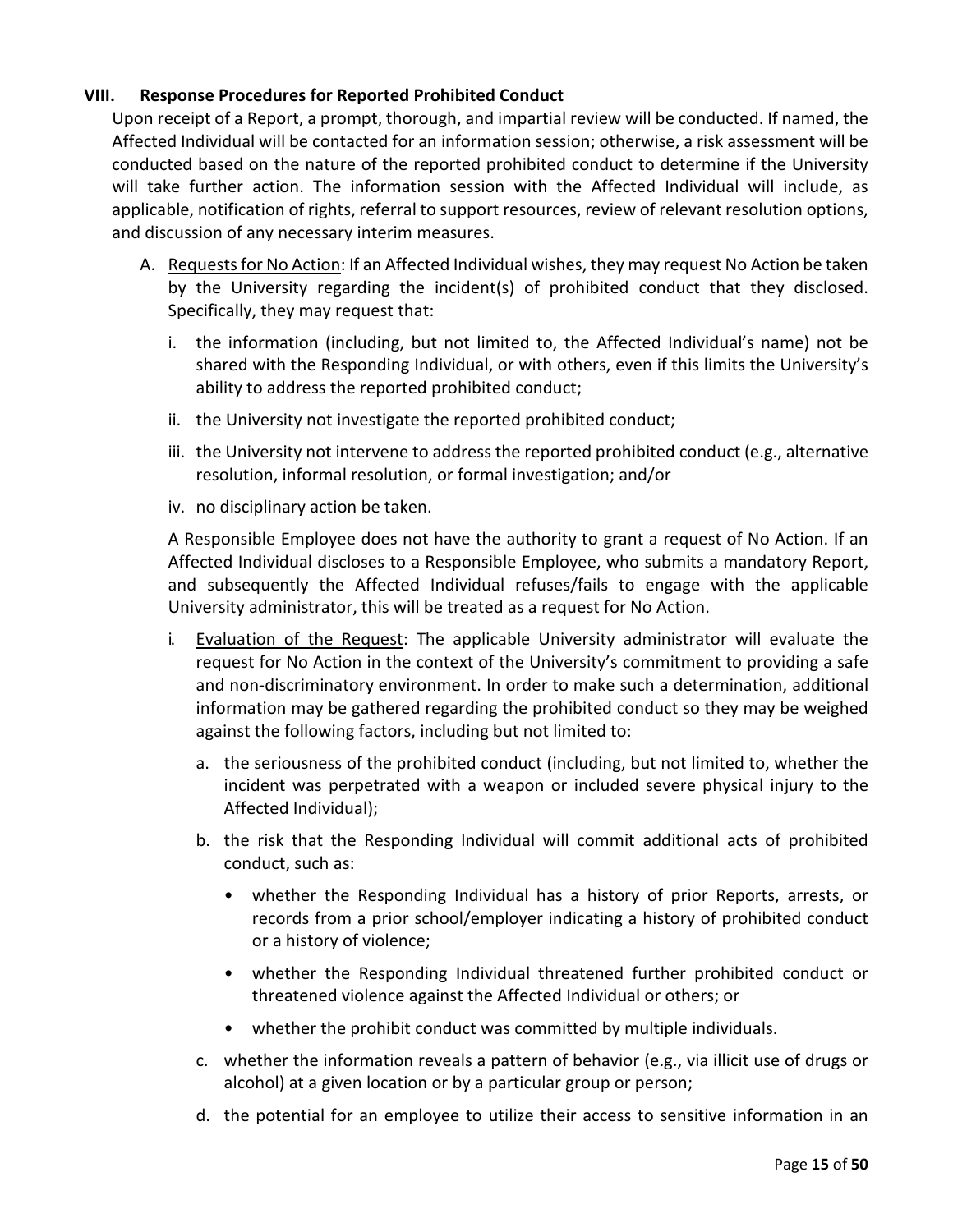inappropriate manner;

- e. the Responding Individual's right to receive information about the allegations;
- f. whether the Affected Individual Party is a minor;
- g. the level of fear for their safety as expressed by the Affected Individual;
- h. whether the University possesses other means to obtain relevant information of the prohibited conduct (e.g., security cameras or security personnel, physical evidence);
- i. the level of threat to the Affected Individual or to the University community.

In the event that the Affected Individual is not named/identifiable in a Report, these same factors will be used by the applicable University administrator to conduct a risk assessment to determine the appropriate course of action.

ii. Determination regarding No Action: If the University determines that it cannot grant No Action, it will inform the Affected Individual prior to starting an investigation or taking any intervening actions. A high priority will continue to be placed on the Affected Individual's privacy, only sharing information with parties whose assistance is needed to address the allegations, to the extent possible. The University will also take ongoing steps to protect the Affected Individual from retaliation or harm and Victim Advocate Program will work with the Affected Individual to create a safety plan, if warranted, and assist the Affected Individual in accessing other services and interim measures.

It should be noted that when the University honors the request for No Action, the University's ability to investigate and take reasonable action in response to reported prohibited conduct may be limited, because the Responding Individual has a right to know sufficient information regarding the nature of the allegations to respond fully in their own defense (and in most cases this will include the identity of the Affected Individual).

Nothing in this section, or in this Policy in general, is intended to interfere with, nor shall be read to interfere with, any individual's or organization's responsibility to report misconduct pursuant to federal laws or rules (e.g., granting agencies), licensing rules, or other agencies or boards that impose standards of professional conduct. Outside reporting shall be coordinated with the Office of the General Counsel to ensure compliance with relevant privacy laws.

- B. Complaints: A Report of prohibited conduct becomes a Complaint in one of the following ways:
	- i. The Affected Individual may file a written Complaint with the University, or a third-party may file a written Complaint on their behalf. The written complaint may be submitted via a complaint form, as provided by the University, or written statement the relevant information; or
		- a. a third-party Complaint is handled as a Report.
	- ii. Based on the risk assessment, the applicable University administrator determines that there is enough information available and the circumstances warrant an investigation.

The procedures for investigation, resolution, outcomes, and appeals are outlined in:

C. Complaints Against University Students – see Appendix A: Florida State University Procedures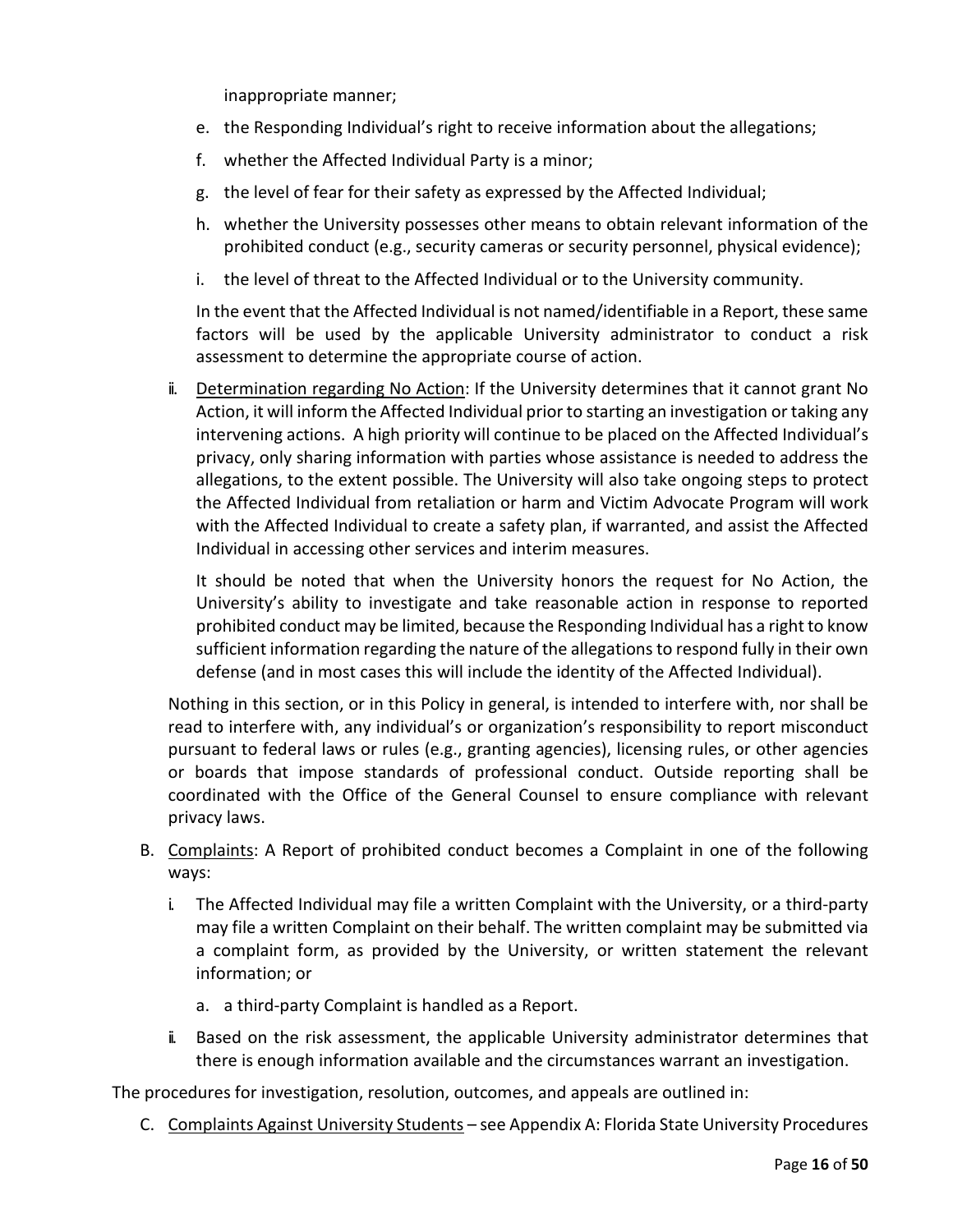for Complaints of Prohibited Conduct when the Respondent is a Student

- D. Complaints Against Employees or Third Parties see Appendix B: Florida State University Procedures for Complaints of Prohibited Conduct when the Respondent is an Employee or Third Party
- E. Complaints Against FSUS Students see Appendix C: Florida State University Procedures for Complaints of Prohibited Conduct when the Respondent is an FSUS Student

## **IX. General Provisions**

- A. Timeliness of Reports and Complaints Effect on University Response: Prohibited conduct may be reported, or a Complaint filed, regardless of the length of time between an incident and the disclosure/reporting of the incident. However, the University strongly encourages individuals who have experienced prohibited conduct to promptly report in order to be informed of report resources and preserve evidence for a potential legal or disciplinary proceeding. Note: The length of time between an incident and the reporting of the prohibited conduct may significantly impact the University's ability to respond.
- B. Privacy/Anonymity in the Investigation and Resolution Processes: The University will keep Reports and investigations private to the extent possible under the law but cannot guarantee complete anonymity in all cases. Information will be shared with those who are integral for the University to conduct a comprehensive investigation. All parties involved in an investigation, including witnesses, will be asked to keep information concerning the investigation private. The University is subject to Chapter 119, Florida Statutes, Public Records. Under Section 1012.91, Florida Statutes, some portions of records of sexual harassment investigations are limited-access records with respect to public records requests.
- <span id="page-16-0"></span>C. Supportive Measures: Upon request by the Affected Individual, Responding Individual, or witnesses, supportive measures are provided under applicable circumstances. Supportive measures are individualized, non-punitive, non-disciplinary, and do not unreasonably burden the other party, but are designed to restore or preserve a person's equal access to education or employment. Supportive measures are available at any stage, even when an investigation is not pending. See Appendix F.
- D. Interim Measures
	- i. University Student:
		- a. When a student's prohibited conduct affects the safety, health, or general welfare of the Affected Individual, other students, and/or the University community, the Vice President of Student Affairs may implement interim measures including, but not limited to: registration and transcript holds, no contact orders, and interim health and safety action prior to the adjudication of a Complaint made pursuant to this Policy. (See [Student Code of Conduct](https://sccs.fsu.edu/conduct-codes/student-conduct-codes) – Interim Health and Safety Action for more detailed information.)
		- b. When appropriate, the Title IX Director may implement a registration or transcript hold during the course of the investigation. Holds will be used judiciously and are not intended to be punitive.
		- c. When appropriate, the Director of the Department of Student Conduct and Community Standards may implement a registration or transcript hold during the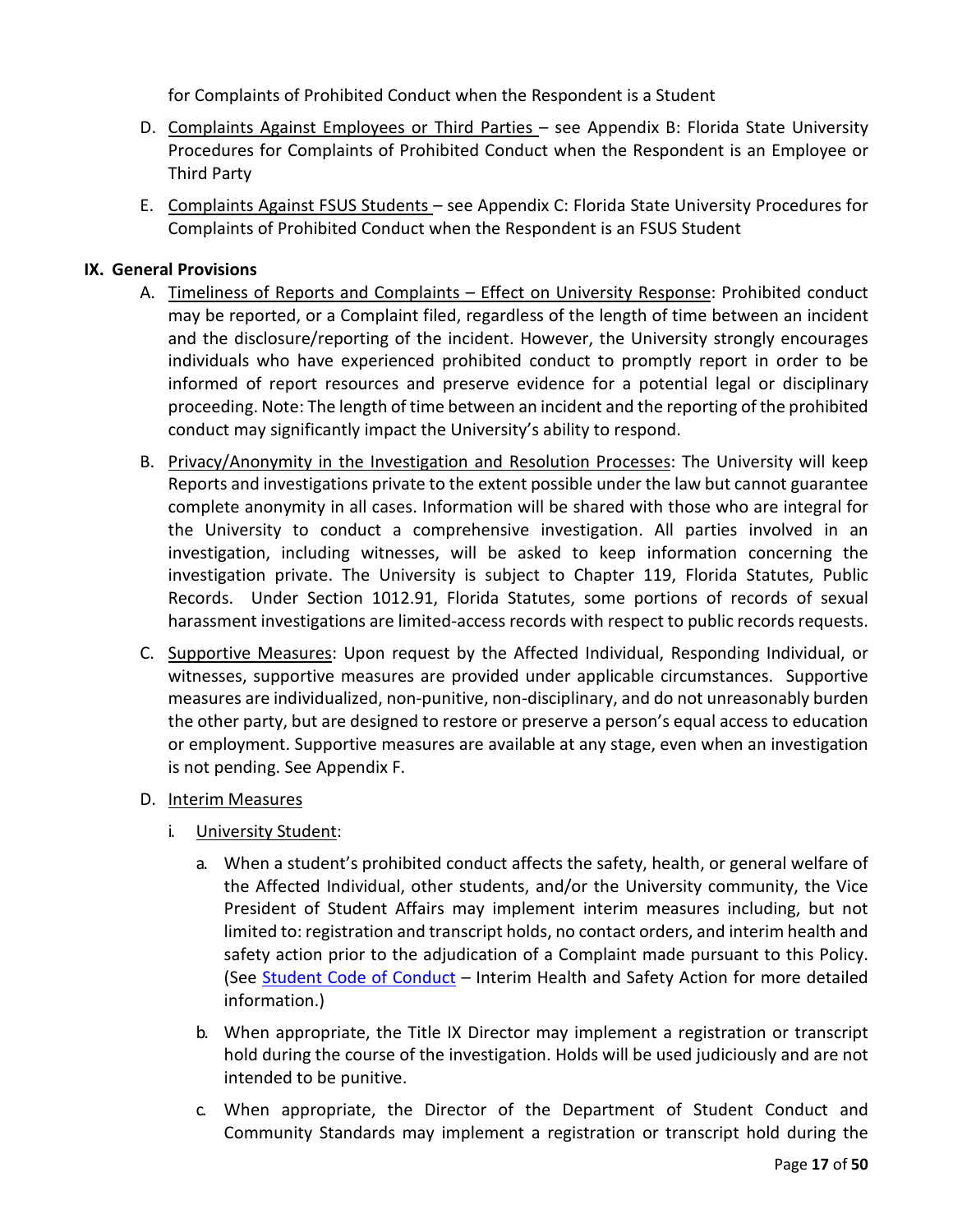course of the charging, adjudication, sanctioning, and appeal processes. Holds will be used judiciously and are not intended to be punitive.

- ii. FSUS Student: When a FSUS student's prohibited conduct affects the safety, health, or general welfare of the Affected Individual, other students and/or the FSUS community, the Principal may place the student on administrative leave. (See [FSUS Student Code of](https://www.fsus.school/domain/160)  [Conduct\)](https://www.fsus.school/domain/160)
- iii. Faculty: When the President or representative has reason to believe that a faculty member's presence on the job will adversely affect the operation of the University, they may immediately place the faculty member on administrative leave pending investigation of the claim. The administrative leave shall commence immediately upon written notice to the faculty member. (See relevant parts of the [Faculty Handbook](https://facultyhandbook.fsu.edu/) and [FSU-UFF](https://hr.fsu.edu/sections/employee-labor-relations/collective-bargaining)  [Collective Bargaining Agreement](https://hr.fsu.edu/sections/employee-labor-relations/collective-bargaining) for more information.)
- iv. Staff: When the Associate Vice President of Human Resources has reason to believe a staff member's presence on the job will adversely affect the operation of the University, they may immediately place the staff member on administrative leave pending investigation of the claim. The administrative leave shall commence immediately upon written notice to the staff member and shall comply with the provisions of the University's Administrative Leave Policy. (See FSU [4-OP-C-7-E1.3 f](http://policies.vpfa.fsu.edu/policies-and-procedures/faculty-staff/attendance-and-leave#E1.3)or more information.)
- v. Third Party: When the applicable University administrator has a reason to believe that a third party's presence on campus will adversely affect the operation of the University, they may immediately seek to bar that individual's access to campus via a No Trespass Order, or similar mechanism. The No Trespass Order will take effect immediately upon notice to the third party.
- E. Effect of Corollary Criminal Investigation: The University's administrative investigation may be delayed during an ongoing criminal investigation. In the event of such a delay, the University may take interim measures when necessary to protect the Complainant and/or the University community. However, the University reserves the right to continue its investigation separately and independently from the criminal investigation, if and as appropriate.

The results of a criminal investigation may be used to determine whether prohibited conduct, for the purposes of this Policy or Student Conduct Code, has occurred.

- F. Conflicts of Interest: If any Investigator or decision-maker believes there is a potential or actual conflict of interest regarding their role in the investigation or adjudication, they must disclose this conflict in advance to the applicable University administrator. Likewise, if a Complainant or Respondent believes that a conflict of interest is present regarding any Investigator or decision-maker, they must disclose this concern in advance. If it is determined that a valid conflict of interest exists, steps will be taken to remedy or eliminate the conflict in order to ensure an impartial process. If the Title IX Director has a potential or actual conflict of interest, the President will appoint another University administrator to perform the Title IX Director's duties under this Policy.
- G. Advisors: Both the Complainant and the Respondent may have an advisor present to support and provide guidance throughout the complaint, investigation, and resolution processes (including during related prehearing meetings, during investigative interviews, and during any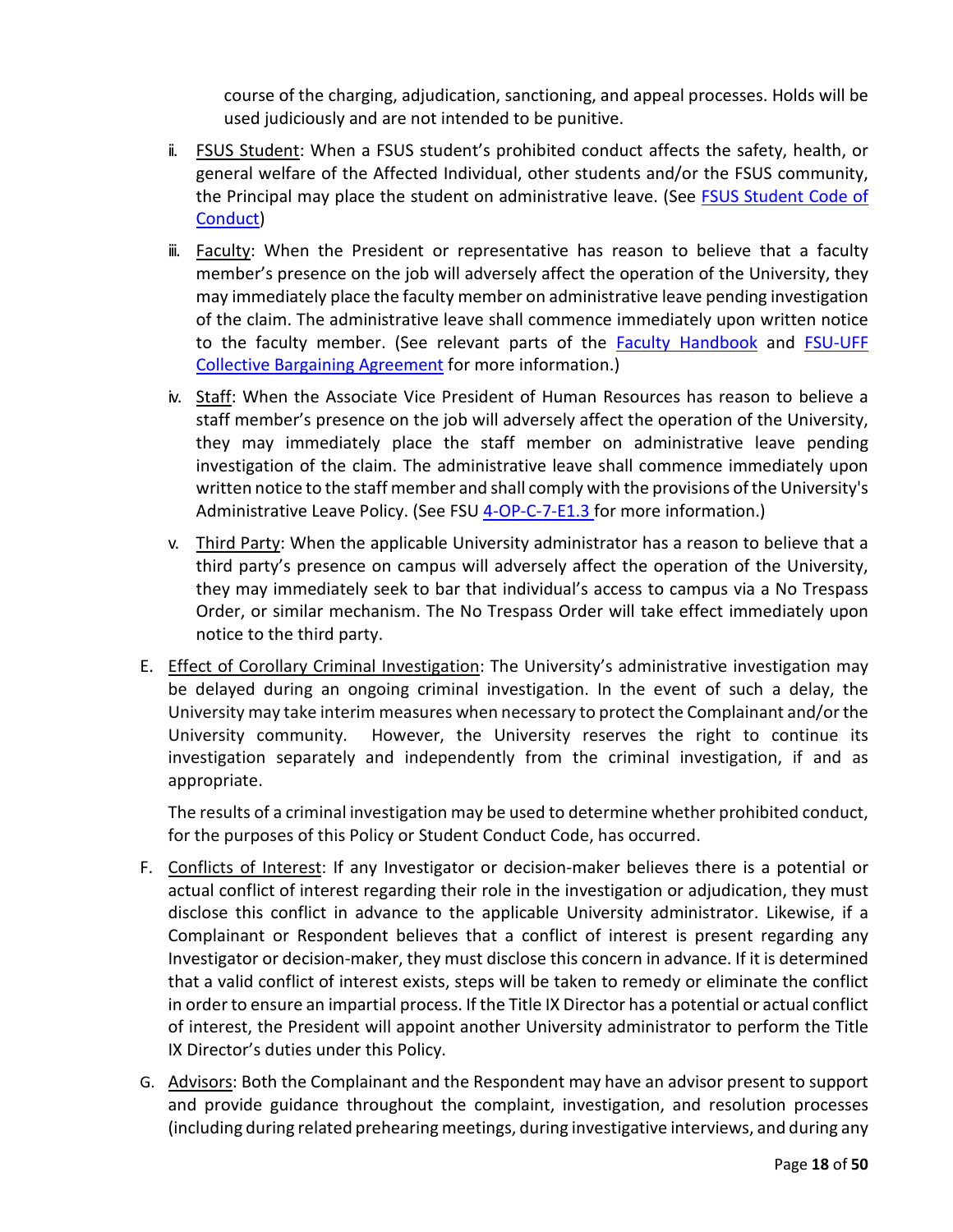disciplinary proceedings). The term "advisor" means any person chosen by the Complainant, Respondent, or any witness to provide guidance throughout the processes, and participate, as outlined below.

- i. University Student Procedures:
	- a. An advisor, advocate, or legal representative may participate in any non-disciplinary proceedings such as an investigation meeting, information session, alternative dispute resolution, or other procedural meeting by providing guidance to their student and must take place in a manner that is not disruptive to the meeting.
	- b. An advisor, advocate, or legal representative may participate in any disciplinary proceedings or speak on behalf of the Complainant, Respondent, or witness. In disciplinary proceedings falling under the Title IX Compliance Policy, an advisor, advocate, or legal representative must conduct the questioning as outlined in that policy.
	- c. Identity of an advisor, advocate, or legal representative is required to be reported to the University at least three business days prior to a meeting, proceeding, or hearing.
	- d. Advisors, advocates, or legal representatives may not be individuals who serve other roles in the process as outlined in this policy, Student Conduct Code, or the Student Organization Conduct Code (i.e. investigator, hearing administrator, witness, etc.), or if service in an advisory capacity would unreasonably conflict with the fair administration of procedures as determined by the appropriate University official.
	- e. The University is not responsible for selecting or compensating an advisor, advocate, or legal representative for any student navigating University processes. If a student does not have access to an advisor for purposes of an investigation, resolution, or disciplinary proceeding, a list of trained University community members is available upon request for the student to utilize if desired. In a case falling under the jurisdiction of the Title IX Compliance Policy, if a student does not have access to an advisor for purposes of the student conduct procedural standards, the University will provide a University representative to serve as an advisor.
	- f. The availability of an advisor, advocate, or legal representative to attend a meeting, proceeding or hearing will not unreasonably interfere with or delay the process. For disciplinary proceedings falling under the jurisdiction of the Title IX Compliance Policy, if a student's advisor does not appear, the University will assign an advisor or delay proceedings as outlined in the Title IX Compliance Policy.
	- g. Once a meeting, proceeding, or hearing has been scheduled it will rarely be rescheduled due to later unavailability of an advisor, advocate, or legal representative.
	- h. A representative from the University's Office of the General Counsel may also be present at any meeting, proceeding, or hearing
- ii. Employee and Third-Party Procedures: A Complainant, Respondent, and witnesses may consult with their respective advisors during meetings and/or during any interviews, provided that such consultation is not disruptive to the process. An advisor may not have a speaking role, with the exception of union representatives and as applicable in the Title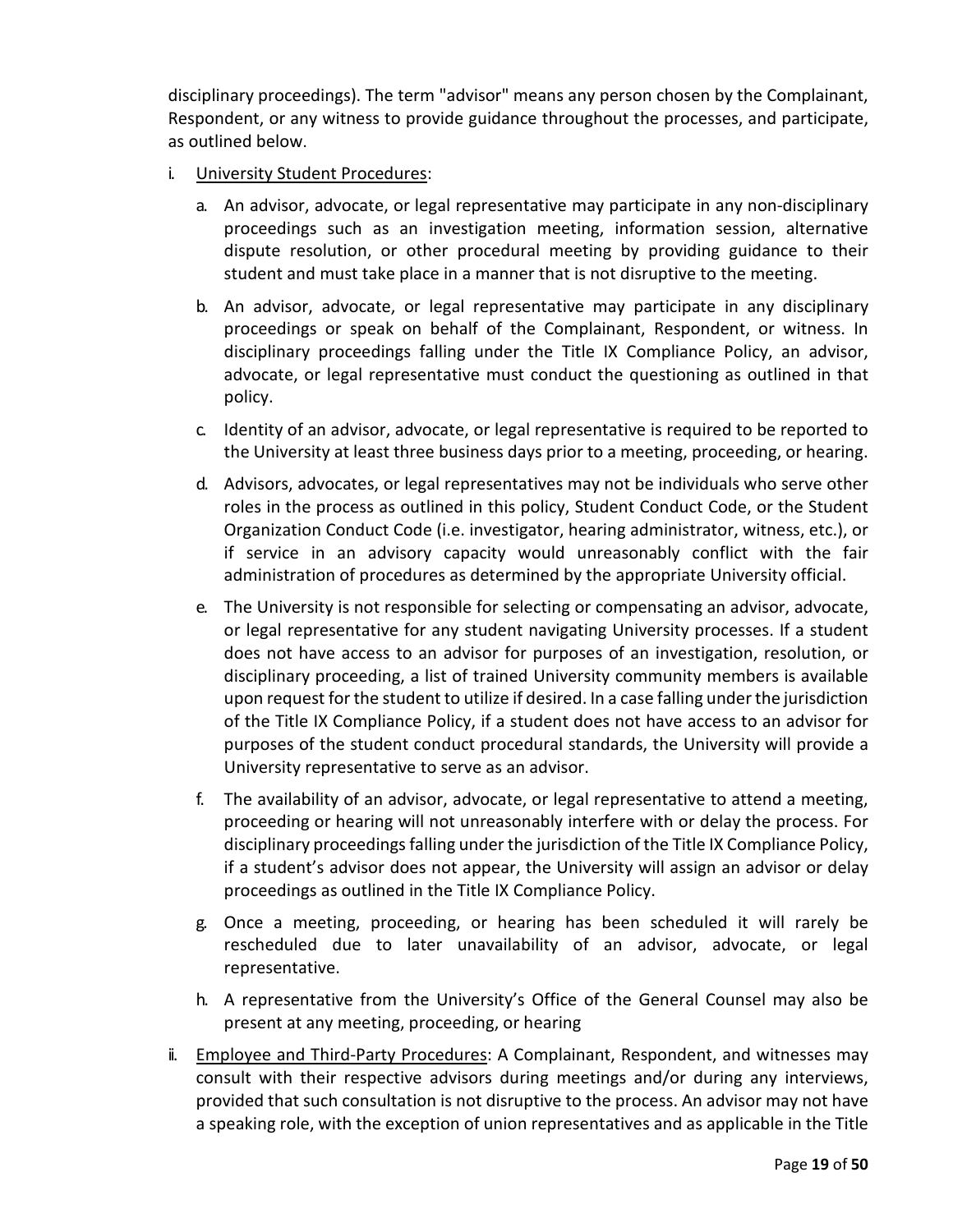IX Compliance Policy. In addition, the Investigator(s) may disallow the attendance of an advisor if, in their discretion, the advisor's presence would be in conflict with roles or positions they hold, be obstructive to the proceeding, or the advisor's behavior otherwise warrants their removal from the proceeding. The individual will be afforded the opportunity to select another advisor unless doing so would significantly delay the investigative process. This Policy shall not be construed to limit an employee's right to union representation during any meeting which may result in discipline or discharge. The Investigator should be notified in advance of an advisor's presence.

- iii. **FSUS Student Procedures:** An advisor's attendance in the investigation and resolution processes will be considered upon request by FSUS administration.
- H. Timing: The University will make every effort to ensure a reasonably prompt investigation and resolution of a complaint. This will generally be within 90 days (as defined herein) from the launch of the investigation; however, based on extenuating circumstances, there may be limited extensions of this time frame for good cause with written notice to the involved parties. Reasons for possible extensions in completion of the investigation and resolution include, but are not limited to: a concurrent criminal investigation; timing of the school year (such as during a time period were classes are not in session); complexity of the case and volume of witnesses; the willingness of the Complainant, Respondent, and witnesses to participate in the investigation and/or conduct hearing; and upon request by either the Complainant or Respondent. Throughout the investigation, the Complainant and the Respondent will receive periodic status updates.
- I. Documentation: The University will retain documentation (including but not limited to the initial Report, the written Complaint, notifications, the Investigative Report, any written findings of fact, petitions for appeal, and any written communication between the parties) in accordance with Florida Public Records law.
	- i. Records of all student investigations and conduct cases will be maintained by the applicable offices (e.g., Office of Title IX or Department of Student Conduct and Community Standards). (Se[e Student Code of Conduct](https://sccs.fsu.edu/conduct-codes/student-conduct-codes) - Records for more information.)
	- ii. Records of all employees or third-party conduct cases will be maintained in the Equity, Diversity and Inclusion Office in accordance with Florida public records retention. (See FSU [4-OP-F-3](http://policies.vpfa.fsu.edu/policies-and-procedures/records-information/records-management) for more information.)
	- iii. Records of all FSUS student conduct cases will be maintained in FSUS Student Management Information System ("FOCUS").
- J. Limited Immunity: The University considers the reporting and adjudication of prohibited conduct cases to be of paramount importance. The University does not condone underage drinking, illegal use of drugs, or other violations of University policy; however, the University may extend limited immunity from sanctioning to an individual. Limited immunity is applicable only to University proceedings and is at the University's discretion.
- K. Circumstances for Student Conduct Alternative Resolution Processes: The University considers the ability for the individuals to candidly and fully discuss an allegation/incident/situation to be an essential part of the Alternative Resolution Process. For that reason, the University considers all communication by the individuals and their advisors during the course of an Alternative Resolution Process to be confidential except for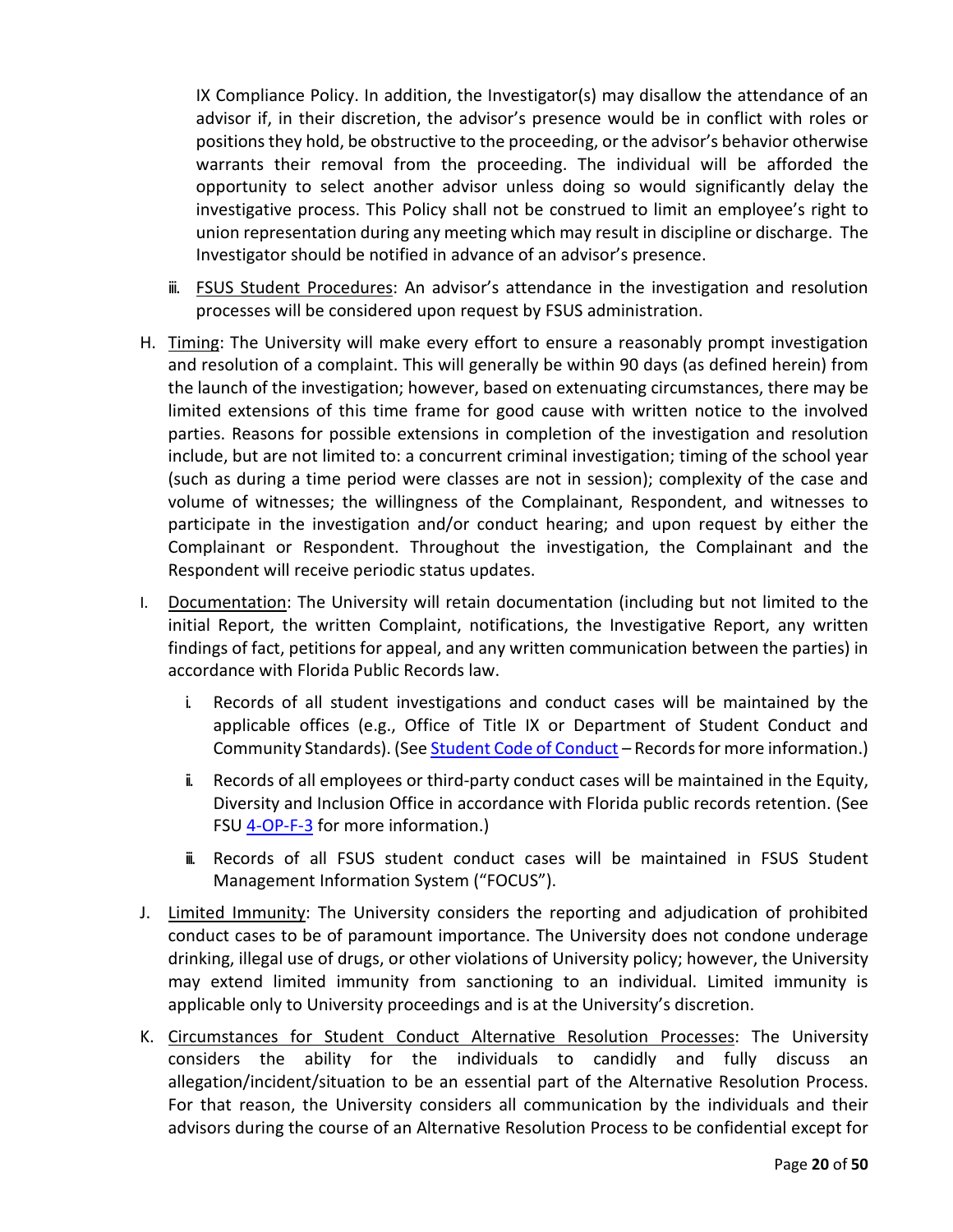a finalized agreement and provided herein. In the event an Alternative Resolution Process is not successful, any admissions or statements made during the process are not admissible in the subsequent Student Conduct Hearing or Proceeding. Previously undisclosed allegations of prohibited conduct, as defined by this Policy, involving the same individuals to the Alternative Resolution Process, will not trigger a mandatory reporting obligation for a Responsible Employee participating in or observing the Alternative Resolution process. Notwithstanding the above, there is no confidentiality attached to any communication:

- i. for which all parties have waived confidentiality in writing;
- ii. that requires a mandatory report pursuant to chapter 39 or 415, Florida Statute, related to abuse of minors or vulnerable adults;
- iii. that constitutes a threat of violence or indicates imminent physical harm to another person; or
- iv. that indicates prohibited conduct involving a different Complainant or Respondent.
- L. Training: Individuals conducting University Complaint proceedings will receive annual training on issues relating to prohibited conduct and how to conduct processes that protect the safety of Affected Individuals and promote accountability. See Appendix F.
- M. Bystander Intervention: FSU strives to create a community of care and justice where we hold members of our community accountable for their conduct. Bystander intervention is a prevention strategy that encourages all members of the University community to take safe action when they see a situation that might lead to prohibited conduct. For more information on how to become an active bystander. See Appendix G.
- N. Consensual Relationships:
	- i. Romantic or sexual relationships in which one party maintains an institutional, supervisory, or evaluative role over the other party are strictly prohibited.
		- a. Although romantic and sexual relationships between persons of unequal institutional power do not necessarily constitute sexual misconduct, there is an inherent conflict of interest between making sexual overtures and exercising supervisory, educational, or other institutional authority. A subordinate or student in such a relationship may feel unable to freely decline or end the relationship, which can expose the individual with greater institutional authority to allegations of sexual misconduct. Furthermore, even when both parties have consented at the outset to romantic or sexual involvement, this past or apparent consent may not remove grounds for a later report of sexual misconduct.
	- ii. Consensual sexual relationships between faculty members and students, and graduate assistants and students, are governed by Article 19 of the [FSU-UFF Collective Bargaining](https://hr.fsu.edu/sections/employee-labor-relations/collective-bargaining)  [Agreement](https://hr.fsu.edu/sections/employee-labor-relations/collective-bargaining) and Article 7 of the [FSU-GAU Collective Bargaining Agreement,](https://hr.fsu.edu/sections/employee-labor-relations/collective-bargaining) respectively.
- O. Individuals with Disabilities: The University will make arrangements to ensure that individuals with disabilities are provided appropriate and reasonable accommodations, to the extent necessary and available, to participate in the steps and procedures outlined in this Policy. For additional information on how to request a reasonable accommodation go to: [https://policies.vpfa.fsu.edu/policies-and-procedures/faculty-staff/equal-opportunity-and](https://policies.vpfa.fsu.edu/policies-and-procedures/faculty-staff/equal-opportunity-and-compliance-eoc#I1)[compliance-eoc#I1.](https://policies.vpfa.fsu.edu/policies-and-procedures/faculty-staff/equal-opportunity-and-compliance-eoc#I1) For additional information on how to request a reasonable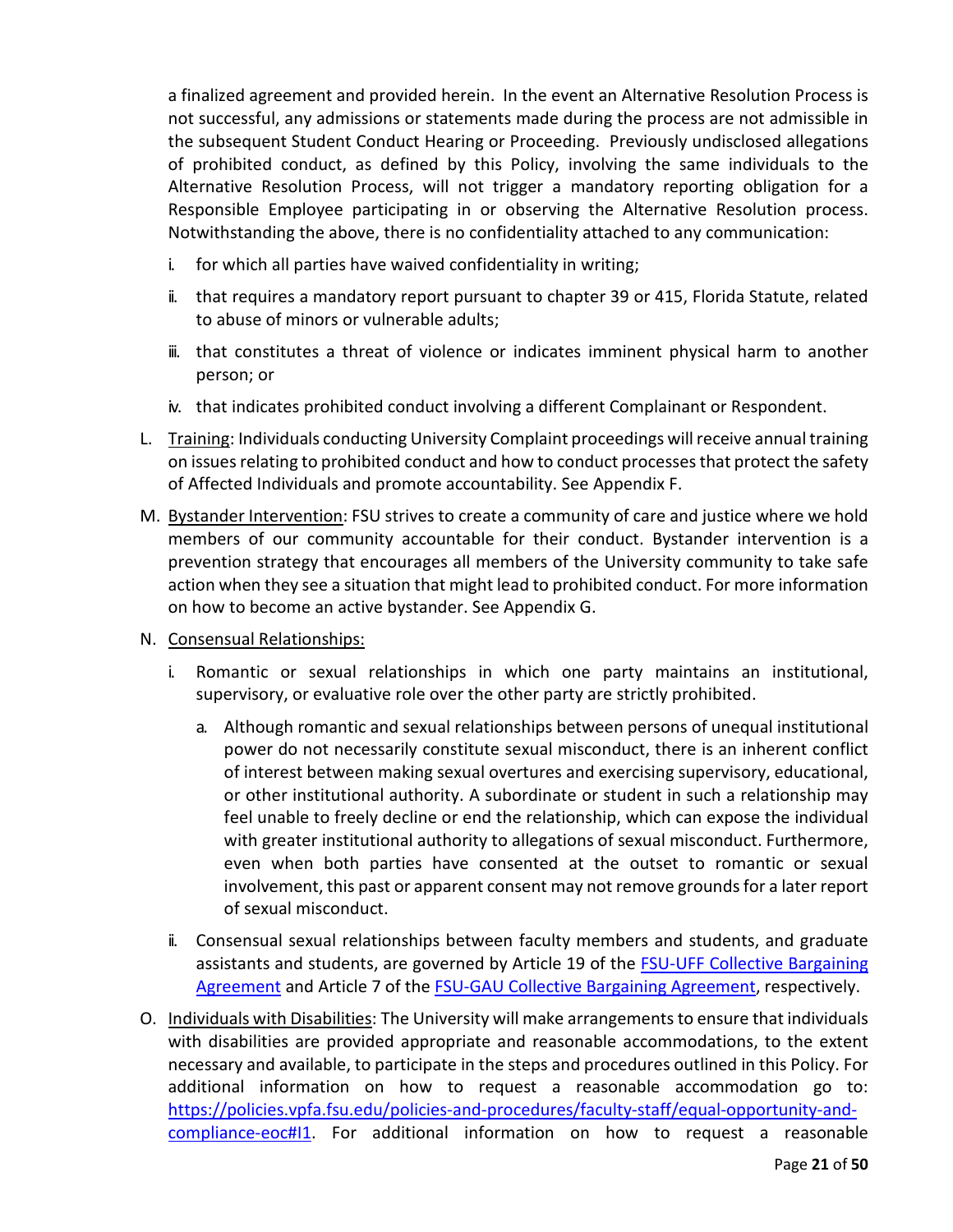accommodation at Florida State University Schools ("FSUS"), contact FSUS Deputy Title IX Coordinator Megan Brink.

P. Freedom of Expression: This Policy is intended to protect against sexual misconduct. It does not regulate the content of expression that falls within the parameters protected by the First Amendment of the United States Constitution and FSU-3.003 Freedom of Expression Rights and Responsibilities.

### **X. Other Grievance Sources**

Individuals with Reports involving Sex Discrimination, Sexual Misconduct, or Retaliation may pursue remedies with outside agencies such as:

- A. U.S. Department of Education, Office for Civil Rights, Atlanta, GA (404) 562-7886, TDD (404) 562-7884 <http://www2.ed.gov/about/offices/list/ocr/docs/howto.html>
- B. U.S. Equal Employment Opportunity Commission, Tampa, FL (813) 228-2310, (800) 669-4000, TTY (800) 669-6820 [www.eeoc.gov](http://www.eeoc.gov/)
- C. Florida Commission on Human Relations, Tallahassee, FL (850) 488-7082, (800) 342-8170, TDD ASCII (800) 955-1339; TDD BAUDOT (800) 955-8771 <http://fchr.state.fl.us/>

### **XI. Legal Support, Justification, and Review of this Policy**

The President holds delegated authority from the Board of Trustees to establish University policies. Constitutional authority, federal statutes, state statutes, Florida Board of Governors, and University regulations authorize the policy:

The Federal Civil Rights Act of 1964 The Federal Civil Rights Act of 1991 The Education Amendments of 1972, Title IX The Campus Sexual Violence Elimination Act of 2013 The Jeanne Clery Act, 20 U.S.C., section 1092(f) Executive Order 11246 Section 760.10, Florida Statutes Section 39.201, Florida Statutes Sections 119.071, 1000.05 and 1012.91, Florida Statutes Section 794.027, Florida Statutes FSU Regulations FSU-3.004, FSU-3.0041, FSU-4.001, FSU-4.0015(15), FSU-6.013, and FSU-6.014

This Policy shall be reviewed by the Title IX Director annually for its effectiveness. The Title IX Director and other applicable University administrators shall make recommendations, as needed, to the President for any modification or elimination.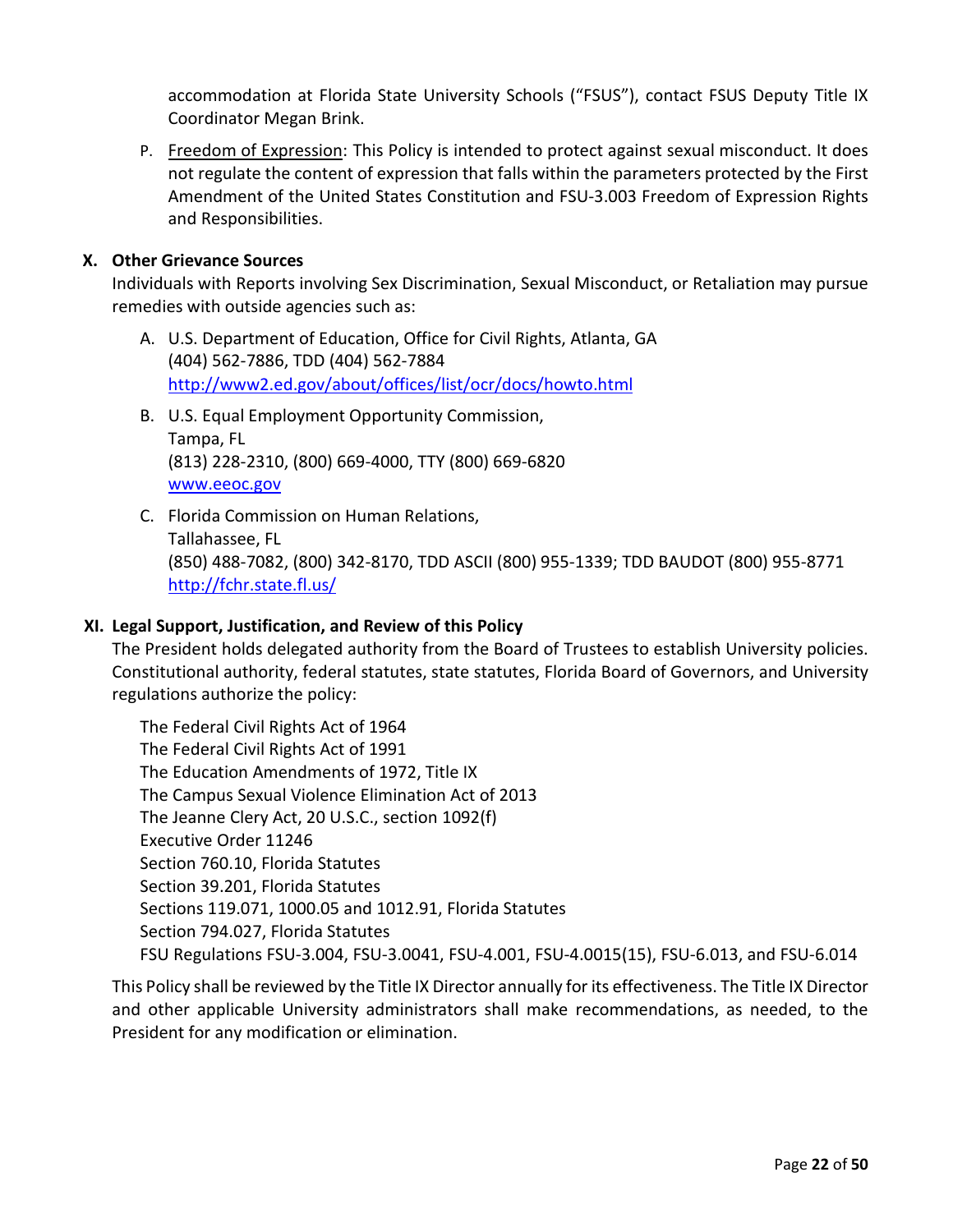# **APPENDIX A: FLORIDA STATE UNIVERSITY PROCEDURES FOR COMPLAINTS OF PROHIBITED CONDUCT WHEN THE RESPONDENT IS A STUDENT**

### **I. Introduction**

This Appendix identifies the procedures FSU follows when it receives a Report of prohibited conduct by a Student. FSU uses these procedures to investigate and adjudicate any such allegations and to impose disciplinary outcomes for Students found responsible for violating the Policy.

### **II. Investigation Procedures**

Upon submission of a report to the appropriate investigating authority, a prompt, thorough, and impartial review will be conducted.

- A. In the event that a report of alleged sexual misconduct or other prohibited conduct is made to the Title IX Office, the Title IX Director will review the report and determine if the allegations are within the purview of the Office or need to be referred elsewhere. If they are, and if the Affected Individual wishes, an information session will be conducted by the Title IX Office to capture the conduct and the nature of the remedy desired. If the Affected Individual wishes to pursue an investigation, they will be required to submit a written complaint.
- B. Once the initial information is gathered, including the written complaint, a threshold determination will be made whether, presuming the facts underlying the allegation(s) to be true and accurate, the substance of the allegation(s) constitutes a violation of this Policy. This preliminary determination will typically be made within seven days from the date of receipt of the written complaint and will include a determination of whether a formal investigation is required and/or whether appropriate supportive and/or interim measures are necessary in order to comply with the requirements of federal and state law.
- C. The investigation may include, but is not limited to, interviewing witnesses, collecting documentation, and seeking any additional information as necessary. The Title IX Director and Title IX Investigator shall have unrestricted access to all pertinent materials, records, reports, and documents within the possession or control of the University and shall be afforded the opportunity to interview all persons possessing relevant information.
- D. The Title IX Director may refer the Affected Individual to any other appropriate investigating authority or resources for assistance if the allegations are not sufficient to warrant an investigation. Reported incidents that do not rise to the level of an investigation by the Office of Title IX involve those (including but not limited to) where the Responding Individual's name is not identified, or the Affected Individual does not wish to proceed with a formal process.
- E. At the conclusion of the investigation, the Title IX Investigator will prepare a Written Report and submit it to University's Department of Student Conduct and Community Standards.

### **III. Resolution**

The available resolution processes for violations of the University's Student Conduct Code may be found at FSU [Student Conduct Code,](https://sccs.fsu.edu/conduct-codes/student-conduct-codes) and include an alternative resolution processes which may be used when appropriate and agreed upon. Note that additional procedural standards specific to cases falling under the jurisdiction of the Title IX Compliance Policy are included in that policy as well as the Student Conduct Code.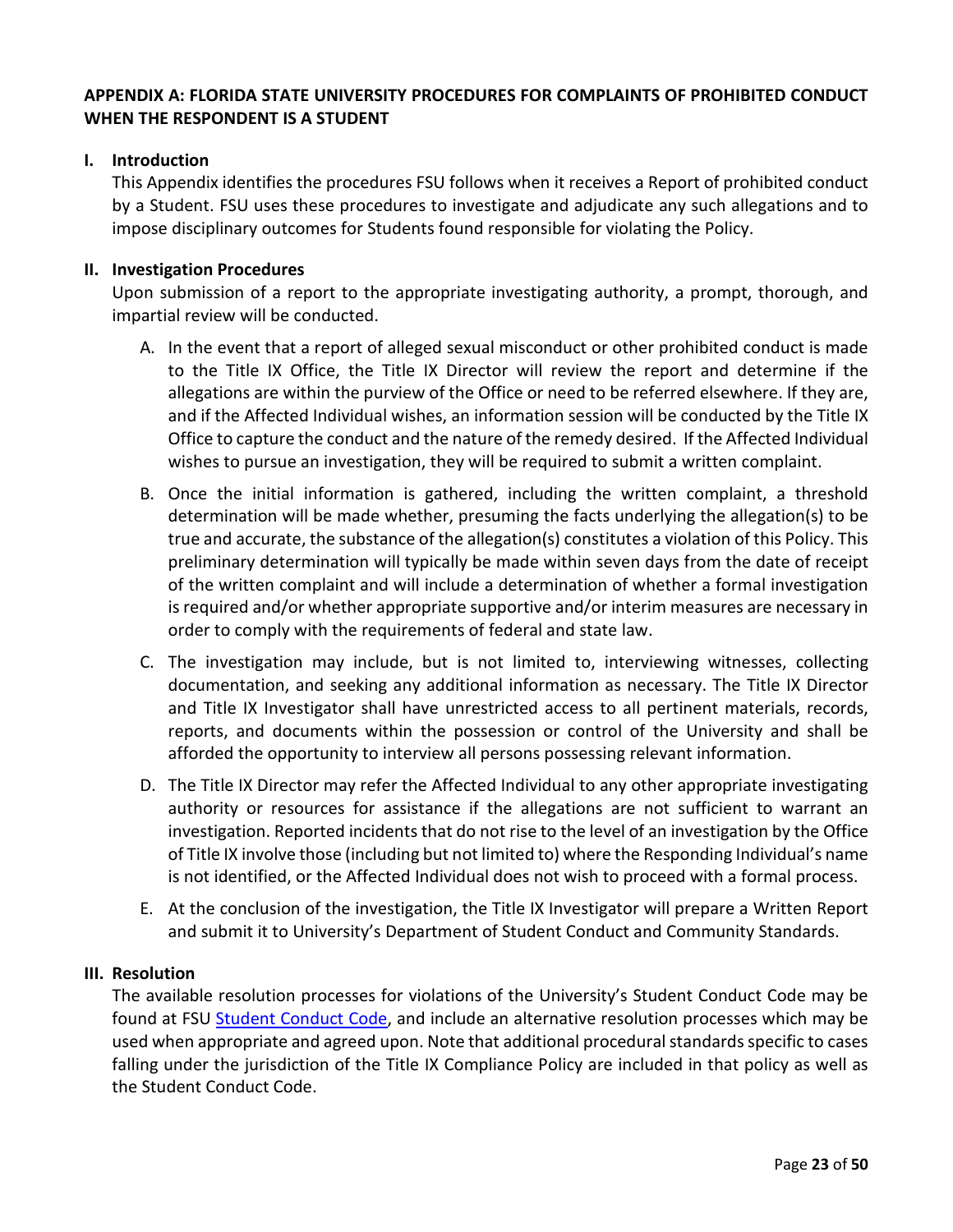### **IV. Outcomes**

The University will take reasonable steps to end prohibited conduct, as defined by the Policy; to prevent recurrence; and to remedy the effects. Any person who is found to have violated this Policy shall be subject to disciplinary action, up to and including expulsion from educational programs. The specific outcomes imposed on violators will be commensurate with the level of offense and in accordance with applicable laws and University regulations, policies, and procedures. The University recognizes that some offenses are so serious that suspension or expulsion may be warranted on the first occurrence. Factors that will be considered in determining the appropriate level of discipline include:

- seriousness of offense (e.g., effect of the misconduct on the University's mission, isolated or repeated offense, deliberate or inadvertent misconduct, etc.);
- prior misconduct (e.g., disciplinary record, similarity of past offenses to current misconduct);
- consistency of penalty (e.g., is the disciplinary action consistent with treatment of similar misconduct in other cases);
- potential for rehabilitation (e.g., self-disclosure prior to investigation, seeking assistance with problem);
- effectiveness of a lesser outcome; and
- other aggravating and mitigating circumstances. University Student Sanctions.

### University Student Outcomes

Outcomes are interim action(s) or final status or education assignments that alone or in any combination are assigned to a student as an interim health or safety measure or as a final outcome at the conclusion of a resolution process.

A. Interim Health and Safety Action

Interim actions may be initiated to protect the health or safety of individuals involved in an incident or investigation or in circumstances when a student is alleged to have engaged in conduct that poses a substantial risk to the University community or operations. IHSAs may be issued in conjunction with, or pending the outcome of, an investigative or adjudicative process of the Student Conduct Code, Student Organization Conduct Code, Sex Discrimination and Sexual Misconduct policy, or Title IX Compliance Policy. For cases falling under the jurisdiction of the Title IX Compliance Policy, an interim health and safety action temporarily separating a student from the University or precluding participation in a course or courses must only be assigned when there is an immediate threat to physical health or safety of an individual that arises out of a report or formal complaint, or other aspect of the procedures described in the Title IX Compliance Policy. Other supportive measures and remedies may be instituted as described in the Title IX Compliance Policy.

- i. Interim action(s) will be communicated in writing consistent with the notice provisions of this Code.
- ii. Interim action(s) are temporary measures applied through the duration of an investigation and/or resolution process and do not replace a resolution process as outlined in this Code.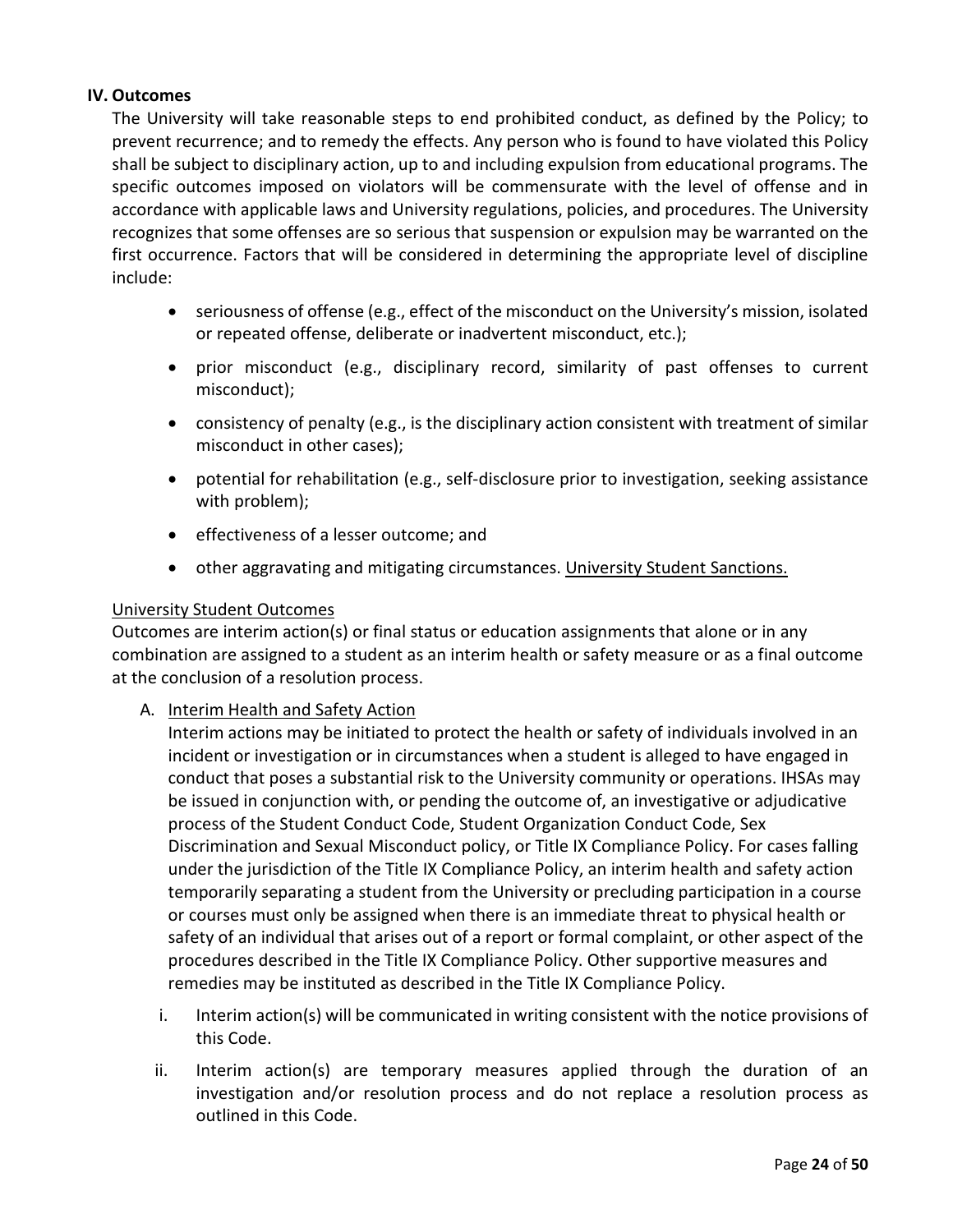- iii. A student may request a review of an interim action in writing to the Dean of Students. The scope of the request is limited to whether the interim action(s) should remain in place, based on the information available. The respondent in an IHSA is afforded an opportunity to respond to the allegations or information presented by the University as the basis for the IHSA. The Dean of Students will schedule a review meeting with the requesting student within three business days of receiving the written request. The requesting student may provide information including reports, witness statements, communications, or other documentation in the meeting. When applicable, a complainant may provide information to the Dean of Students for purposes of this review. Interim actions may be affirmed, modified, or lifted as a result of a requested review. The Dean of Students or designee will communicate the final decision in writing within one business day of the review meeting.
- iv. Interim Action(s) may include any actions deemed appropriate to mitigate the threat to health, safety, or welfare of the University community or individuals involved in an incident, ranging from interim suspension to restrictions on participation in universitysponsored programs or activities or presence on campus.

### B. Status Outcomes

The outcomes listed below are not intended to serve as an exhaustive list of all outcomes the University may be able to utilize regarding a given student conduct concern.

- i. Reprimand. A notice in writing to the student that the student is violating or has violated University expectations for behavior and that further violations may result in more severe disciplinary action.
- ii. Housing Probation. This status is assigned to a student for a specified period of time. While on this status, any further violation(s) may result in termination or reassignment of housing. In addition, this status constitutes a disciplinary record that will remain on file with the Student Conduct Authority in a manner consistent with University records retention policies.
- iii. Termination or Reassignment of Housing. Removal or reassignment of an individual in University housing after a specific date and for a specified period of time. If removed, the student may be restricted from entering all University residence halls. This status constitutes a disciplinary record that will remain on file with the Student Conduct Authority in a manner consistent with University records retention policies.
- iv. Disciplinary Probation. This status is assigned to a student for a specified period of time. While on this status, any further violations may result in suspension or expulsion from the University. Other restrictions that may be placed upon a student on disciplinary probation include but are not limited to participation in University or student activities, representation of the University on athletic teams or in other leadership positions, entrance into University facilities or campus areas, or contact with any specified individual(s). In addition, this status constitutes a disciplinary record that will remain on file with the Office of Rights and Responsibilities in a manner consistent with University records retention policies.
- v. Suspension. Separation from the University after a specific date and for a specified period. Through the duration of the suspension period the individual may be restricted from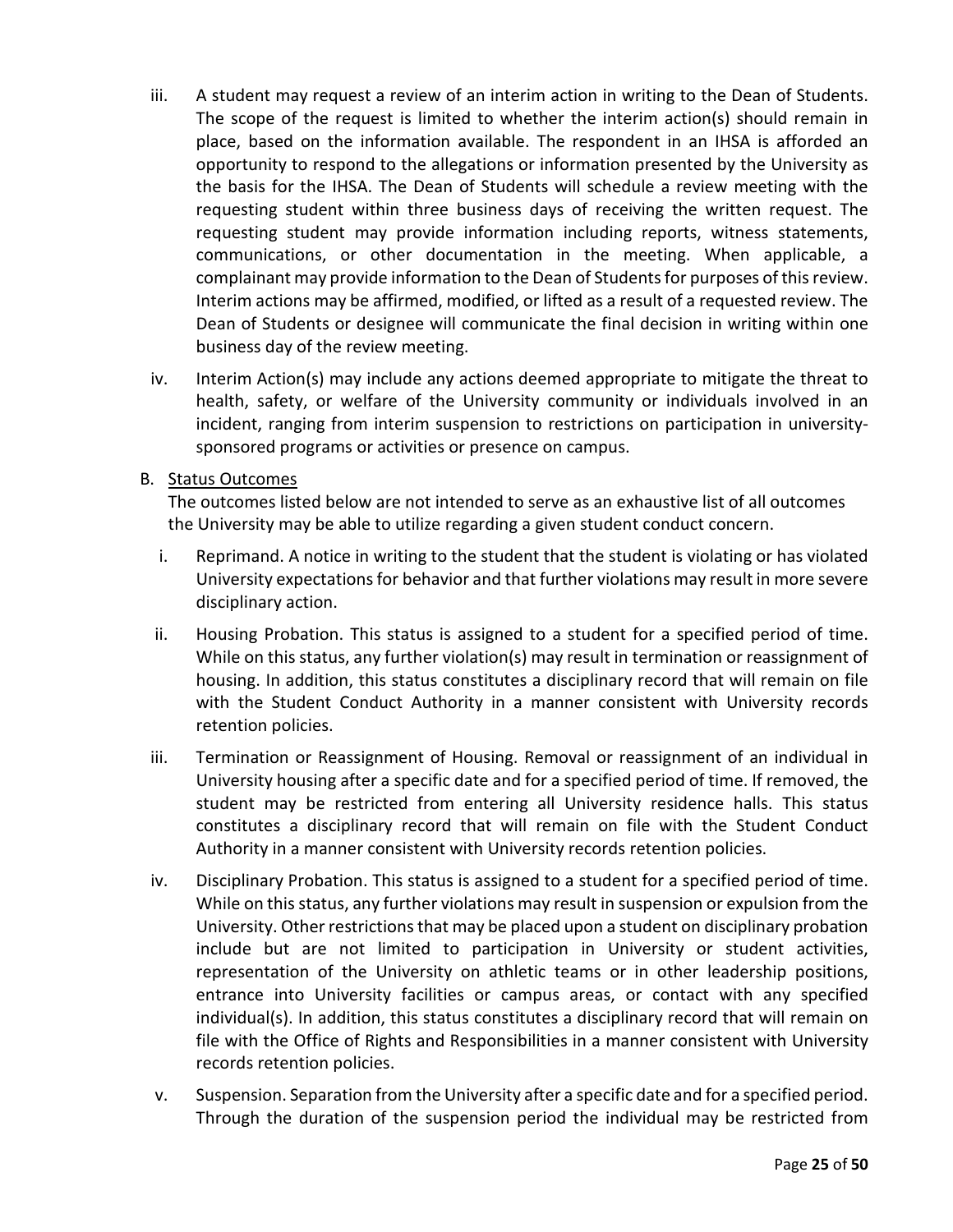University property and may be required to provide prior notice and receive approval from the Student Conduct Authority for the purpose of conducting University business. Before a student may be readmitted to the University after a designated period of time, that person must meet with the Dean of Students to show satisfactory completion of any assigned directives or to discuss stipulated conditions set for their return to the University. In addition, this status constitutes a disciplinary record that will remain on file with the Office of Student Conduct and Community Standards indefinitely. The University will withdraw the student from any current courses and cancel any future enrollment. Whether an individual is eligible for a refund upon withdrawal or cancellation is dependent upon the University's refund schedule. Depending on the length of the suspension, a suspended student may be subject to University policies and requirements regarding readmission. If a student is required to apply for readmission, readmission is not guaranteed after a period of suspension is served; and the student is responsible for communicating with the Office of Admissions to identify appropriate process (es) for reentry at the expiration of the suspension period and when any terms of suspension or other outcomes are satisfied.

- vi. Expulsion. Separation from the University without the possibility of readmission. The University will withdraw the student from any current courses and cancel any future enrollment. Whether an individual is eligible for a refund upon withdrawal or cancellation is dependent upon the University's refund schedule. In addition, the individual may be restricted from University property. This status will be noted on the individual's academic transcript and will constitute a disciplinary record that will remain on file with the Office of Student Conduct and Community Standards indefinitely.
- vii. Degree Withdrawal or Revocation. A degree may be withdrawn or revoked when a student has graduated, and an incident occurred before graduation in the following circumstances:
	- a. the student has a pending conduct hearing that was scheduled before or as the student graduated; or
	- b. at any time after the student has graduated or received a degree, the University becomes aware of an incident involving an alleged violation of this Code that took place before the student graduated or received a degree from the University.

The student will receive the degree once the matter is resolved and any outcomes (when applicable) are completed unless the outcome is expulsion, in which case the degree may be revoked.

#### C. Education Outcomes

- i. Service Hours. Completion of service under the supervision of a University department or outside agency.
- ii. Discretionary outcomes. Work assignments, essays, presentations, research projects, conduct contracts, or other discretionary assignments.
- iii. Master Education Plan. Develop a master education plan with the aid of the Student Conduct Authority and assigned mentor with continuous evaluation and support for a specified period of time.
- iv. Counseling Assessment. Referral for assessment at University Counseling Center for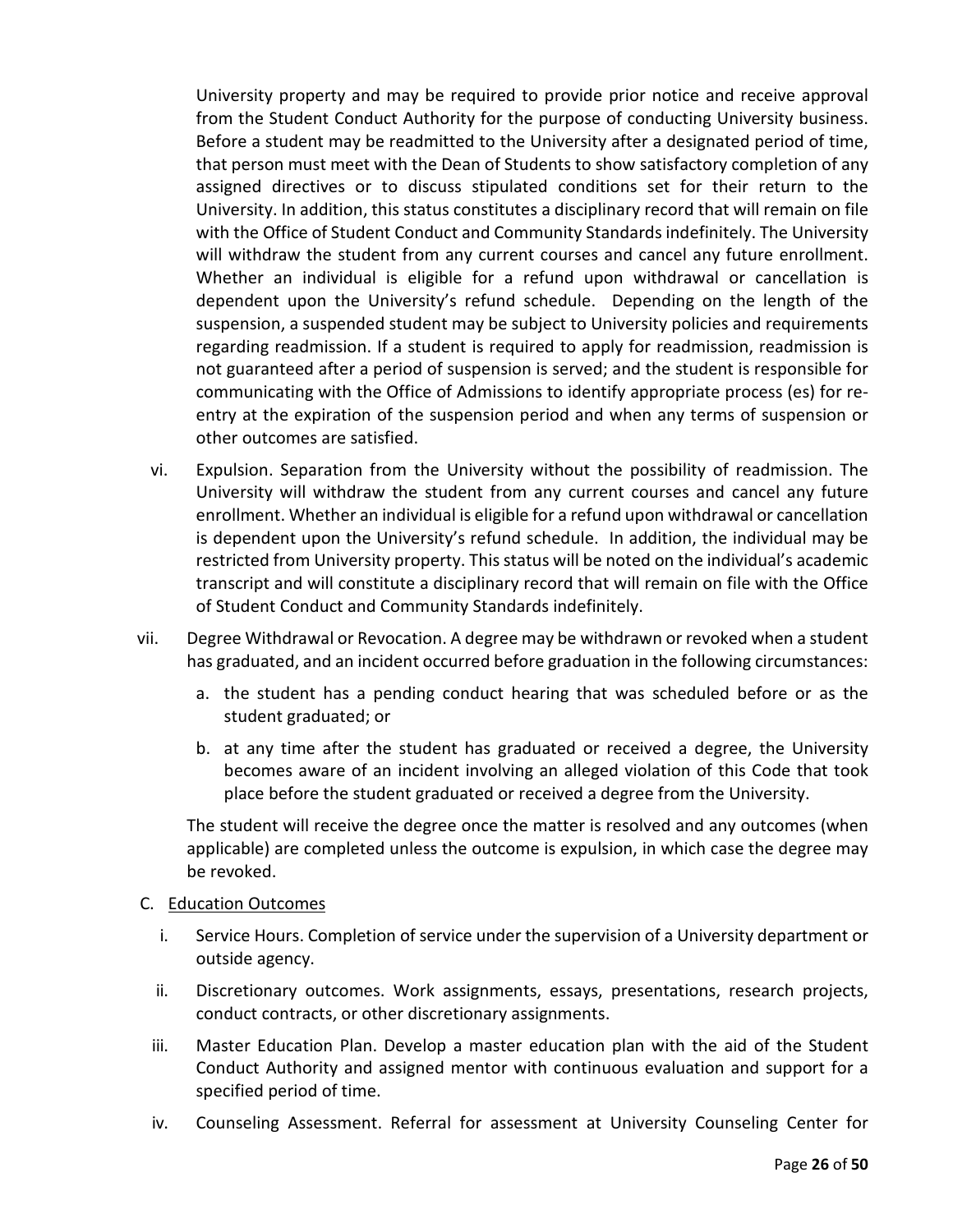alcohol/drug concerns, general mental health, or other wellness concerns.

### D. Administrative Directive Outcomes

- i. Restitution. Compensation for loss, damage, or injury to University property. This may take the form of appropriate service, monetary, or material replacement.
- ii. No contact directive/extension of existing no contact directive. A no contact directive is an official University directive that serves as notice to an individual that they must not have physical contact with or proximity to, or direct verbal, electronic, written, and/or indirect communication intentionally made through another individual for a specified period of time. This may be a new directive, extension of an existing directive, or include altered or additional parameters or instructions to an existing directive. No contact directives may only be removed prior to the specified period of time at the discretion of the Student Conduct Authority and at the written request of all involved individuals.
- iii. Loss of privilege. Denial of any specified privilege for a specified period of time. Examples include, but are not limited to guest privileges, restriction from a University event or program, or restriction from an area or building.
- iv. Parental notification. Notification may be sent to parents or guardians of a student who is under 18 years of age, or financially dependent on their parents or guardians, depending on the circumstances surrounding the incident. Parents or guardians may also be notified of alcohol and other Drug incidents for students under 21 years of age, regardless of financial dependency or resulting outcome.
- v. Behavioral Plan. This is a directive to the student from the Student Conduct Authority and/or in consultation with another appropriate office (including, but not limited to Housing, Title IX, etc.) which outlines expected behaviors to aid in a student's success.
- E. Alternative Resolution Agreement Outcomes
- i. Any individual or combination of outcomes listed in the education outcomes section of this policy.
- ii. Administrative directive outcomes including, but limited to restitution, no contact directive or extension of existing no contact directive, loss of privilege and behavior plan as defined in the administrative directives outcomes section of this policy.
- iii. Voluntary time away from the University for a specified period of time.

### **V. Appeals**

The appeal process for violations of University's [Student](https://sccs.fsu.edu/conduct-codes/student-conduct-codes) Conduct Code may be found at FSU Student [Conduct Code.](https://sccs.fsu.edu/conduct-codes/student-conduct-codes)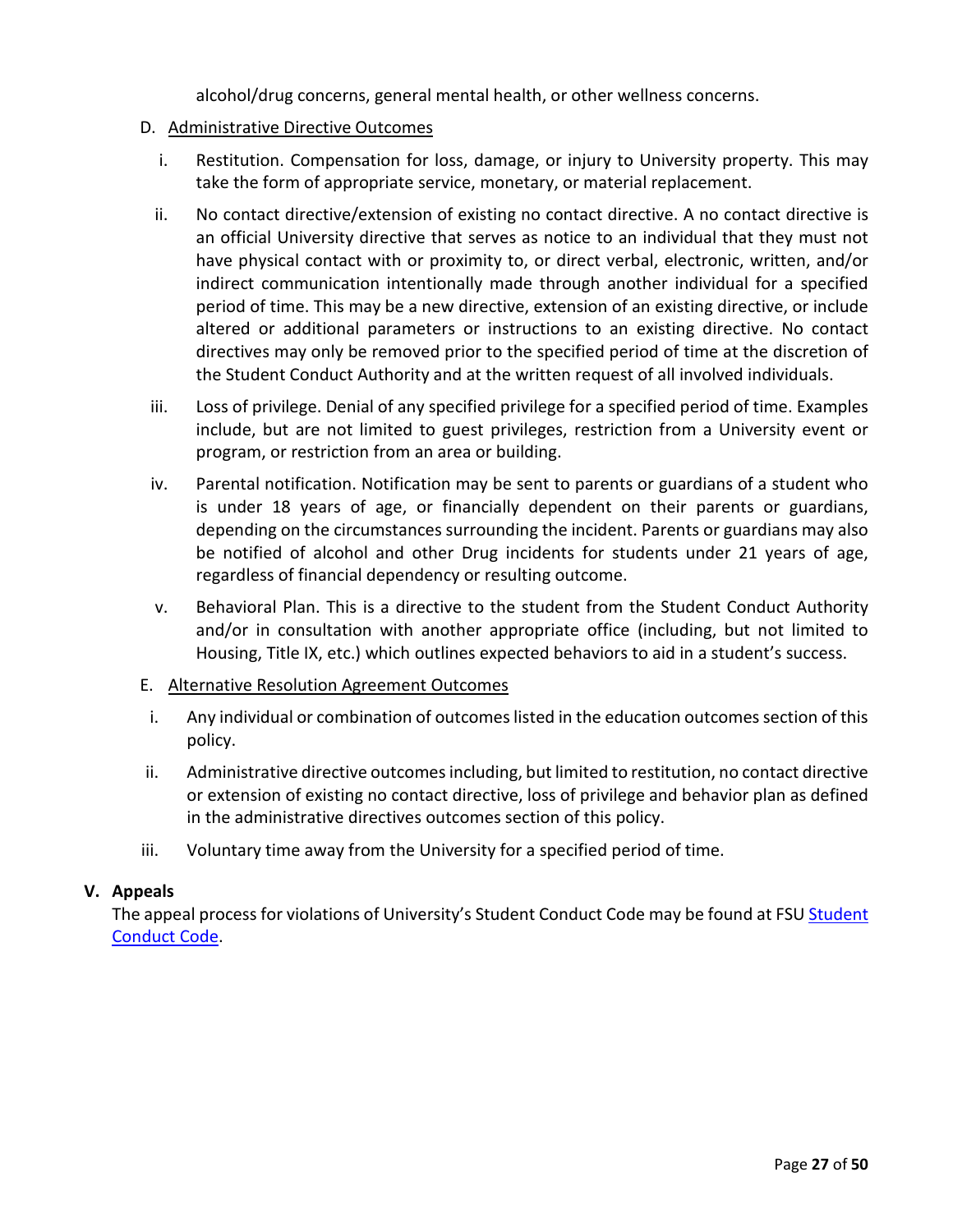# **APPENDIX B: FLORIDA STATE UNIVERSITY PROCEDURES FOR COMPLAINTS OF PROHIBITED CONDUCT WHEN THE RESPONDENT IS AN EMPLOYEE OR THIRD PARTY**

#### **I. Introduction**

This Appendix identifies the procedures FSU follows when it receives a Report of prohibited conduct by employees or third parties. FSU uses these procedures to investigate and adjudicate any such allegations and to impose disciplinary sanctions against employees or third parties found responsible for violating the Policy.

#### **II. Investigation Procedures**

See the University's [Equal Opportunity, Non Discrimination, and Retaliation Policy.](https://policies.vpfa.fsu.edu/policies-and-procedures/faculty-staff/equal-opportunity-and-compliance-eoc#I3) Note that additional procedural standards specific to cases falling under the jurisdiction of the Title IX Compliance Policy are included in that policy.

#### **III. Sanctions**

The University will take reasonable steps to address acts of prohibited conduct; to prevent recurrence; and to remedy the effects. Any person who is found to have violated this Policy shall be subject to disciplinary action, up to and including dismissal from employment. The specific penalties imposed on violators will be commensurate with the level of offense and in accordance with applicable laws and University regulations, policies, procedures, and collective bargaining agreements. The University recognizes that some offenses are so serious that suspension or dismissal may be warranted on the first occurrence. Factors that will be considered in determining the appropriate level of discipline include:

- seriousness of offense (e.g., effect of the misconduct on the University's mission, isolated or repeated offense, deliberate or inadvertent misconduct, threat or danger to members of the campus community, etc.);
- position at the University (e.g., is the employee a supervisor, does the person occupy a position of trust, does the individual occupy a leadership role);
- prior misconduct (e.g., disciplinary record, similarity of past offenses to current misconduct);
- erosion of confidence (e.g., is there a loss of trust and confidence in a position with duties that require judgment and trust);
- consistency of penalty (e.g., is the disciplinary action consistent with treatment of similar misconduct in other cases);
- notice regarding conduct (e.g., is any non-disciplinary counseling documented, trainings attendant, memoranda of expectations provided to individual about conduct);
- potential for rehabilitation (e.g., self-disclosure prior to investigation, seeking assistance with problem); and
- Other aggravating and mitigating circumstances.
- A. Employee Sanctions
	- i. Oral Reprimand
	- ii. Written Reprimand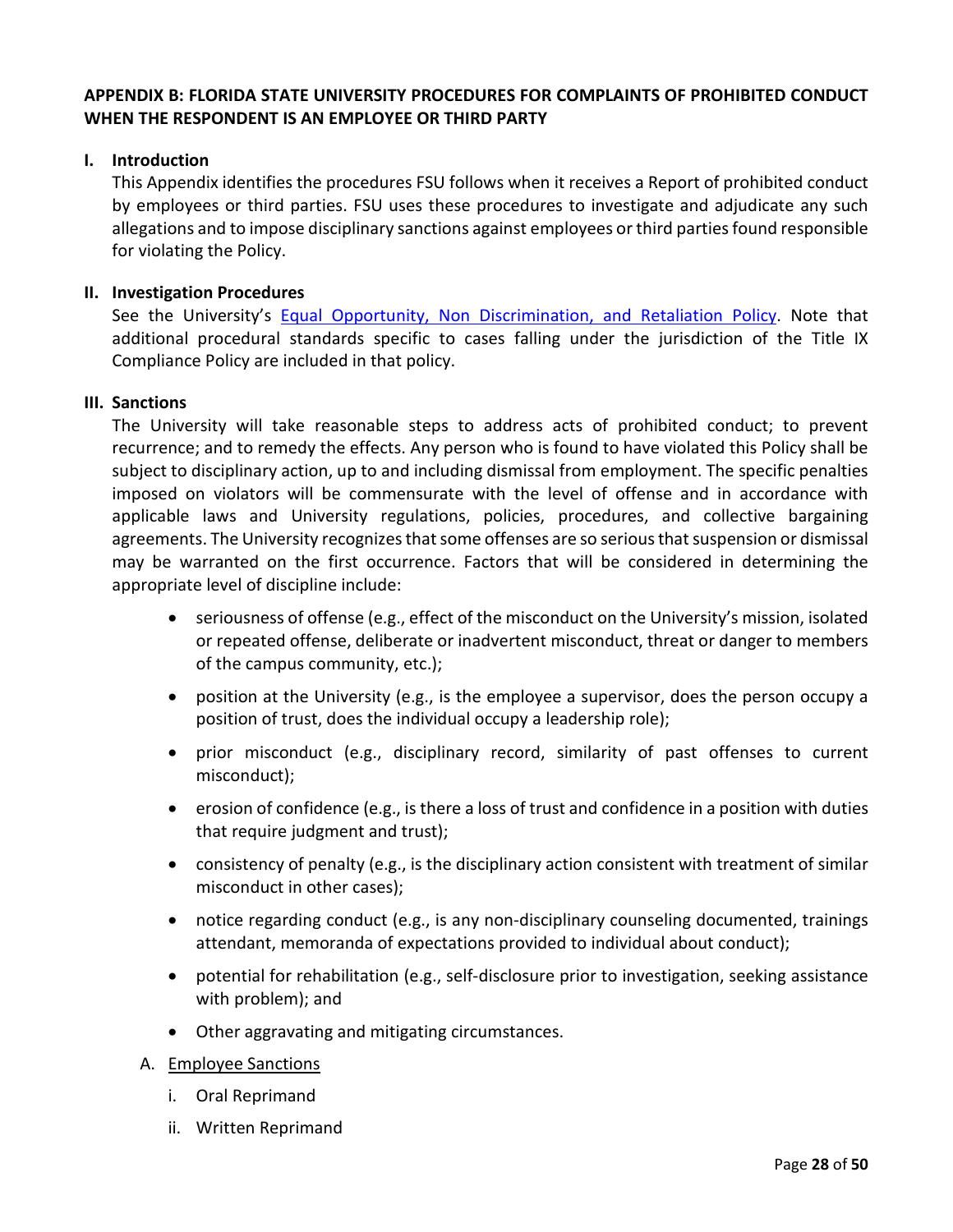- iii. Reduction in Pay
- iv. Demotion
- v. Suspension
- vi. Dismissal
- B. Third Party Sanctions

The University will also take appropriate corrective action against any non-students or nonemployees found to have violated this Policy.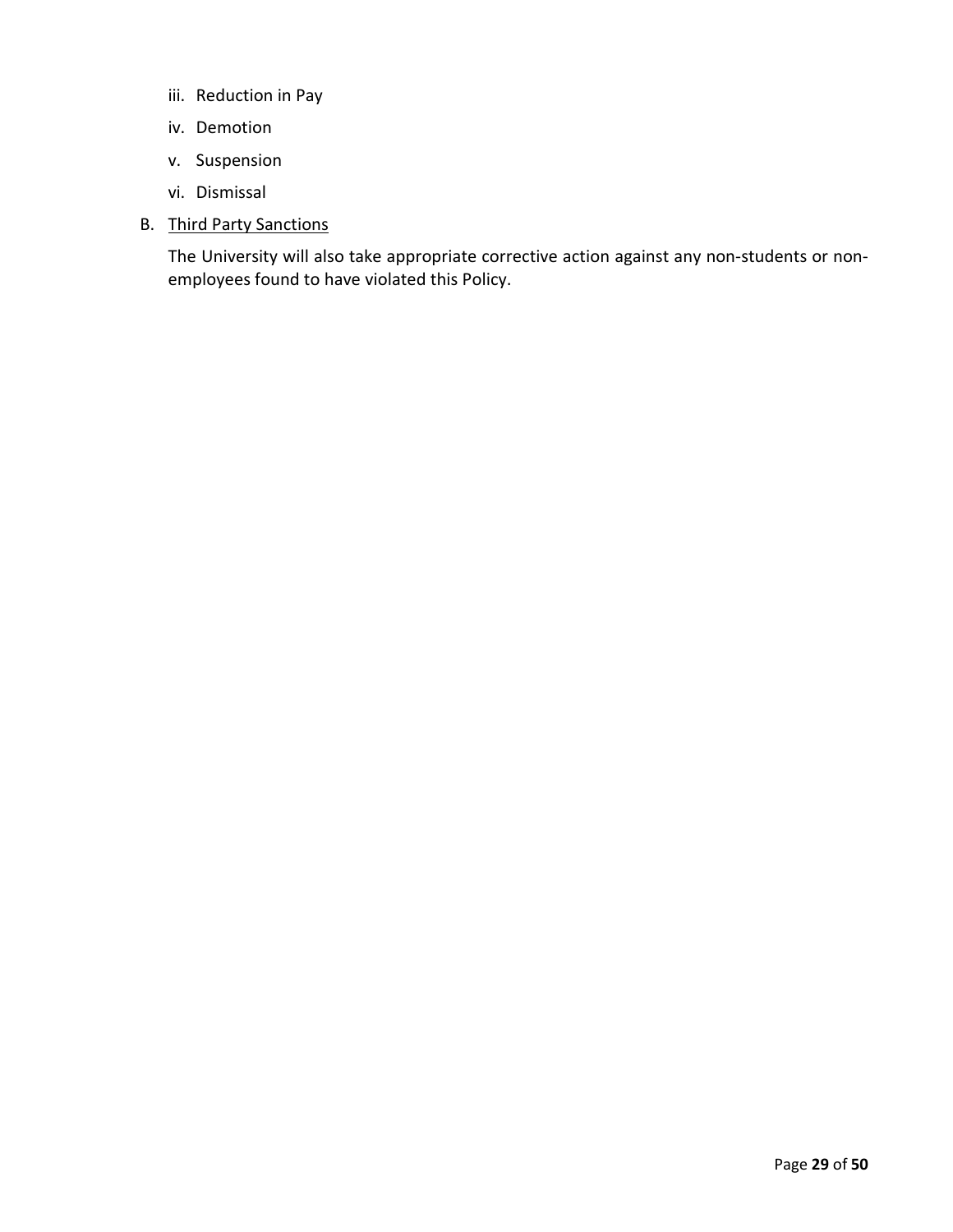# **APPENDIX C: FLORIDA STATE UNIVERSITY SCHOOLS PROCEDURES FOR COMPLAINTS OF PROHIBITED CONDUCT WHEN THE RESPONDENT IS AN FSUS STUDENT**

### **I. Introduction**

Florida State University Schools ("FSUS") is committed to providing a safe and nondiscriminatory environment for all members of the school community. This Appendix identifies the procedures FSUS follows when it receives a Report alleging prohibited conduct by an FSUS Student. FSUS uses these procedures to investigate and adjudicate any such allegations and to impose disciplinary sanctions against FSUS students found responsible for violating this Policy.

### **II. Investigation Procedures**

Upon submission of a report of prohibited conduct (as defined by this Policy), involving FSUS students, a prompt, thorough, and impartial review will be conducted.

- A. In the event that there is actual or suspected cases of child abuse, neglect, or abandonment, FSUS employees have the responsibility to report all actual and suspected cases to the statewide central abuse hotline pursuant to Florida Statute §39.201 and FSUS School Board Policy 2.80, Reporting Child Abuse. In accordance with FSUS Board Policy 2.80, a teacher, staff member, volunteer, or agent should **not** take it upon himself/herself to interview the child, talk with the suspected abuser, discuss the allegations with other potential witnesses, or otherwise investigate the case. Nor should a teacher, staff member, volunteer, or agent divulge information relating to the report to persons other than school officials, the Child Protection Team, the Florida Department of Children and Families ("DCF"), law enforcement, the State Attorney, or other court designee. If a parent, caregiver, or legal guardian desires information related to a report of child abuse, that person should be directed to contact DCF and/or the applicable local law enforcement agency.
- B. The FSUS Deputy Title IX Coordinator will review the available information and documentation, including the police report if applicable, to make a threshold determination as to whether, presuming the facts underlying the allegation(s) to be true and accurate, the substance of the allegation(s) constitutes a violation of this Policy and FSUS Code of Student Conduct. This preliminary determination will be made within seven days from the date of the initial intake and may include a determination of whether a formal investigation is required and/or whether appropriate intervening measures are necessary in order to comply with the requirements of federal and state law.
- C. After reviewing the police report and/or other information available, the FSUS Deputy Title IX Coordinator will determine whether an investigation needs to be conducted prior to adjudication through the FSUS Code of Student Conduct process. The FSUS Deputy Title IX Coordinator, in conjunction with FSUS Administration, will take the necessary steps to gather information from the report and meet with involved parties, if needed. Attention will be paid to balancing the need to gather information prior to administrative review without overburdening the Affected Individual and Responding Individual.
- D. The investigation may include but is not limited to contacting DCF and FSU Police Department, interviewing witnesses, collecting documentation, and seeking any additional information as necessary. The FSUS Deputy Title IX Coordinator shall have unrestricted access to all pertinent materials, records, reports, and documents within the possession or control of FSUS, and shall be afforded the opportunity to interview all persons possessing relevant information.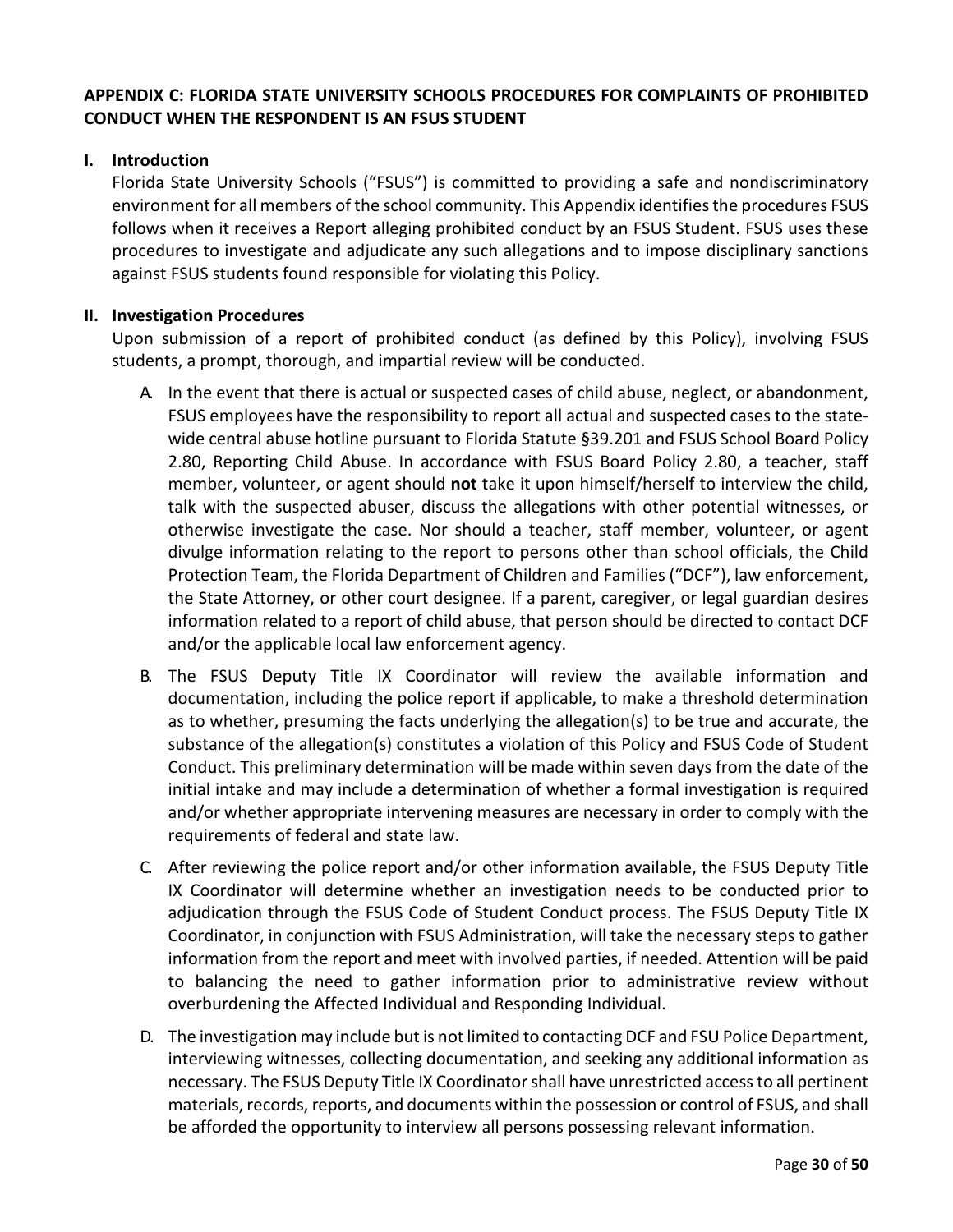- E. The FSUS Deputy Title IX Coordinator, may refer the Affected Individual to any other appropriate investigating authority or resources for assistance if the allegations are not sufficient to warrant an investigation. Reported incidents that do not rise to the level of adjudication as outlined in the FSUS Student Code of Conduct involve those (including but not limited to) where the Responding Individual's name is not identified, or the Affected Individual does not wish to proceed with a formal process.
- F. At the conclusion of the investigation, the investigator will prepare a Written Report and will render its determination as to whether a violation occurred.
- G. A final written determination will be sent to the Affected Individual and Responding Individual, and the appropriate FSUS and/or FSU university members.
- H. If corrective action or disciplinary action is required as a result of a finding against the Responding Individual, applicable procedures under the FSUS Code of Student Conduct and other applicable policies will be followed.

#### **III. Sanctions**

FSUS will take reasonable steps to end prohibited conduct; to prevent recurrence; and to remedy the effects. Any person who is found to have violated this Policy shall be subject to disciplinary action, up to and including expulsion from educational programs. The specific penalties imposed on violators will be commensurate with the level of offense and in accordance with applicable laws and University regulations, policies, procedures, and collective bargaining agreements. The University recognizes that some offenses are so serious that suspension or expulsion may be warranted on the first occurrence. Factors that will be considered in determining the appropriate level of discipline include:

- seriousness of offense (e.g., effect of the misconduct on FSUS's mission, isolated or repeated offense, deliberate or inadvertent misconduct, etc.);
- prior misconduct (e.g., disciplinary record, similarity of past offenses to current misconduct);
- consistency of penalty (e.g., is the disciplinary action consistent with treatment of similar misconduct in other cases);
- notice regarding conduct (e.g., is any non-disciplinary counseling documented, trainings attendant, memoranda of expectations provided to individual about conduct);
- potential for rehabilitation (e.g., self-disclosure prior to investigation, seeking assistance with problem);
- effectiveness of a lesser sanction; and
- other aggravating and mitigating circumstances. FSUS Student Sanctions
- A. Reprimand (written or verbal).
- B. Parental Notification Letter.
- C. Administrative Contract- FSUS reserves the right to place any student on contract for behavior that is detrimental to any person attending or working at the school or that disrupts the learning environment. Breaking the contract could result in withdrawal from FSUS invitation.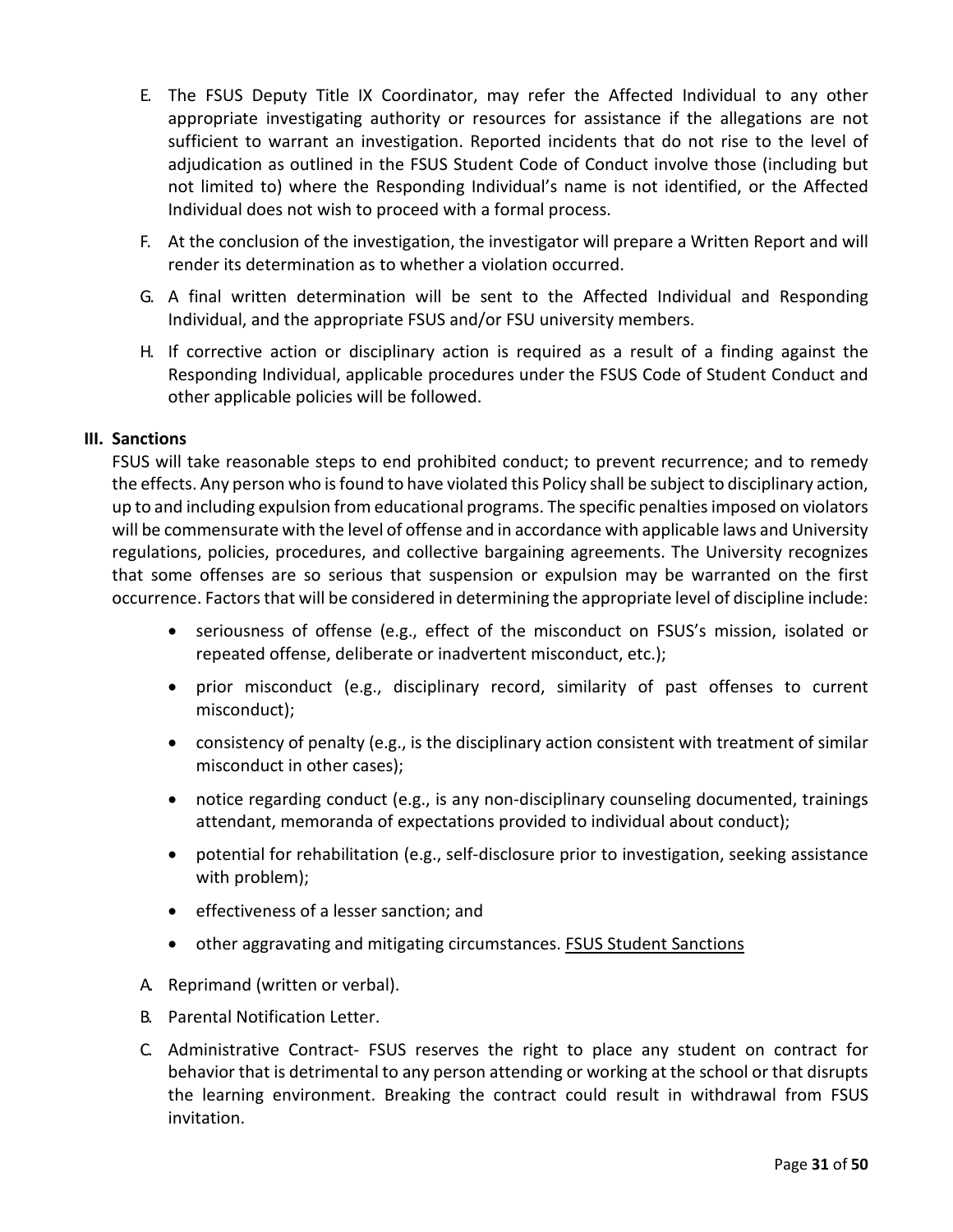- D. Detention- including, but not limited to after school detention, Saturday detention, or lunch detention.
- E. Service Hours completion of tasks under the supervision of a FSUS department or outside agency.
- F. Educational Activities attendance at educational programs, interviews with appropriate officials, planning and implementing educational programs, or other educational activities.
- G. Counseling Assessment referral for assessment at a counseling center for alcohol/drug dependence, referral/report to Florida's Division for Children and Families (DCF), general mental health, or other counseling issues.
- H. Restitution only in cases involving FSUS's and/or FSU property. Restitution must be submitted to the appropriate FSUS department in a manner that is approved by that FSUS department.
- I. Conduct Probation a period of time during which any further violations of the FSUS Student Code of Conduct may result in more serious sanctions being imposed. Some of the restrictions that may be placed on the student during the probationary period include but are not limited to participation in student activities, representation of FSUS on athletic teams or in other leadership positions, entrance into areas of FSUS and/or FSU campus, off campus lunch privileges, or contact with another specified person(s).
- J. Disciplinary Probation a period of time during which any further violation of the FSUS Student Code of Conduct puts the student's status with FSUS in jeopardy. If the student is found "responsible" for another violation of the Code during the period of Disciplinary Probation, serious consideration will be given to imposing a sanction of Suspension, Withdrawal of Invitation, or Expulsion from FSUS. Some of the restrictions that may be placed on the student during the probationary period include, but are not limited to, participation in FSUS or student activities, representation of the FSUS on athletic teams or in other leadership positions, entrance into areas of campus, or contact with another specified person(s).
- K. Suspension separation from FSUS for a specified period. Suspension may be Inside Suspension or Outside Suspension as outlined in FSUS' [Code of](http://fsus.schoolwires.net/domain/55) [Student Conduct](http://fsus.schoolwires.net/domain/55) (Section IX). This may include restricted access to FSUS campus and/or other specified activities.
- L. Withdrawal of Invitation a student's invitation may also be withdrawn based on violations of school policies as set forth in the Student Code of Conduct.
- M. Expulsion separation from FSUS without the possibility of readmission. This may include restricted access to FSUS campus and/or other specified activities.
- N. Transcript Notations a written notation indicating that disciplinary action was taken. This sanction may be applied only in cases in which the student has been expelled from FSUS.
- O. Restrictions on contact with specified people.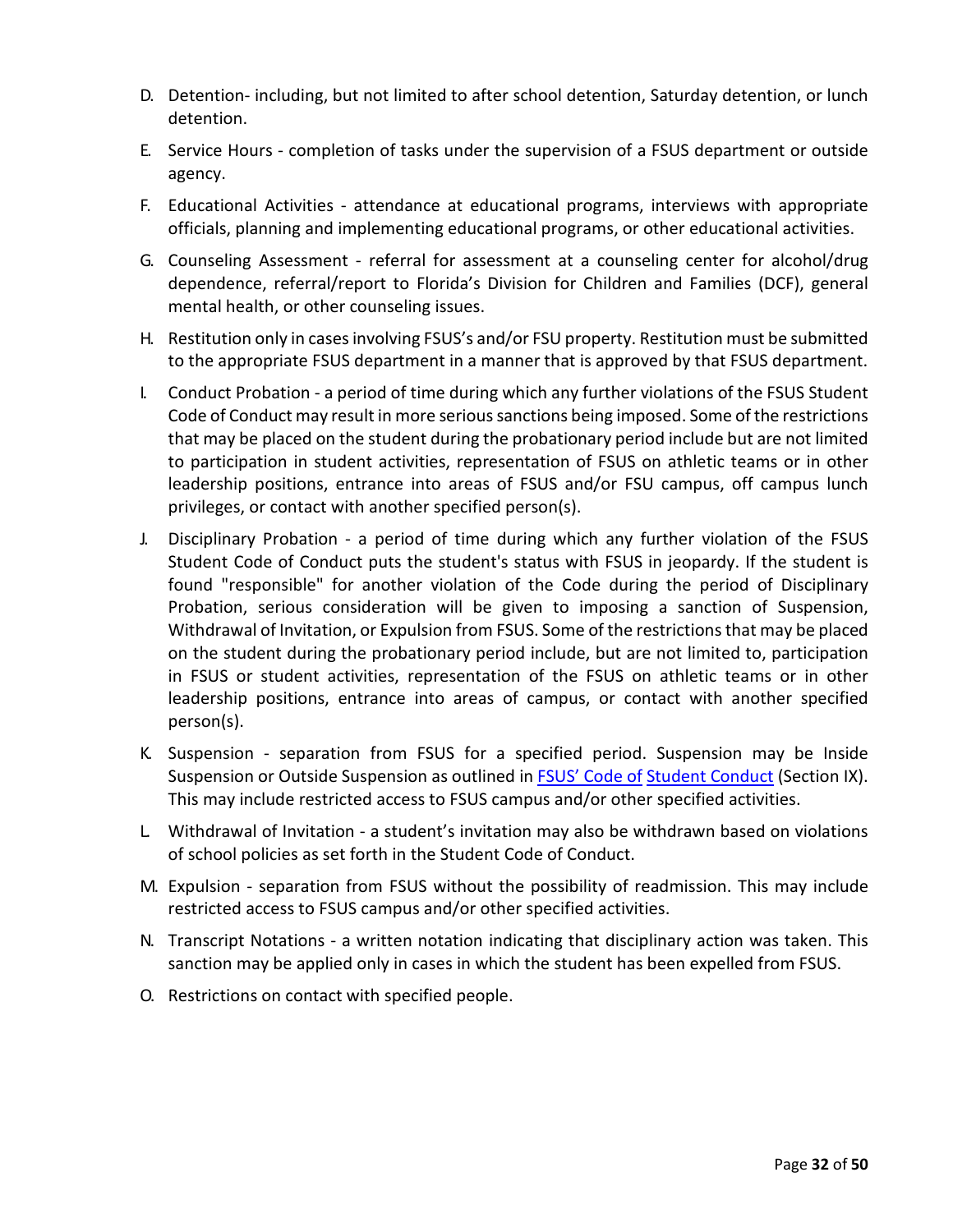### **APPENDIX D: DEFINITIONS**

**Affected Individual:** An individual who discloses that they have experienced prohibited conduct, or an individual who is reported by another person to have experienced prohibited conduct. An Affected Individual's status changes to Complainant once they have made a Complaint.

**Anonymous Report:** Any report of prohibited conduct made by an individual or individuals whose name(s) is/are withheld or unknown at the time the Report is made. The University is limited in what action can be taken or remedies sought if a report remains anonymous.

**Anonymous Participation in Investigation/Resolution Process:** During an investigation, an individual may be granted permission to be anonymous based on the nature of the alleged circumstances. Note: most interpersonal circumstances do not lend themselves to anonymity. The University is limited in what action can be taken or remedies sought if parties do not wish to participate in order to remain anonymous.

**Bystander:** Anyone in the community who sees or hears about a behavior that could lead to something high risk or harmful. By taking action to intervene on these behaviors, bystanders can help eliminate violence from the community.

**Day:** Any weekday (Monday through Friday) in which the University is in operation. This includes days when the University is in operation, but classes are not in session.

**Confidentiality vs. Privacy:** Confidentiality means that information regarding prohibited conduct shared by an individual with employees designated as Confidential University Representatives cannot be shared with anyone in a manner that could identify the individual(s) affected without the express permission of the individual(s) unless there is an imminent threat of harm to self or others or abuse of a minor. An individual who has reported prohibited conduct to a non-confidential source (any Responsible Employee) may still request that the University not take any action on the Report. This is referred to as a request for No Action, see section VIII(A) of this Policy. Even when a report is not confidential, the University will make every effort to respect the privacy of all individuals involved in a manner consistent with the need for a thorough review. Privacy means that information about a Report of prohibited conduct will be kept on a "need to know" basis; information will only be shared with a limited number of individuals necessary to investigate and resolve the report.

**Department of Children and Families ("DCF"):** Provides for the care, safety and protection of children. It is the state agency charged with investigating charges of abuse, abandonment and/or neglect of minor children in the state of Florida.

**Employee:** Anyone in pay status, regardless of whether full-time, part-time, or temporary, including, but not limited to, administration, faculty, adjuncts, graduate assistants, student employees, coaches, and staff.

**Gender Expression:** Refers to how a person outwardly expresses their gender. These expressions can include traditionally masculine or feminine clothing items, haircuts, or other grooming choices on a person of any gender or sex, including individuals who identify as gender nonconforming and non-binary.

**Gender Identity:** Refers to the gender a person identifies as, including but not limited to, transgender, cisgender, non-binary, and intersex. Gender is a social construct most closely related to and often dictated by biological sex (chromosomes, hormones, and sex organs), but not all individuals align with the sex characteristics they were born with.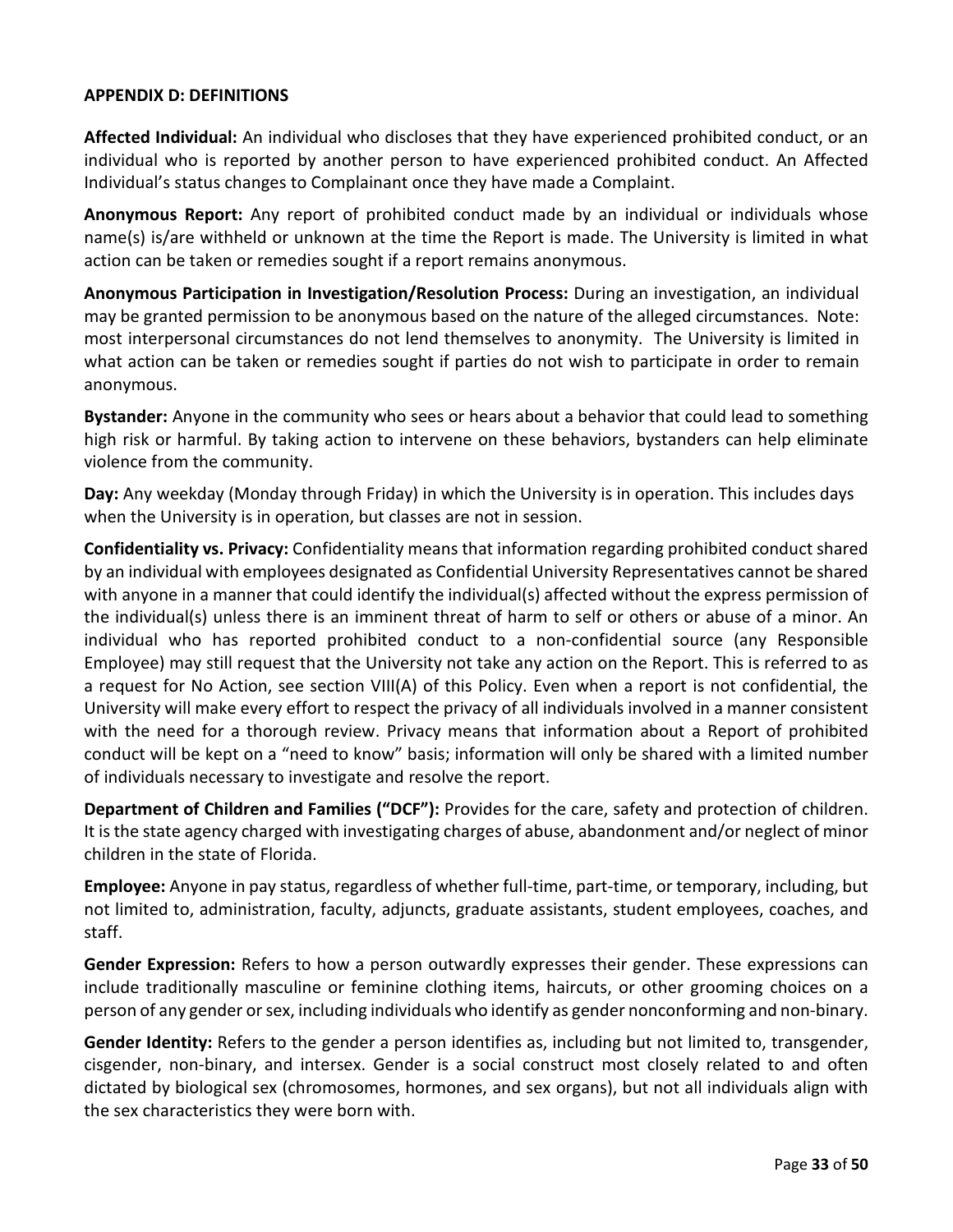**Investigative Report/Decision Letter:** Detailed summary of the investigation and findings of whether this Policy (or Student Code of Conduct) has been violated.

**Privacy:** Information gathered after a Report and during a review or investigation will adhere to privacy laws and statutes (e.g., FERPA). Information will be kept as private as possible, but there may be times when information may need to be shared to resolve a situation.

**Reasonable Person:** A hypothetical person with an ordinary degree of reason, prudence, care, foresight, or intelligence whose conduct, conclusion, or expectation in relation to a particular circumstance or fact is used as an objective standard by which to measure or determine something.

**Report:** A document reporting prohibited conduct to the applicable University administrator. The Report may be written by an Affected Individual, Responsible Employee, or other third-party. An oral report may be reduced to writing by an investigator or other appropriate University official.

**Responding Individual:** An individual who is named in a disclosure as being responsible for the prohibited conduct experienced by an Affected Individual. A Responding Individual's status changes to Respondent once a formal complaint has been made.

**Respondent:** An individual who has been named in a formal complaint as being responsible for prohibited conduct.

**Student (FSU):** The term "student" applies to any individual meeting one or more of the criteria below. The term applies to all campuses, sites, locations and delivery methods of credit-bearing course offerings.

- Admitted. Any person, regardless of academic career, who is admitted to the University and is present on campus for the purpose of participating in any University program, course, or activity leading toward to enrollment, including but not limited to orientation, graduate student orientation, teaching assistant orientation, or workshops.
- Enrolled. Enrolled in any credit-bearing course or program offered by FSU at the time any alleged violation(s) occurred.
- Active student. Any person who has been enrolled at the University and continues to be associated with the University in order to complete the course or program in which the student was enrolled. "Active" status is determined by academic policy and is enforced by the Registrar's Office. This can include periods of non-enrollment during which the student is still eligible to enroll in classes. The term also includes any student who has been issued an Interim Health and Safety Action (IHSA) pending the outcome of a student conduct proceeding.
- Dual enrollment. Any student enrolled in a credit-bearing course on a dual-enrollment basis. Jurisdiction over a dual-enrollment student's conduct will be determined in consultation with appropriate officials at the student's home institution.

**Student (FSUS):** Any person who is admitted and enrolled in classes through FSU School (whether they are attending classes at FSUS, through Florida Virtual School, or another FSUS approved program).

**Supervisor:** Includes typical supervisor/subordinate relationships and atypical relationships, such as: residence hall coordinators, lab technicians, principal investigators, team leads, athletic coaches, and others who provide daily operational oversight.

**University Administrators:** President, Provost, Vice Presidents, Associate Vice Presidents, Assistant Vice Presidents, General Counsel, Associate General Counsels, Assistant General Counsels, Chief Audit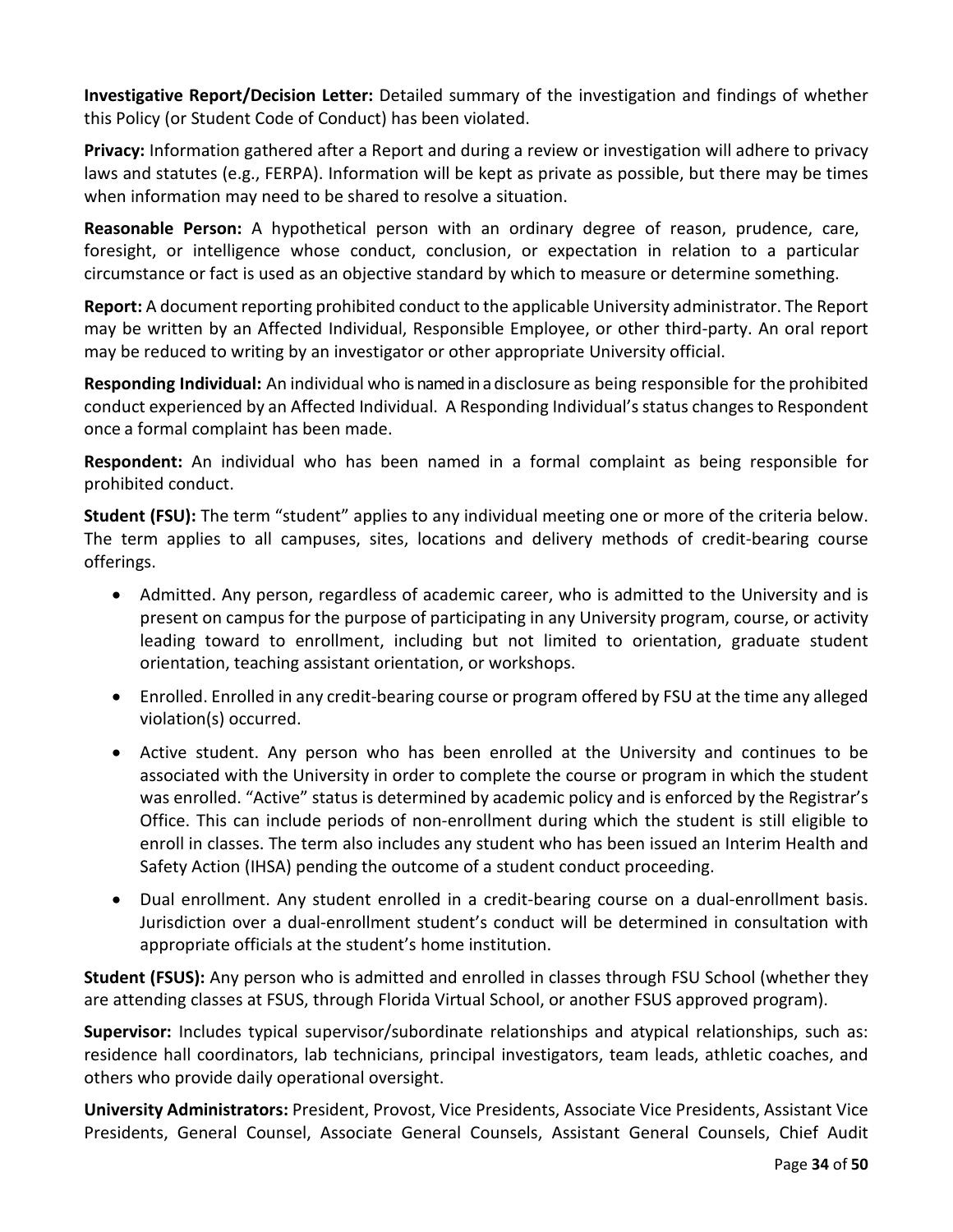Officer, Principal, and Assistant Principals.

**Vendor:** Any individual or company that provides goods or services to the University or University visitors.

**Visitor:** Any individual who is visiting a University campus, property, or University sponsored event who is not otherwise a student, employee, vendor, or contractor.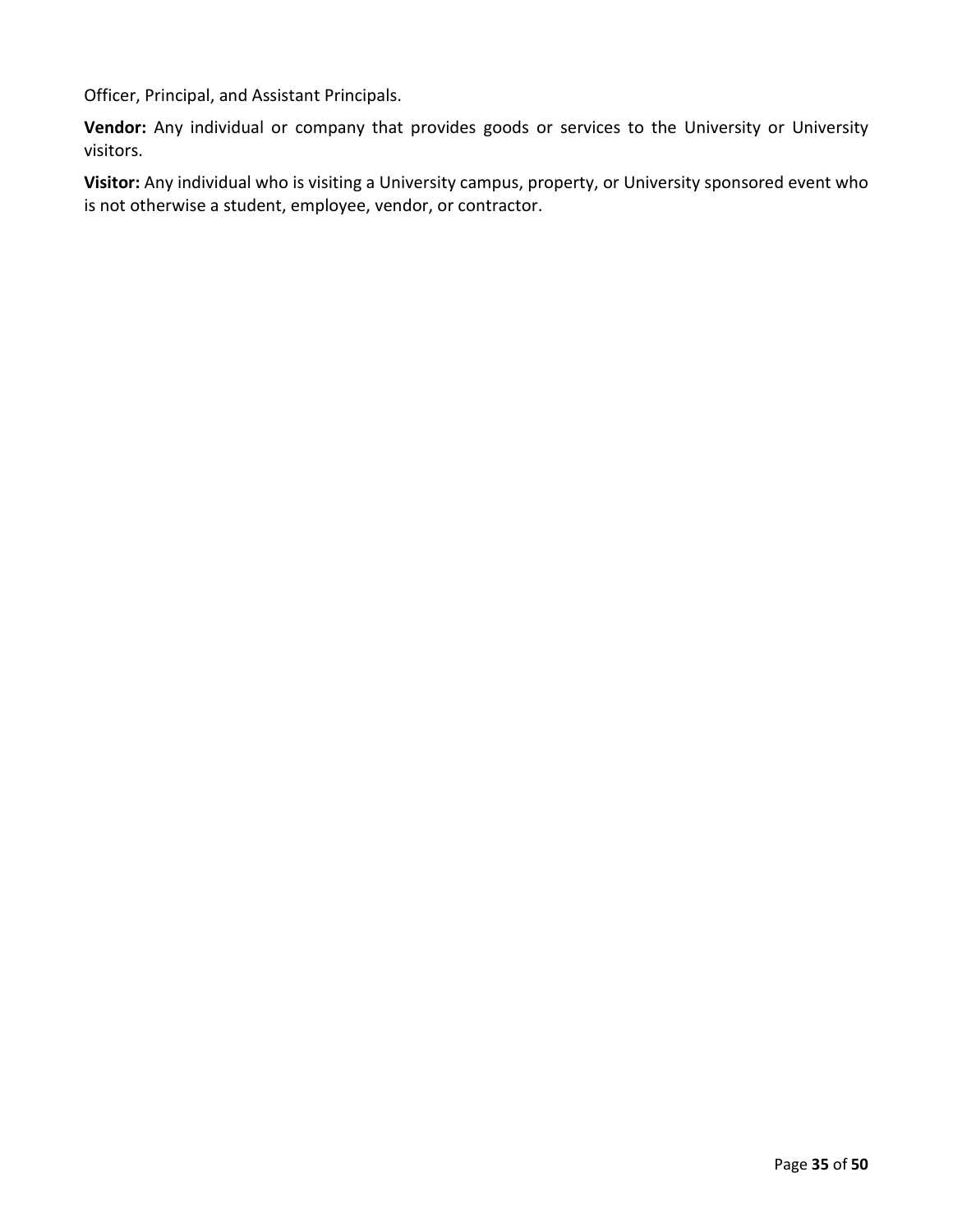### **APPENDIX E: SUPPORT RESOURCES AND REPORTING OPTIONS**

Making the decision to Report prohibited conduct can be difficult. The FSU Victim Advocate Program can provide assistance. A Victim Advocate can explain options, provide crisis counseling, and help individuals make an informed decision about how to proceed. All Victim Advocate Program services are free, confidential, and a police or administrative report does not have to be filed to receive support.

Affected Individuals of Sexual Violence (Rape/ Sexual Assault/ Sexual Battery), Dating/Domestic Violence, Sexual Exploitation, or Stalking also have the right to pursue criminal charges against the perpetrator. Affected Individuals have the right to:

- i. report the crime to the police;
- ii. get help from the FSU Victim Advocate Program in reporting the crime to the police or the University;
- iii. decline to notify the University or the police of the crime; or
- iv. notify the University officials of the crime, whether or not they choose to go to the police.

If an individual wishes to pursue criminal sanctions, they should contact the FSU Police Department as soon as possible. Incidents occurring off campus will be reported to the Law Enforcement Agency with jurisdiction (e.g., Tallahassee Police Department, Leon County Sheriff Office, or other local/international law enforcement agencies).

Affected Individuals who have experienced Sexual Violence are encouraged to seek medical attention and an evidence collection exam (SANE Exam) by calling Refuge House at (850) 681-2111. A Refuge House advocate will assess whether the individual will need to go to the emergency room for an exam, or to the Refuge House SAFE Center. The SAFE Center is a location where individuals can get a Sexual Assault Nurse Exam (SANE) without having to respond to the emergency room. It provides a quiet, private, examination space without the pressures of a hospital environment. For any medical emergency, respond to the nearest emergency room.

The Victim Advocate Program can accompany the survivor to a SANE exam, whether in a hospital setting or the SAFE Center 24 hours a day, 7 days a week. The exam and any associated medical treatment are free to students.

Physical evidence is extremely important in a criminal investigation or disciplinary process as well as in obtaining an order of protection involving sexual violence. It is strongly recommended that survivors do not eat, drink, use the restroom, change their clothing, or clean their body prior to evidence collection. However, a survivor can still choose to have an exam if these activities have occurred. A survivor has 120 hours from the time of the assault to collect forensic evidence.

For information on medical services at non-Tallahassee locations, please contact RAINN at 1-800-656- 4673 o[rwww.rainn.org.](http://www.rainn.org/)

In addition to SANE exams, text messages, records of phone calls, emails, pictures, notes, and gifts can all be pertinent in cases of dating violence, domestic violence, and stalking. Maintaining a journal can also be helpful.

### **Confidential University Representatives**

Provide assistance and resources, without any obligation to report prohibited. Confidential University Representatives are: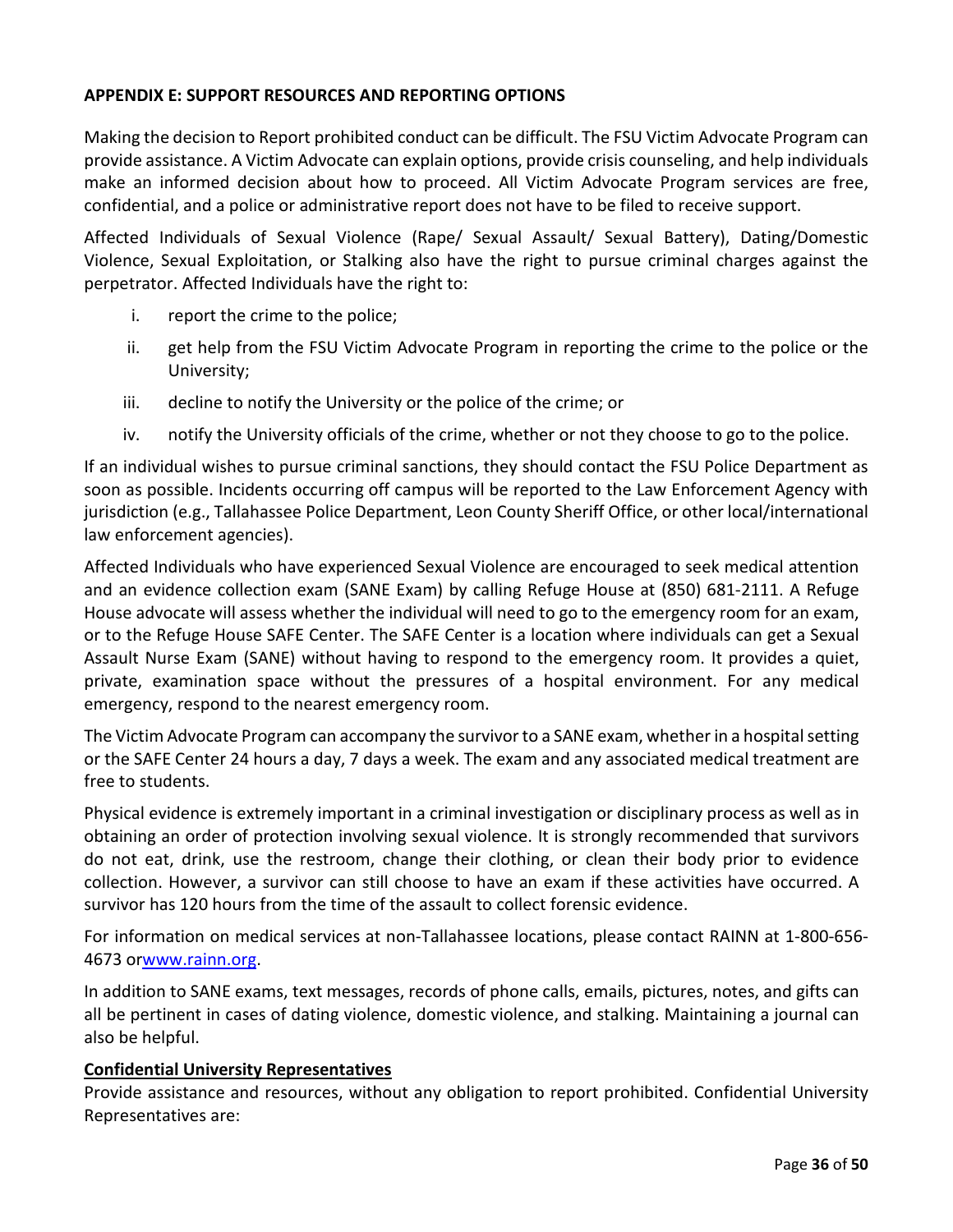| <b>FSU Victim Advocate</b><br>Program                                                                                                                                                                                                                                                                                                                                                                                                                                                                                                                                                              | 850-644-7161; or text to<br>850-756-4320  | https://dsst.fsu.edu/vap |  |
|----------------------------------------------------------------------------------------------------------------------------------------------------------------------------------------------------------------------------------------------------------------------------------------------------------------------------------------------------------------------------------------------------------------------------------------------------------------------------------------------------------------------------------------------------------------------------------------------------|-------------------------------------------|--------------------------|--|
| Confidential, 24-hour, free support services for Affected Individuals of sexual violence, relationship<br>violence, stalking, and other crimes. Services include: crisis counseling, emotional support, assistance<br>with academic accommodations, temporary safe lodging, and assistance during medical and legal<br>proceedings (including obtaining orders of protection) and on-campus reporting options. A police or<br>administrative Report does not have to be filed to receive support.<br>*** Also available on a limited basis for FSUS, Panama City Campus, and International Program |                                           |                          |  |
| students.                                                                                                                                                                                                                                                                                                                                                                                                                                                                                                                                                                                          |                                           |                          |  |
| <b>Counseling and</b><br><b>Psychological Services</b>                                                                                                                                                                                                                                                                                                                                                                                                                                                                                                                                             | 850-644-TALK (8255)<br>counseling.fsu.edu |                          |  |
| Confidential, free, mental-health counseling and referrals for FSU students. Group therapy is available.                                                                                                                                                                                                                                                                                                                                                                                                                                                                                           |                                           |                          |  |
| <b>FSU Employee Assistance</b>                                                                                                                                                                                                                                                                                                                                                                                                                                                                                                                                                                     | 850-644-2288 or toll-free                 |                          |  |
| Program                                                                                                                                                                                                                                                                                                                                                                                                                                                                                                                                                                                            | https://eap.fsu.edu/<br>877-246-4679      |                          |  |
| Confidential, free, mental-health counseling, referrals, and other support services for employees.                                                                                                                                                                                                                                                                                                                                                                                                                                                                                                 |                                           |                          |  |
| <b>University Health Services</b>                                                                                                                                                                                                                                                                                                                                                                                                                                                                                                                                                                  | http://uhs.fsu.edu/<br>850-644-6230       |                          |  |
| Healthcare services for students (including free STI testing and emergency contraception).                                                                                                                                                                                                                                                                                                                                                                                                                                                                                                         |                                           |                          |  |

# **Confidential Community Resources**

| <b>Refuge House</b>                                                                                       | 850-681-2111 | refugehouse.com    |  |
|-----------------------------------------------------------------------------------------------------------|--------------|--------------------|--|
| Confidential, 24-hour hotline, information and referral, crisis intervention, advocacy and                |              |                    |  |
| accompaniment: medical and legal, support groups, medical referrals and follow-up, survivor follow-up,    |              |                    |  |
| shelter, and emergency financial assistance. Assistance in filing for protective injunctions (restraining |              |                    |  |
| order) through the Refuge House office at the Leon County Courthouse.                                     |              |                    |  |
| 211 Big Bend                                                                                              | 211          | www.211bigbend.org |  |
| Confidential, 24-hour crisis helpline and referral services for the Tallahassee community.                |              |                    |  |
|                                                                                                           |              |                    |  |

# **Reporting a Disclosure of Prohibited Conduct**

The University encourages individuals to report prohibited promptly to the University and to law enforcement authorities, where appropriate. Individuals may report information regarding prohibited conduct on their own behalf (i.e., as Affected Individuals) or on behalf of the Affected Individual (i.e., as third-party reporters or Responsible Employees). A Report of prohibited conduct may be made by bringing the matter to the attention of any of the following, verbally or in writing:

| <b>REPORT.FSU.EDU</b>                                                                                                                                                                                                                                                                                           |              | https://report.fsu.edu                                           |  |  |
|-----------------------------------------------------------------------------------------------------------------------------------------------------------------------------------------------------------------------------------------------------------------------------------------------------------------|--------------|------------------------------------------------------------------|--|--|
| This site allows you to share important information regarding incidents or concerning behavior                                                                                                                                                                                                                  |              |                                                                  |  |  |
| happening in the FSU community.                                                                                                                                                                                                                                                                                 |              |                                                                  |  |  |
| <b>FSU Police Department</b>                                                                                                                                                                                                                                                                                    | 850-644-1234 | police.fsu.edu                                                   |  |  |
| Emergency response, crime reporting (including sexual violence), and investigation of crimes occurring<br>on campus. The University encourages Affected Individuals to simultaneously pursue both a criminal<br>investigation with the police and a University Title IX sexual misconduct Report investigation. |              |                                                                  |  |  |
| Title IX Director - Tricia Buchholz<br>Kellogg Research Building, Suite 232<br>108 S. Copeland St.<br>Tallahassee, FL 32306-1340                                                                                                                                                                                | 850-645-2741 | https://knowmore.fsu.edu/title-ix/title-ix-<br>signed-statement/ |  |  |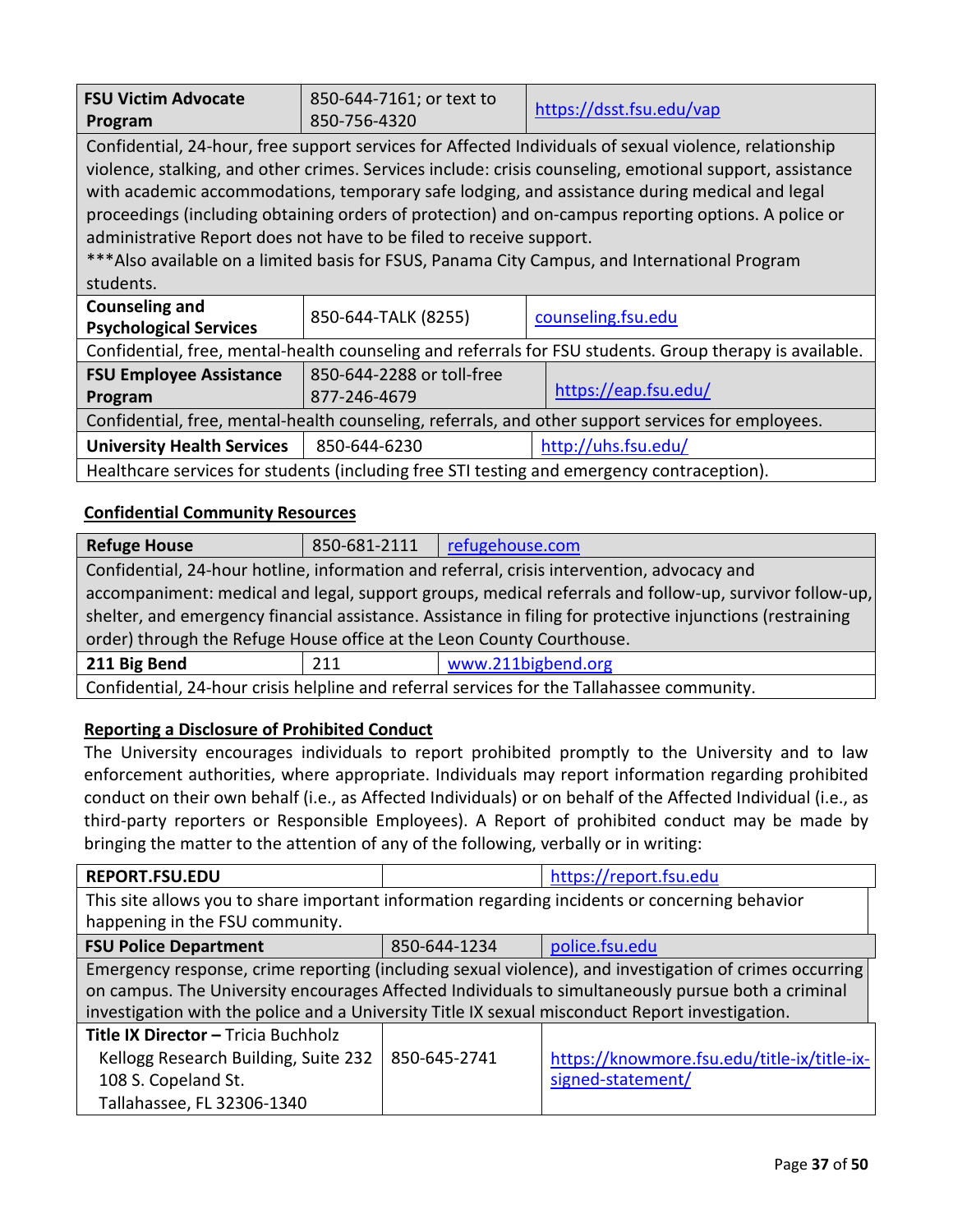| Oversight of University Title IX compliance (including sex discrimination and sexual misconduct, Report<br>supervision) and information about University policies and Report. |  |  |              |
|-------------------------------------------------------------------------------------------------------------------------------------------------------------------------------|--|--|--------------|
| <b>Title IX Deputy Coordinators:</b>                                                                                                                                          |  |  |              |
| Amber Wagner, EDI Compliance Investigator - Equity, Diversity & Inclusion                                                                                                     |  |  | 850-645-1458 |
| Vanessa Fuchs, Sr. Assoc Dir - Athletics Department                                                                                                                           |  |  | 850-644-4933 |
| Monica Broome, Dir of Exceptional Student Edu - FSU School                                                                                                                    |  |  | 850-245-3800 |
| Tyrone McGriff, Dir of Prog & Comm Devel Office                                                                                                                               |  |  | 850-245-3888 |
| <b>FSU EthicsPoint Hotline</b><br>fsu.ethicspoint.com<br>855-231-7511                                                                                                         |  |  |              |
| Anonymous discrimination, sexual misconduct (including sexual harassment and sexual violence), and                                                                            |  |  |              |

retaliation reporting hotline.

# **Additional On- and Off-Campus Resources**

| <b>Department of Student Support</b><br>and Transitions                                                                | 850-644-2428                                                                       |                                                            | https://dsst.fsu.edu                                                                                     |  |  |
|------------------------------------------------------------------------------------------------------------------------|------------------------------------------------------------------------------------|------------------------------------------------------------|----------------------------------------------------------------------------------------------------------|--|--|
|                                                                                                                        |                                                                                    |                                                            | The Department of Student Support and Transitions supports, connects, and empowers all students as       |  |  |
|                                                                                                                        |                                                                                    |                                                            | they navigate their academic and personal journeys. They welcome students and family members to          |  |  |
|                                                                                                                        |                                                                                    |                                                            | connect with the Department of Student Support and Transitions if you are experiencing a crisis or just  |  |  |
| need someone to talk through a problem or experience you are having at FSU.                                            |                                                                                    |                                                            |                                                                                                          |  |  |
| <b>Department of Student Conduct</b><br>and Community Standards                                                        | 850-644-5136<br>https://sccs.fsu.edu/                                              |                                                            |                                                                                                          |  |  |
|                                                                                                                        |                                                                                    |                                                            | Responsible for resolution of Reports against students (including prohibited conduct under this Policy). |  |  |
| <b>Equity, Diversity &amp; Inclusion</b>                                                                               | 850-645-6519                                                                       | https://hr.fsu.edu/sections/equity-<br>diversity-inclusion |                                                                                                          |  |  |
| Responsible for resolution/investigation of sex discrimination, sexual misconduct, and retaliation                     |                                                                                    |                                                            |                                                                                                          |  |  |
|                                                                                                                        | Reports against faculty, staff, visitors, contractors, and any other non-students. |                                                            |                                                                                                          |  |  |
| 850-245-3700<br><b>FSUS School Counselors</b><br>https://www.fsus.school/                                              |                                                                                    |                                                            |                                                                                                          |  |  |
| Dedicated counseling resources for FSUS students.                                                                      |                                                                                    |                                                            |                                                                                                          |  |  |
| <b>Tallahassee Police Department</b>                                                                                   | 850-891-4200 or 911                                                                |                                                            | https://www.talgov.com/publicsafety/<br>tpd.aspx                                                         |  |  |
| Law enforcement authority for reporting and investigating crimes occurring off campus (in the city of<br>Tallahassee). |                                                                                    |                                                            |                                                                                                          |  |  |
| Leon County Sheriff's Office                                                                                           | 850-606-3300 or 911<br>leoncountyso.com                                            |                                                            |                                                                                                          |  |  |
| Law enforcement authority for reporting and investigating crimes occurring off campus (in Leon<br>County).             |                                                                                    |                                                            |                                                                                                          |  |  |
| <b>Tallahassee Memorial Hospital</b>                                                                                   | 850-431-1155<br>tmh.org                                                            |                                                            |                                                                                                          |  |  |
| Emergency room services and SANE sexual assault exams for evidence collection ("rape kit").                            |                                                                                    |                                                            |                                                                                                          |  |  |
| <b>Tallahassee Police Department</b><br><b>Victim Advocacy</b>                                                         | 850-891-4200                                                                       |                                                            | https://www.talgov.com/publicsafety<br>/tpd-victimadvocacy.aspx                                          |  |  |
| 24-hour victim advocate services including: on scene assistance (crime scene, hospital etc.) crisis                    |                                                                                    |                                                            |                                                                                                          |  |  |
| counseling, support during the legal process, and emergency legal assistance (obtaining protective<br>injunctions).    |                                                                                    |                                                            |                                                                                                          |  |  |
| <b>Leon County Sheriff's Office</b>                                                                                    | leoncountyso.com/divisions/criminal-                                               |                                                            |                                                                                                          |  |  |
| <b>Victim Advocate</b>                                                                                                 | 850-606-3300<br>investigations/victim-advocate                                     |                                                            |                                                                                                          |  |  |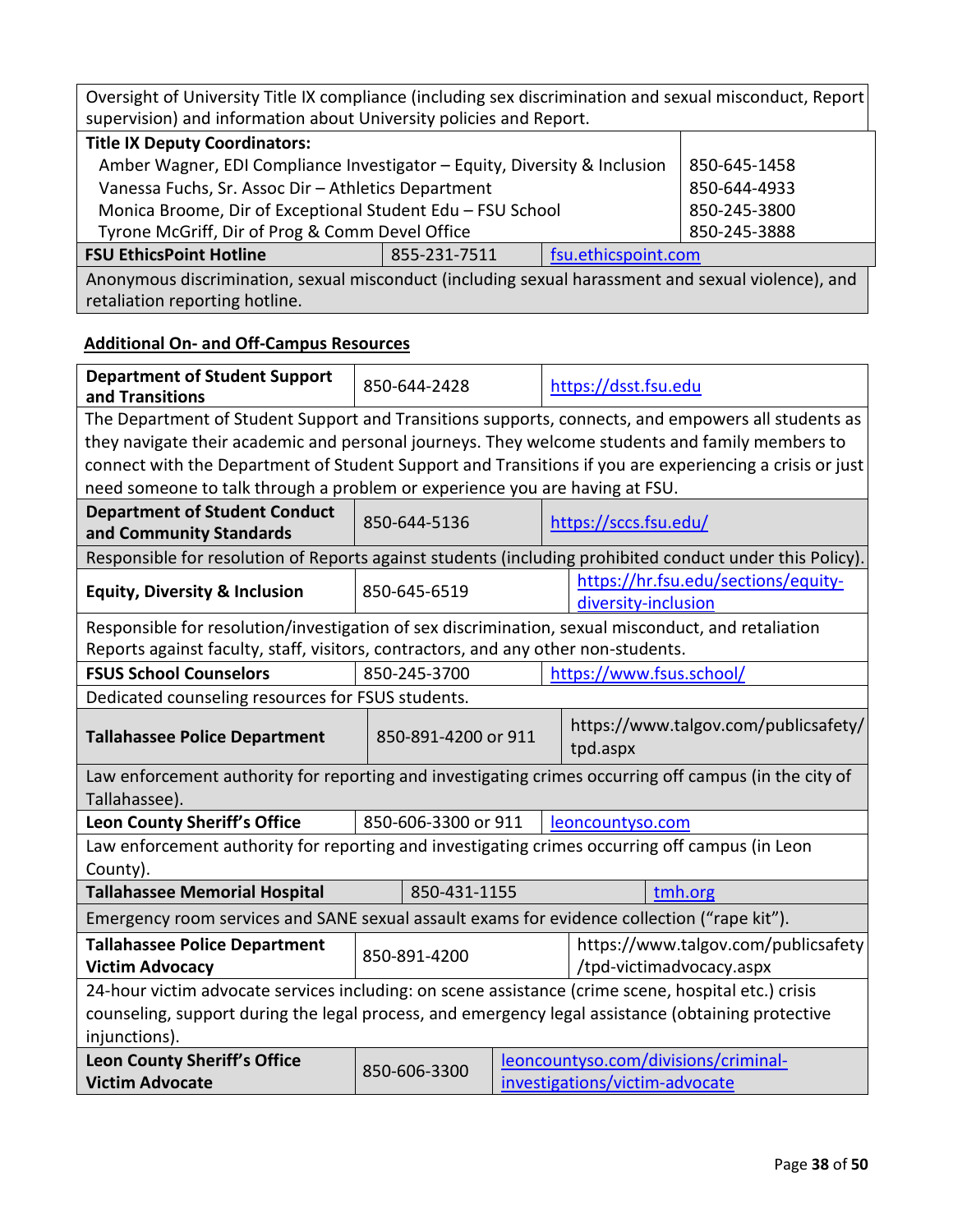| 24-hour victim advocate services including: on scene assistance (crime scene, hospital etc.) crisis   |                                       |                       |                                   |                |  |
|-------------------------------------------------------------------------------------------------------|---------------------------------------|-----------------------|-----------------------------------|----------------|--|
| counseling, support during the legal process, and emergency legal assistance (obtaining protective    |                                       |                       |                                   |                |  |
| injunctions).                                                                                         |                                       |                       |                                   |                |  |
| <b>Florida Bar Lawyer Referral Service</b>                                                            |                                       | 850-561-5844          |                                   | floridabar.org |  |
| Referral service to find legal representation in Florida.                                             |                                       |                       |                                   |                |  |
| Lee's Place                                                                                           | 850-841-7733<br>http://leesplace.org/ |                       |                                   |                |  |
| Provides therapy to adults, children, and families, regardless of their financial circumstances (on a |                                       |                       |                                   |                |  |
| sliding fee scale), who are coping with loss, trauma, or life changing experiences, while offering    |                                       |                       |                                   |                |  |
| specialized training and education to the community.                                                  |                                       |                       |                                   |                |  |
| <b>Florida Council Against Sexual</b>                                                                 | 1-888-956-7273                        |                       |                                   |                |  |
| <b>Violence</b>                                                                                       |                                       |                       | fcasv.org                         |                |  |
| State-wide information and resources for sexual violence.                                             |                                       |                       |                                   |                |  |
| <b>Legal Services of North Florida</b>                                                                |                                       | 850-385-9007          |                                   | www.lsnf.org   |  |
| Provides free legal representation in dating, domestic and sexual violence and stalking cases         |                                       |                       |                                   |                |  |
| for qualified applicants in the Big Bend Area.                                                        |                                       |                       |                                   |                |  |
| <b>National Domestic Violence</b>                                                                     | 1-800-799-7233 or                     |                       |                                   |                |  |
| <b>Hotline</b>                                                                                        |                                       | text "START" to 88788 | http://www.thehotline.org/help    |                |  |
| 24/7 support, crisis intervention, and referral service for survivors of domestic violence.           |                                       |                       |                                   |                |  |
| RAINN (Rape, Abuse, & Incest                                                                          | 1-800-656-4673                        |                       |                                   |                |  |
| <b>National Network)</b>                                                                              | rainn.org                             |                       |                                   |                |  |
| Rape recovery support services.                                                                       |                                       |                       |                                   |                |  |
| <b>Center for Global Engagement</b>                                                                   |                                       | 850-644-1702          | cge.fsu.edu                       |                |  |
| Immigration advising and support for international students.                                          |                                       |                       |                                   |                |  |
| <b>Allies &amp; Safe Zones</b>                                                                        |                                       | 850-645-0908          | http://sga.fsu.edu/safezone.shtml |                |  |
| Support network and resources for lesbian, gay, bisexual, transgender, queer, questioning, intersex,  |                                       |                       |                                   |                |  |
| asexual, pansexual, and two-spirit identified (LGBTQ+) students and employees.                        |                                       |                       |                                   |                |  |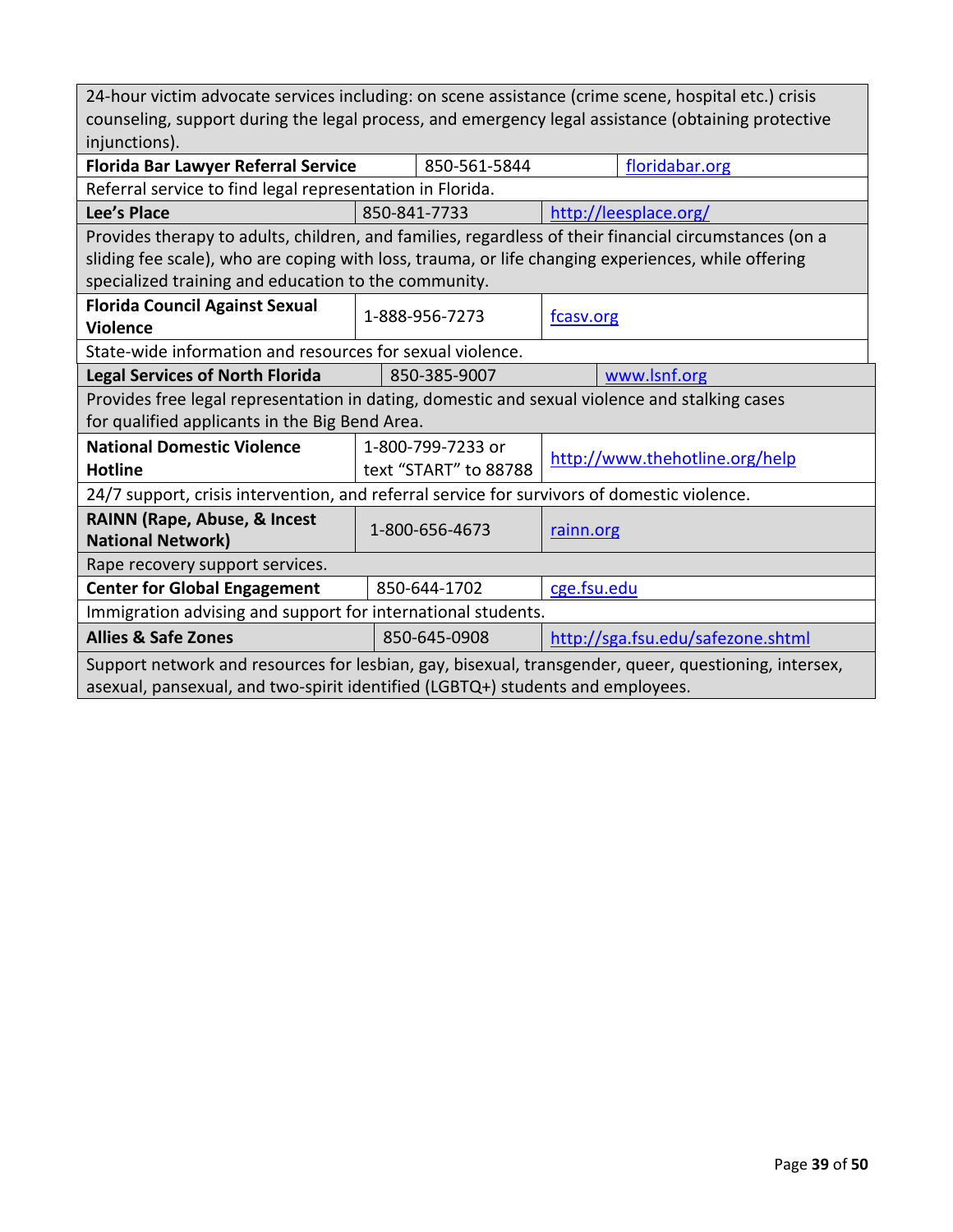### **APPENDIX F: SUPPORT MEASURES**

Upon request by the Affected Individual, Responding Individual, or witnesses, supportive measures are provided under applicable circumstances. Supportive measures are individualized, non-punitive, nondisciplinary, and do not unreasonably burden the other party, but are designed to restore or preserve a person's equal access to education or employment. Supportive measures are available at any stage, even when an investigation is not pending. Supportive measures can include, but are not limited to:

#### A. Student:

- i. issuing no-contact orders to prevent any contact between the individuals involved, witnesses, and/or third parties;
- ii. changing on-campus housing, to a different on-campus location and providing assistance from University personnel in completing the relocation;
- iii. assisting Affected Individual living off-campus in finding alternative housing;
- iv. changing assigned dining facilities;
- v. changing academic schedules (such as moving the Affected Individual or Responding Individual from one class section to another);
- vi. arranging for a student to withdraw from or take an "Incomplete" in a class without penalty;
- vii. providing academic support services (e.g., tutoring);
- viii. making a referral to emotional and medical support services; or
- ix. other options will be assessed upon request.
- B. Employee:
	- i. issuing no-contact orders to prevent any contact between the individuals involved, witnesses, and/or third parties;
	- ii. changing work schedules;
- iii. changing work location;
- iv. temporarily reassigning work related tasks or other related duties (e.g., grant management, etc.);
- v. reassigning supervision;
- vi. arranging an alternate source for letters of recommendation or references;
- vii. explaining available leave options;
- viii. making a referral to emotional and medical support services; or
- ix. other options will be assessed upon request.

The University's Victim Advocate Program will assist individuals in requesting such accommodations regardless of whether the individual chooses to report the prohibited conduct to the applicable University administrator or police for investigation.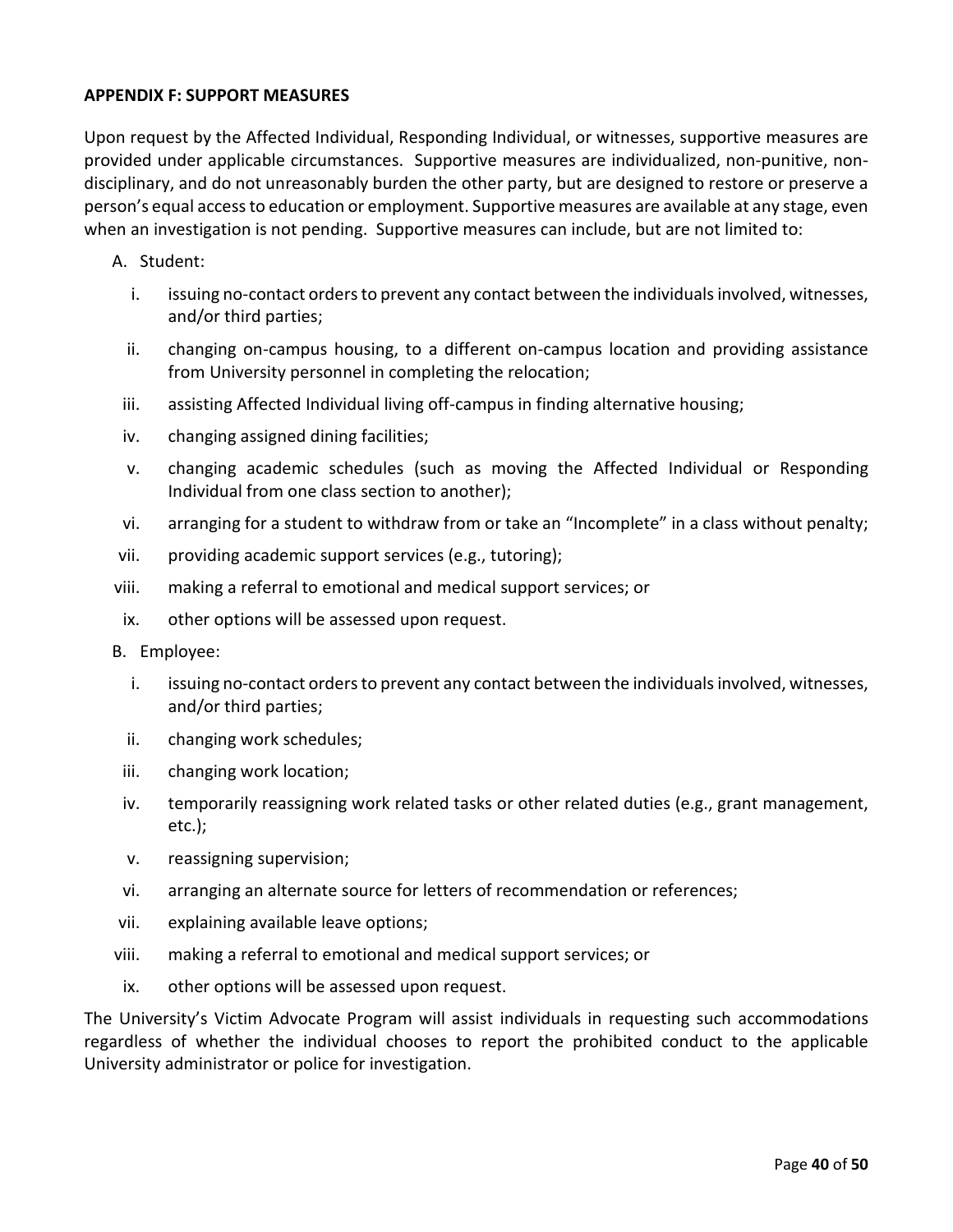### **APPENDIX G: AFFECTED INDIVIDUAL'S RIGHTS**

### **I. Affected Individual's Rights When the Responding Individual is a Student**

Reports of prohibited conduct by a student should be submitted to report.fsu.edu or the Office of Title IX and will be resolved through the procedures in the Student Code of Conduct, as appropriate. Your rights during this process are:

- To be treated with respect and dignity.
- To be informed of available options for resolution.
- To be referred to campus resources and support services, including but not limited to the Victim Advocate Program.
- To be afforded the procedural standards as outlined in the Student Conduct Code.

### **II. Affected Individual's Rights When the Responding Individual is an Employee**

Reports of prohibited conduct by employees are handled by th[e Equity, Diversity and Inclusion Office](https://hr.fsu.edu/sections/equity-diversity-inclusion) in Human Resources (EDI). Reports can be initiated by submitting a detailed verbal or written statement of the incident to report.fsu.edu or to EDI directly. The EDI's formal Complaint form is located at: [https://hr.fsu.edu/sites/g/files/upcbnu2186/files/DiscriminationComplaintForm\\_fill.pdf](https://hr.fsu.edu/sites/g/files/upcbnu2186/files/DiscriminationComplaintForm_fill.pdf)

Your rights during the EDI Report/Complaint process are:

- To be treated with respect and dignity.
- To be informed of available options for resolution under the EDI's procedures.
- To be referred to campus resources for support measures, including but not limited to the Victim Advocate Program.
- To be accompanied to all meetings by an advisor of your choice.
- To submit a written Complaint, supporting documents, and other relevant evidence.
- To propose witnesses (the EDI will determine whether or not a proposed witness will be interviewed).
- To receive a prompt, thorough, and impartial investigation of your Report.
- To participate in an intake interview with the EDI and review your interview notes.
- To be kept informed of the status of your case throughout the process upon request.
- To be notified of the outcome of your case in writing.
- To make a written records request to the Office of General Counsel for a copy of the Investigative Summary of the case, once the case has been closed.

If you have questions about your rights or the complaint process, please contact EDI at 850-645- 6519 or [EDI@fsu.edu.](mailto:EDI@fsu.edu)

### **III. Affected Individual's Rights When the Responding Individual is an FSUS Student**

Reports of prohibited conduct by FSUS students should be submitted to the FSUS Deputy Title IX Coordinator and will be resolved through the procedures in this policy and the [FSUS' Student Code](http://fsus.schoolwires.net/domain/55)  [of Conduct .](http://fsus.schoolwires.net/domain/55) Your rights during this process are: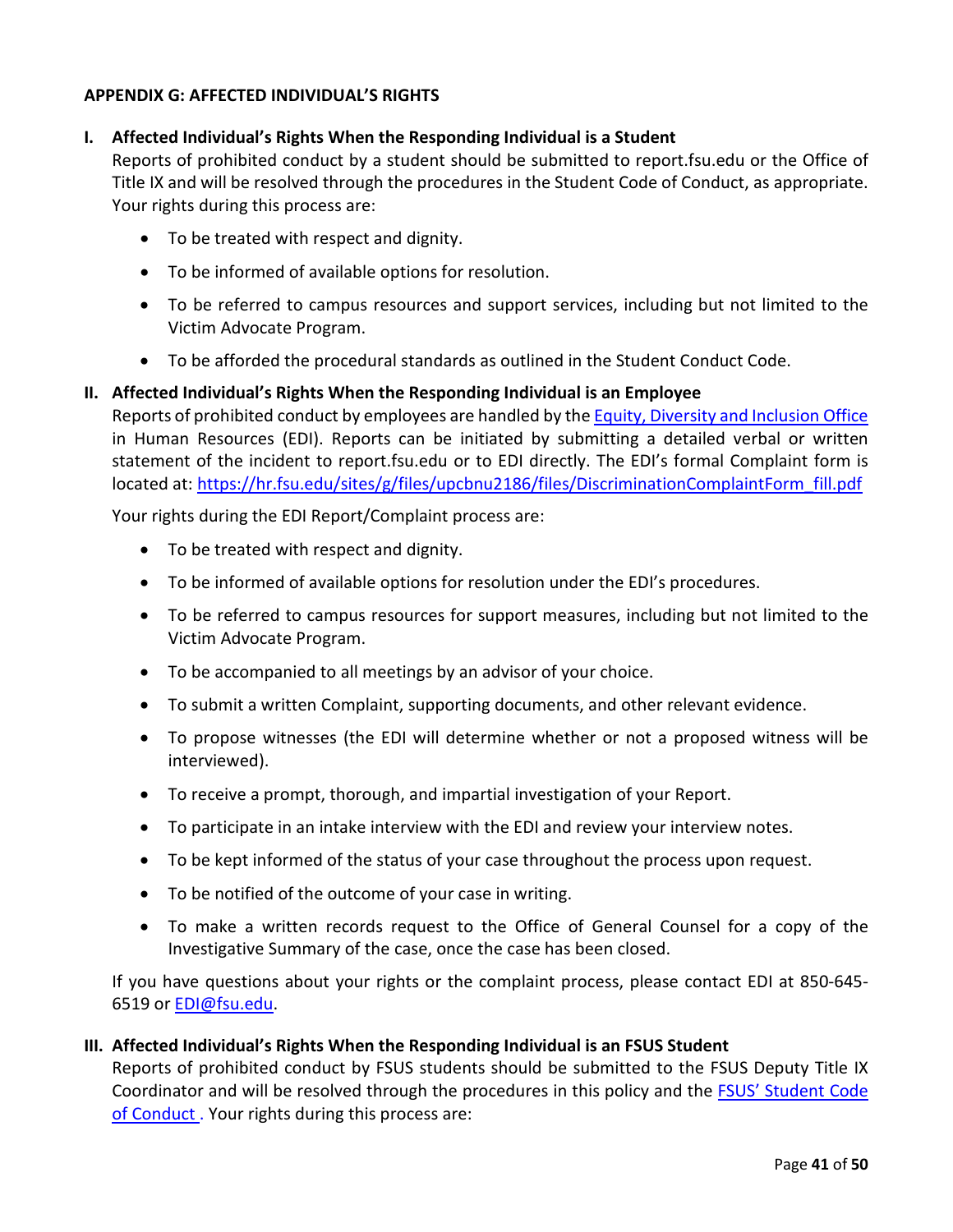- To be treated with respect and dignity.
- To be informed of available options for resolution under the Student Code of Conduct.
- To be referred to campus resources and support services, including but not limited to the Victim Advocate Program.
- To have unrelated past behavior excluded from the hearing. The past sexual history of the Affected Individual is not relevant, unless deemed essential by the hearing body to protect fundamental due process.
- To have a request for an advisor be considered by FSUS administration.

### **IV. Affected Individual's Rights in Criminal Proceedings**

Victim rights in the Florida criminal system are explained in Chapter 960 of the Florida Statutes.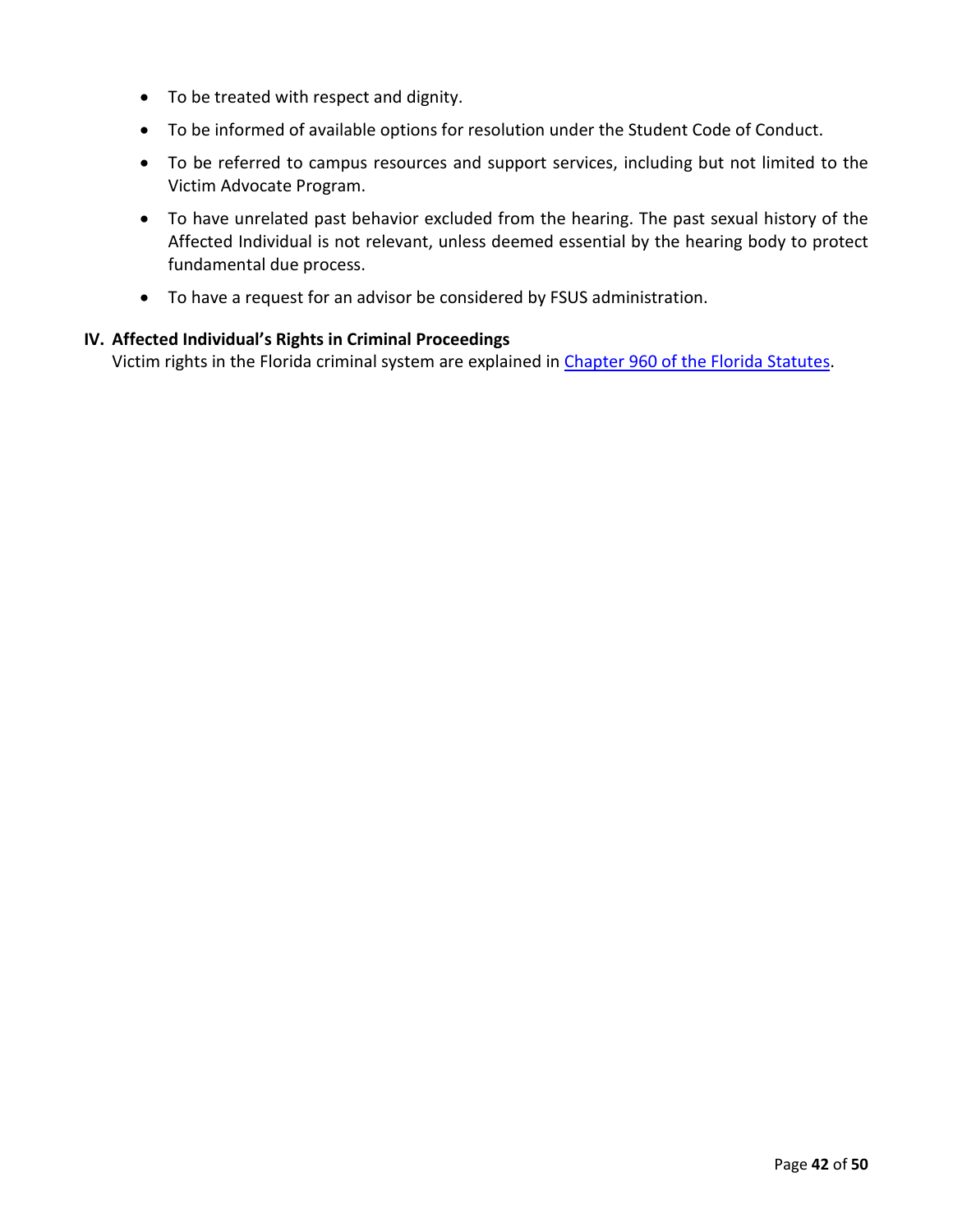### **APPENDIX H: RESPONDING INDIVIDUAL'S RIGHTS**

#### **I. Student – Responding Individual's Rights**

Reports of prohibited conduct by a student should be submitted to report.fsu.edu or the Office of Title IX and will be resolved through the procedures in the Student Conduct Code, as appropriate. Your rights during this process are:

- To be treated with respect and dignity.
- To be informed of the allegations against you.
- To be informed of available options for resolution.
- To be afforded the procedural standards as outlined in the Student Conduct Code.

### **II. Employee – Responding Individual's Rights**

Reports of prohibited conduct by employees are handled by th[e Equity, Diversity and Inclusion Office](https://hr.fsu.edu/sections/equity-diversity-inclusion) in Human Resources (EDI). If a formal complaint of prohibited conduct has been made against you, you have the following rights during the EDI Complaint or resolution process:

- To be treated with respect and dignity.
- To be informed of the existence and nature of the Report/Complaint against you. You will not be given the details of the Complaint until your interview with the EDI.
- To be referred to campus resources and support services.
- To be accompanied to all meetings by an advisor of your choice.
- To receive a prompt, thorough, and impartial investigation of the complaint against you.
- To participate in an interview with the EDI and review your interview notes (where applicable).
- To submit a written response to the complaint, supporting documents, and other relevant evidence to the investigator in a timely fashion.
- To propose witnesses (the EDI will determine whether or not a proposed witness will be interviewed).
- To be kept informed of the status of your case throughout the process, upon request.
- To be notified of the outcome of your case in writing.
- To make a written records request to the Office of General Counsel for a copy of case related documents (e.g. the Investigative Summary) once the case is closed.

If you have questions about your rights or the complaint process, please contact EDI at 850-645- 6519 or [EDI@fsu.edu.](mailto:EDI@fsu.edu)

#### **III. FSUS Student – Responding Individual's Rights**

Reports of prohibited conduct by an FSUS students should be submitted to the FSUS Deputy Title IX Coordinator and will be resolved through the procedures in the Student Code of Conduct, as appropriate. Your rights during this process are:

• To be treated with respect and dignity.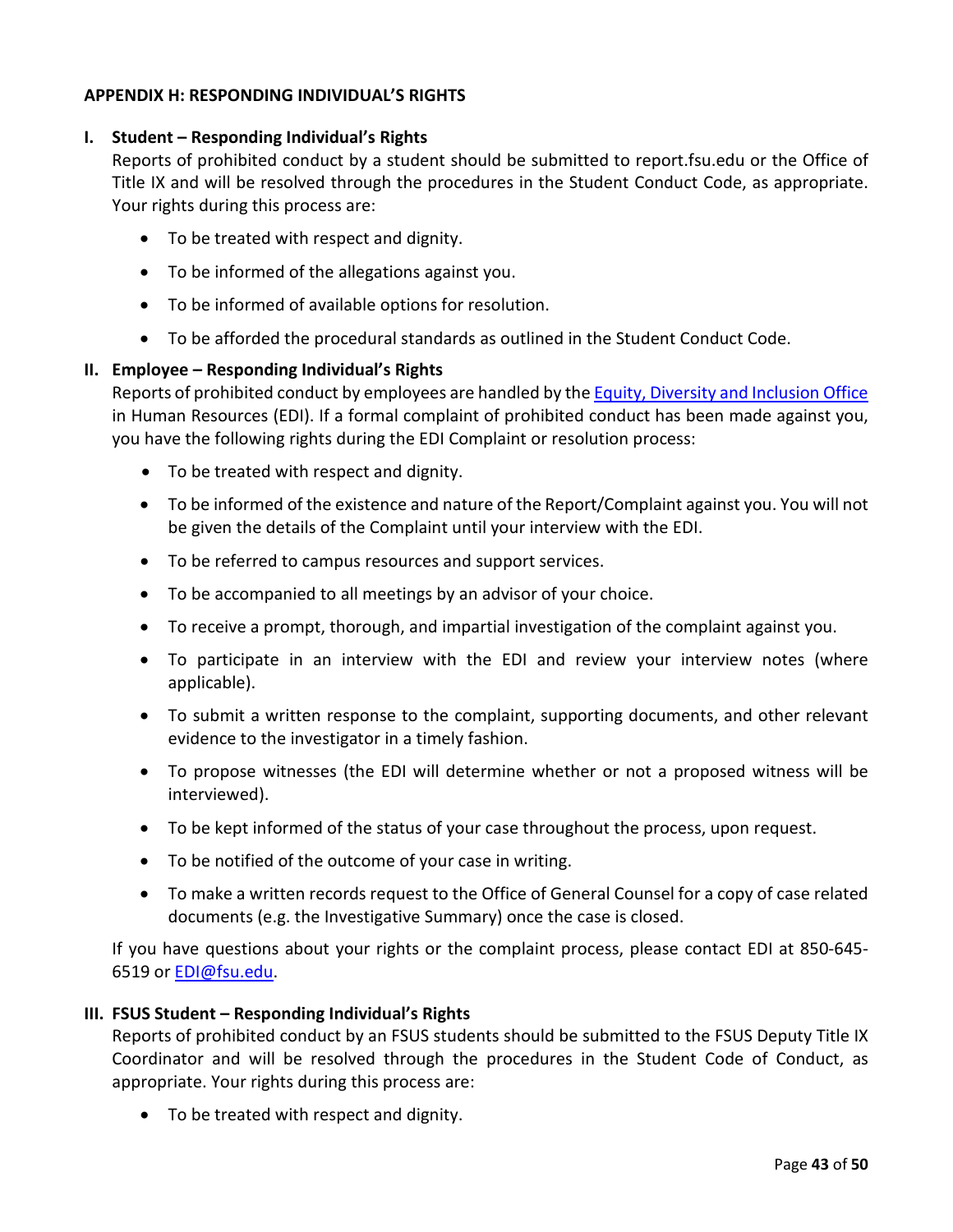- To be informed of the allegations against you.
- To be informed of available options for resolution under the Student Code of Conduct.
- To be referred to campus resources and support services, including, but not limited to school counselors.
- To have a request for an advisor be considered by FSUS administration.

#### **APPENDIX I: TRAINING, EDUCATION, AND PREVENTION PROGRAMS**

#### **I. Training**

This Appendix identifies the University's training, education, and prevention programs related to this Policy. The University provides training to students and employees to understand the Policy. The University provides training to students and employees to understand the Policy and how to create an environment that is free from discrimination and harassment.

### **A. University Administrators Involved in Implementing the Policy**

University Administrators who are involved in implementing this Policy are outlined is Section IV (Oversight of Response Procedures). These individuals receive annual training related to implementing this Policy. Trainings occur onsite and at local, regional, and national trainings.

#### **B. Responsible Employees**

Employees receive online and in-person training from the Equity, Diversity and Inclusion Office or Office of Title IX on Sexual Misconduct and other prohibited conduct. These trainings cover all pertinent information related to non-discrimination and non-retaliation. In-person trainings are tailored to each audience (e.g., supervisor/non-supervisor). Sexual Misconduct training is required for all incoming employees. Covered material includes but is not limited to: the definition of sexual misconduct and other prohibited conduct; University reporting requirements if a Responsible Employee witnesses or learns of sexual misconduct or other prohibited conduct; University reporting and response procedures; and how to effectively respond in various situations. After completing this training, attendees will know the University's expectations regarding workplace behavior related to sexual misconduct and other prohibited conduct, what to do if they are experiencing prohibited conduct, what to expect if they are accused of prohibited conduct, and who to contact on campus for assistance with these issues.

### **C. Students**

Students receive training on the Policy, prohibited behaviors, campus resources including confidential resources, reporting options, victim services, bystander intervention, and prevention education. This training can be requested in person and can also be accessed electronically.

### **D. University Housing Staff Training**

Residence staff receive Responsible Employee training by Equity, Diversity and Inclusion Office and/or the Title IX Office. Staff also receive additional training related to working with students in a residential community. This training includes process for documenting sexual misconduct incidents, review of campus resources, and how to refer students to campus resources.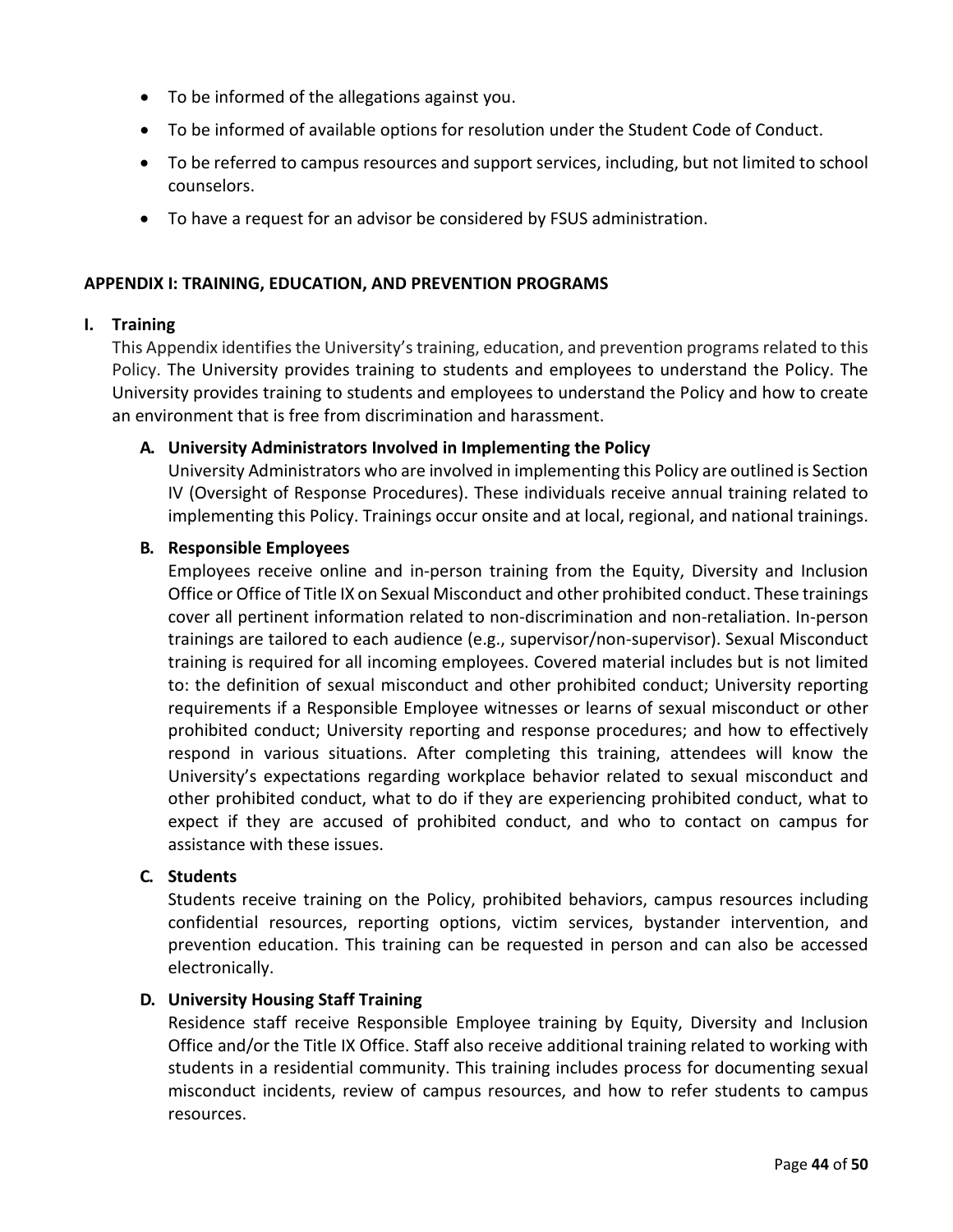## **II. Education and Prevention**

All students and employees within our campus community deserve to feel safe and supported. FSU works year-round to provide student and employees with education, tools, and resources to recognize concerning or harmful behaviors and strategies for intervening or to help others get the support they need.

As part of these efforts, FSU provides primary prevention and awareness campaigns for all incoming students and new employees as well as ongoing prevention and awareness campaigns for all students and employees. These programs are comprehensive, intentional, and integrated programs, initiatives, strategies, and campaigns intended to end sexual misconduct and other prohibited conduct (including sexual assault, domestic violence, dating violence, and stalking).

Programs are designed to ensure they are:

- culturally relevant;
- inclusive of diverse communities and identities;
- sustainable, so the programs can continue to benefit our campus community;
- responsive to community needs; and
- informed by research or assessed for value, effectiveness or outcome, so we know they're working and ultimately benefiting you.

Programs also consider environmental risk and protective factors as they occur on the individual, relationship, institutional, community, and societal levels, so that they can address actual issues that may influence how or if violence is occurring within FSU's community and how the programs can meet FSU's collective needs.

There are some common themes throughout the programs. All of the programs will reinforce that sexual assault, domestic violence, dating violence, and stalking are unacceptable (and prohibited). Many of these programs will:

- Address how these terms under FSU policy are defined.
- Clarify how the definitions may differ within jurisdictions and that FSU Policy uses expanded definitions (e.g., consent). (It is helpful to know the distinction in case an Affected Individual chooses to pursue the criminal justice process.)
- Discuss safe and positive options for bystander intervention. This is an important part of FSU's prevention philosophy for campus.
- Share information on risk reduction; specifically, options that work to decrease perpetration, increase bystander inaction, and the empowerment of Affected Individuals. The goal is to promote safety overall and help the institution address any conditions that might facilitate violence within FSU's community.
- Provide more information about FSU's administrative response processes.

#### **A. Individual Level**

i. Green Dot: Green Dot is a bystander intervention initiative that recognizes that most people care about the high prevalence of power based personal violence but may not have the tools to know how to be part of the solution. Green Dot seeks to change the culture by activating people that have been on the sidelines of power based personal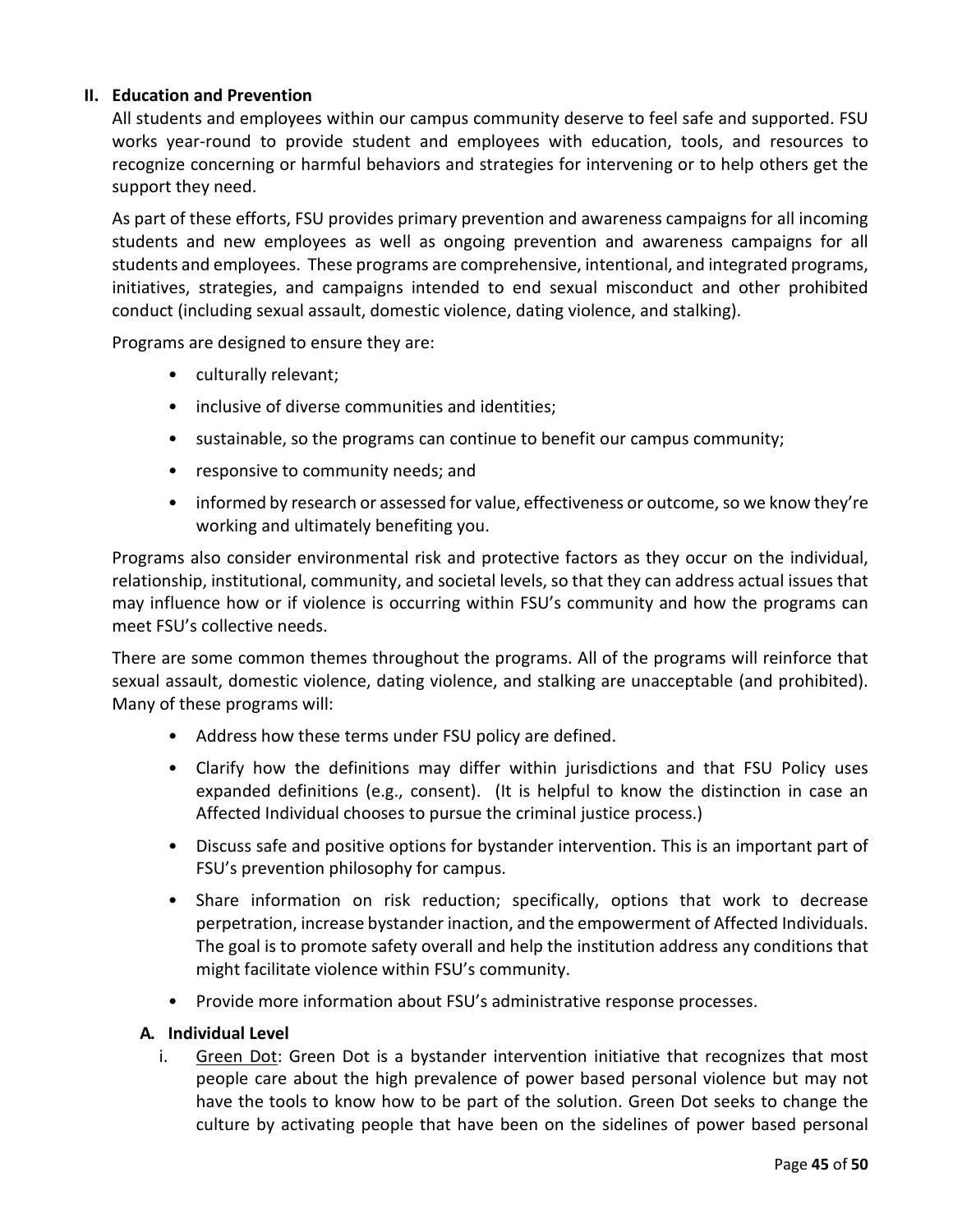violence thus making sexual violence prevention a responsibility of everyone. The program uses the concept of Green Dots (actions taken to eliminate/prevent Red Dots) versus Red Dots (potential/real acts of violence). Actions can be reactive-responding to a Red Dot in the moment, or proactive-preemptively demonstrating a Green Dot. In addition to the bystander trainings, large scale action events will be organized throughout the year. Trainings are available to faculty, staff, and students.

- ii. Sexual Assault Prevention Modules: All new incoming students are required to complete an online sexual violence prevention educational program called *Sexual Assault Prevention. Sexual Assault Prevention* covers topics that include sexual violence in college; definitions related to sexual misconduct; campus conduct policies and state statutes; reporting options: acquaintance assault; abusive relationships; bystander intervention; survivor support; understanding trauma; and on-campus and off-campus resources. *Sexual Assault Prevention* is administered out of the Center for Health Advocacy and Wellness in University Health Services. The training is mandatory for all first year and new transfer students and is provided at the start of their first semester at FSU.
- iii. Sexual Misconduct Awareness and Prevention: In addition to the required New Employee Orientation training, an expanded option is available to all employees during their tenure with FSU. This course is for all employees and reviews: FSU's stance on sexual misconduct; the University's applicable policies, including what constitutes sexual misconduct; available reporting options and resources; and mandatory reporting requirements for Responsible Employees. The training is open to employees throughout the year.
- iv. Supervisor Sexual Misconduct Awareness and Prevention: This course is geared for supervisors and reviews: FSU's stance on sexual misconduct; the University's applicable policies, including what constitutes sexual misconduct; available reporting options and resources; mandatory reporting requirements for Responsible Employees; and other supervisory prevention and response responsibilities. The training is open to employees throughout the year.
- v. Equal Opportunity and Compliance: In addition to the required New Employee Orientation training, an expanded option is available to all employees during their tenure with FSU. Participants will gain an understanding of anti-discrimination law including what is a protected group, what aspects of employment are protected, and what constitutes discrimination. Also discussed are: guidelines on how to recognize and avoid discriminatory behaviors at work; case studies relating to discrimination in the employment context; and who to contact on campus for assistance with discrimination issues. The training is open to employees throughout the year.
	- i. FSU Healthy Relationships Toolkit: The FSU Toolkit on Healthy Relationships is a project developed by the Institute for Family Violence Studies within the University's College of Social Work. Through the use of the Toolkit, college students will learn about the components of a healthy relationship, learn how to recognize signs of dating violence and sexual violence, and identify resources available on campus for students who need help. This program is offered online and open to faculty, staff, and students.
- **B. Relationship Level**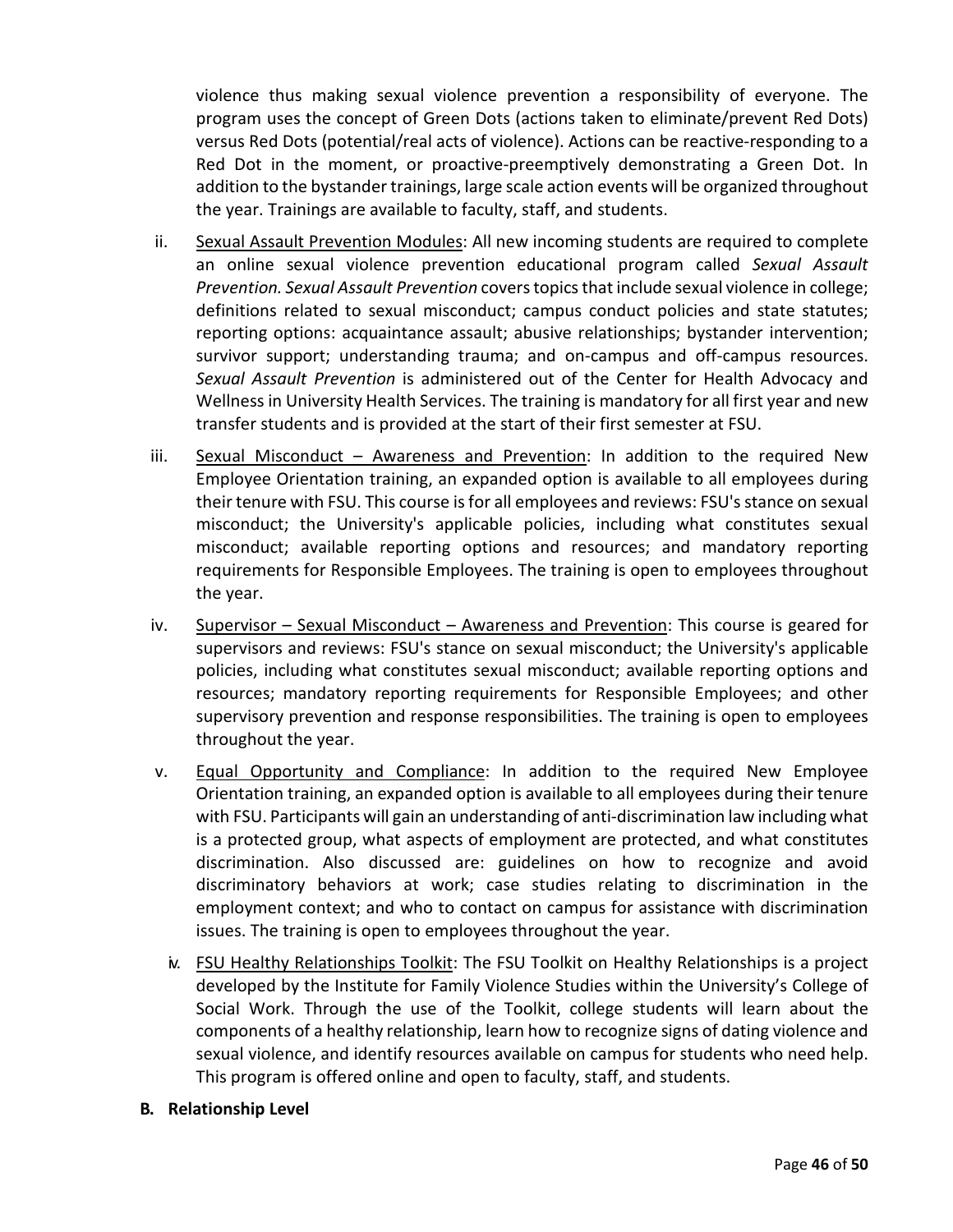- i. kNOw More Student Advisory Board (kMSAB): kNOw More Student Advisory Board Conduct is a student advisory board dedicated to creating a culture of peer support, advocacy, and education to end power based personal violence within the FSU community. kMSAB is open to student throughout the year.
- ii. You + Me + We Healthy Relationships Workshop: Professional and student staff at the Center for Health Advocacy and Wellness facilitate an interactive workshop that focuses on college dating culture, creating healthy relationships, establishing consent, and being there to support a friend. The presentation emphasizes the importance of communication and boundaries in all types of relationships. The workshops are open to students throughout the year.
- ii. Rewriting the Norms: Interpersonal Violence Workshop: This workshop delves into the culture that perpetuates power-based personal violence by looking at the history of violence, representations in the media, and experience of survivors. Participants will dialogue on the issue and brainstorm ways that they can contribute to culture change. The workshops are open to students throughout the year.
- iv. Survivor Support Workshops: Provided by the Victim Advocate Program staff, this presentation discusses ways to help someone who has suffered trauma, especially a sexual assault. Options and resources are discussed as well as practical things that can be done by a friend or family member and how individuals can take care of themselves when helping others after a victimization. The workshops are open to faculty, staff, and students throughout the year.
- v. Realizing Everyone's Need for Emotional Wellness (RENEW) Healthy Relationships Workshop: Realizing Everyone's Need for Emotional Wellness (RENEW) is an undergraduate mental health advocacy and peer-education program sponsored by FSU's Counseling and Psychological Services. RENEW provides outreach and presentations on emotional wellness regarding healthy relationships. The workshops are open to students throughout the year.

# **C. Institutional Level**

- i. Coordinated Community Response Team: The Coordinated Community Response Team (CCRT) is a campus-based workgroup committed to building upon a trauma informed framework for all members of the FSU community to significantly reduce dating/domestic violence, sexual assault, and stalking. Membership includes University Health Services, Title IX, FSU Police Department, Victim Advocate Program and Office of Student Support and Transition...
- ii. Alcohol, Tobacco, & Other Drug Team: The Alcohol, Tobacco, & Other Drug Team (ATOD Team) is a subset of the University's Healthy Campus initiative. The goal of the ATOD Team is work collaboratively to develop programs, initiatives, and services to reduce the proportion of students engaging in high-risk behaviors related to alcohol, tobacco and other drugs. The ATOD Team Prevention meets regularly and is comprised of faculty, staff, students, and community members.
- iii. Thematic Prevention Initiatives: Throughout the year, there are several thematic prevention initiatives that focus on domestic/relationship violence awareness and prevention, healthy relationships, and sexual violence prevention. Each series is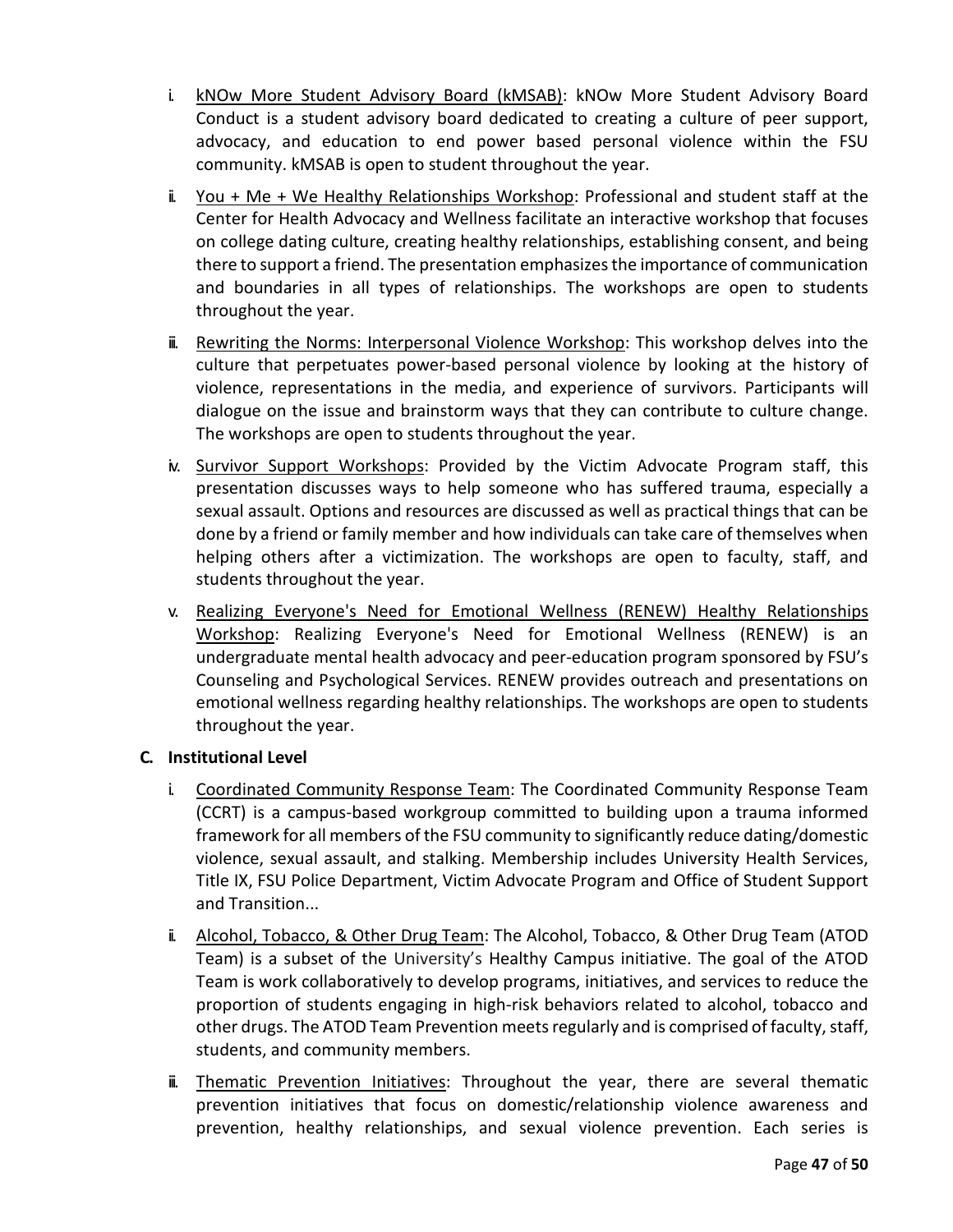organized and facilitated by a variety of campus partners and is open to faculty, staff and students throughout the year.

iv. Rape Aggression Defense (R.A.D): The Florida State Police Department offers a Rape Aggression Defense (R.A.D) program that is a comprehensive and includes awareness, prevention, risk, and risk avoidance education. The program is open to female faculty, staff and students throughout the year.

## **D. Community/Society Level**

- i. Campus Connection: Campus Connection is an on-going collaboration between Florida Agricultural and Mechanical University, FSU, and Tallahassee Community College centered on action, education, and the continuum of care for the collective student community. Staff and students from all three campuses are a part of the Campus Connection. This program is open to faculty, staff, and students throughout the year.
- ii. Leon County Responsible Decision-Making Coalition: The goals of the Leon County Responsible Decision Making Coalition is to provide prevention, enforcement, treatment, and policy development and support in order to reduce underage drinking, binge drinking, smoking, and all other forms of substance abuse among youth and college students in Leon County. The University is a key partner on this Coalition. This program is open to faculty, staff, and students throughout the year.
- iii. Domestic Violence Coordinating Council (DVCC): Domestic Violence Coordinating Council (DVCC) of Tallahassee provides public awareness and educational workshops for the community. FSU regularly attends and participates in the DVCC.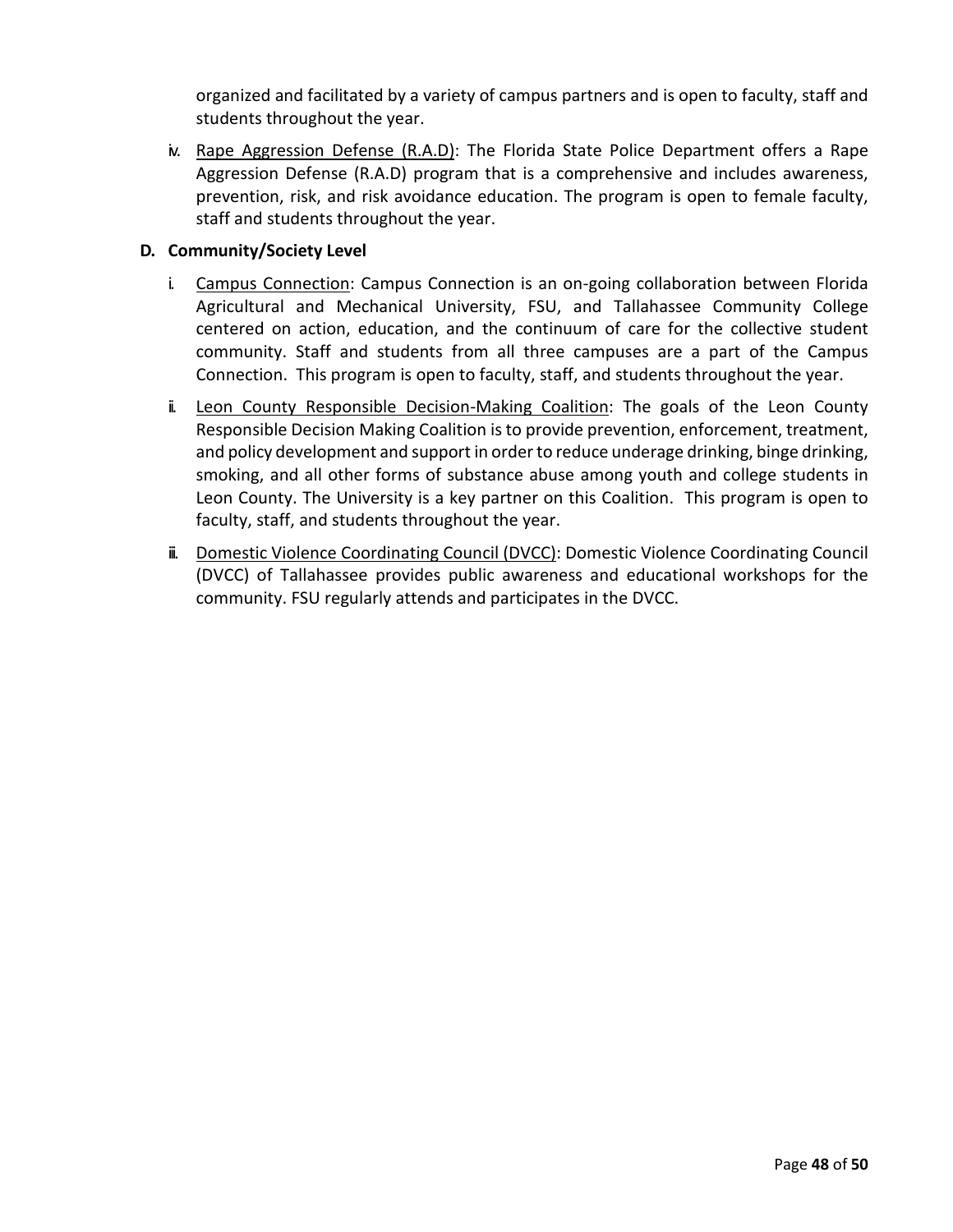### **APPENDIX J: BYSTANDER INTERVENTION**

#### **I. What is Bystander Intervention:**

Bystander intervention involves safe and positive options that might be carried out by an individual or individuals to prevent harm or intervene when there is a risk of dating/domestic violence, sexual assault, or stalking. Bystander intervention includes:

- recognizing situations of potential harm;
- understanding institutional structures and cultural conditions that facilitate violence;
- overcoming barriers to intervening;
- identifying safe and effective intervention options; and,
- taking action to intervene.

#### **II. Green Dot**

Green Dot is a bystander intervention initiative that recognizes that most people care about the high prevalence of power-based personal violence but may not have the tools to know how to be part of the solution. Green Dot seeks to change the culture by activating people that have been on the sidelines of power-based personal violence thus making sexual violence prevention a responsibility of everyone. The program uses the concept of Green Dots (actions taken to eliminate/prevent Red Dots) versus Red Dots (potential/real acts of violence). Actions can be reactive-responding to a Red Dot in the moment, or proactive-preemptively demonstrating a Green Dot.

#### **A. Reactive Green Dots:**

- i. **Direct-** Do something that lets the people involved know that you see what is happening; this can be as simple as a check-in.
	- a. Hey are you okay?
	- b. Are you sure this is what you want to do?
	- c. Are you feeling supported in your relationship?
- ii. **Delegate:** If you are unable to do something directly in the situation, think of ways that you can engage help from others.
	- a. ask a friend or friends of the individual involved to intervene;
	- b. ask a bouncer/police officer/front desk staff person to intervene; or,
	- c. tell someone anonymously that you think that a person needs help.
- iii. **Distract:** If you are unable to acknowledge the situation directly, try to think of a distraction that will diffuse the situation or calm things down in the moment.
	- a. start a conversation with those involved that is unrelated;
	- b. spill a drink or cause a disturbance that interrupts the behavior; or,
	- c. pretend like you need assistance from one of the individuals involved.

#### **B. Proactive Green Dots:**

Proactive Green Dots are things we can do to begin stopping red dots before they even start. They are the words we say, actions we take, and messages we send, that let people know